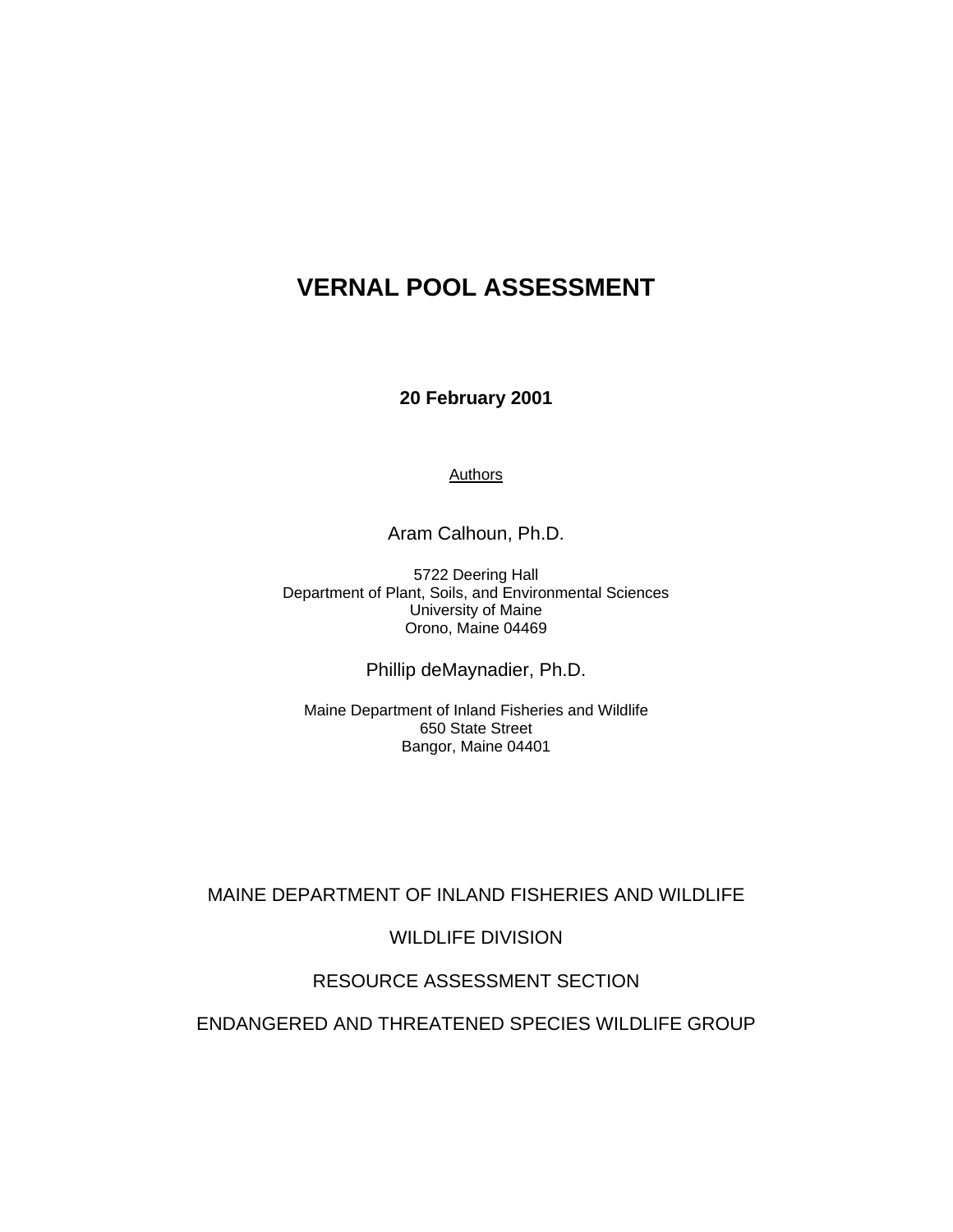# TABLE OF CONTENTS

# Page

| Vernal Pools as Habitat for Invertebrate and Vertebrate Species 11 |    |
|--------------------------------------------------------------------|----|
|                                                                    |    |
|                                                                    |    |
|                                                                    |    |
|                                                                    |    |
| Vernal Pool Linkages to Surrounding Ecosystems  18                 |    |
| Landuse Practices and the Ecology of Vernal Pools  19              |    |
|                                                                    |    |
|                                                                    |    |
|                                                                    |    |
|                                                                    |    |
|                                                                    |    |
|                                                                    |    |
|                                                                    |    |
|                                                                    |    |
|                                                                    |    |
|                                                                    |    |
|                                                                    |    |
|                                                                    |    |
|                                                                    |    |
|                                                                    |    |
|                                                                    |    |
|                                                                    |    |
|                                                                    |    |
|                                                                    |    |
|                                                                    |    |
|                                                                    |    |
|                                                                    |    |
|                                                                    | 38 |
|                                                                    | 38 |
|                                                                    |    |
|                                                                    |    |
|                                                                    |    |
|                                                                    |    |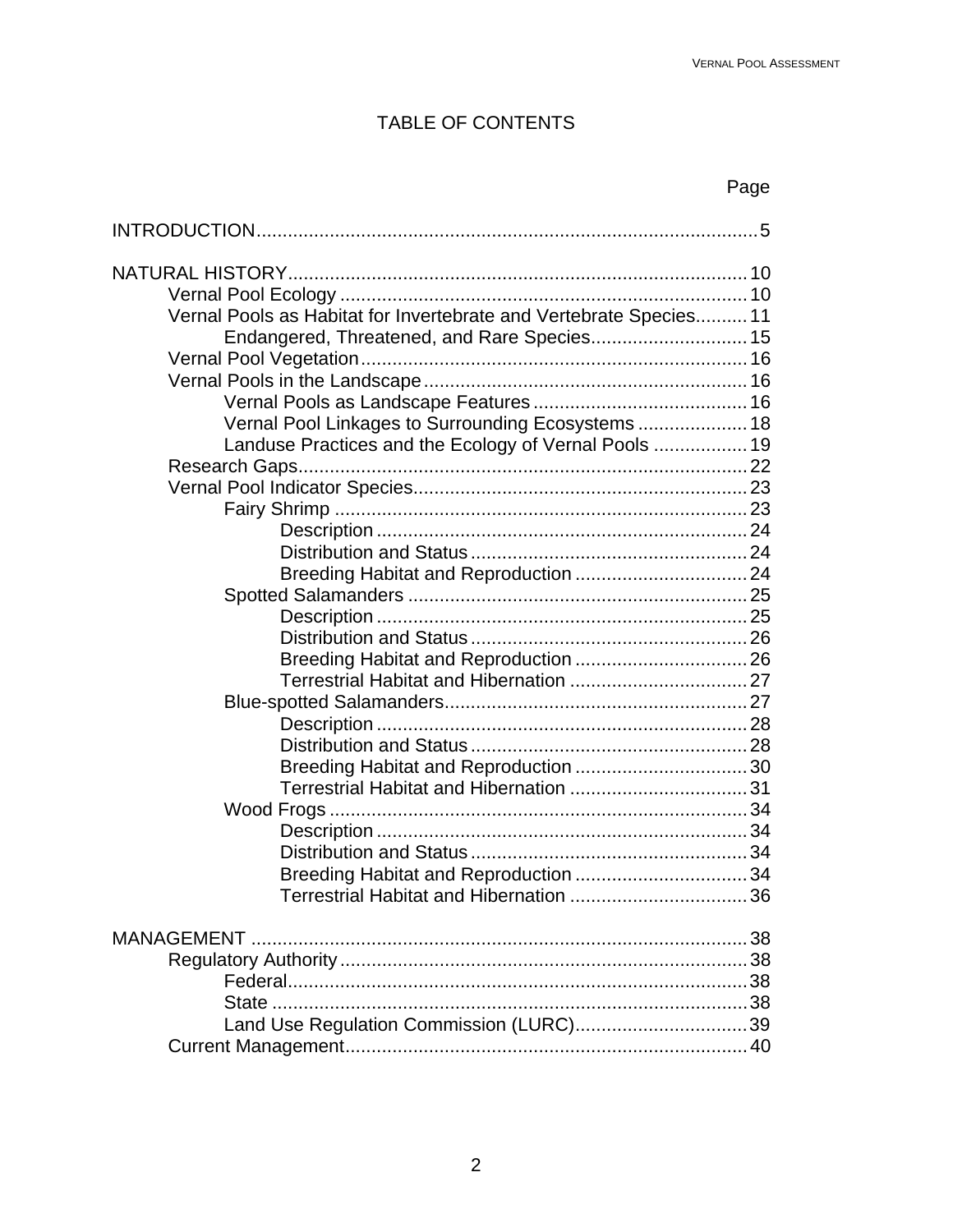# TABLE OF CONTENTS (continued)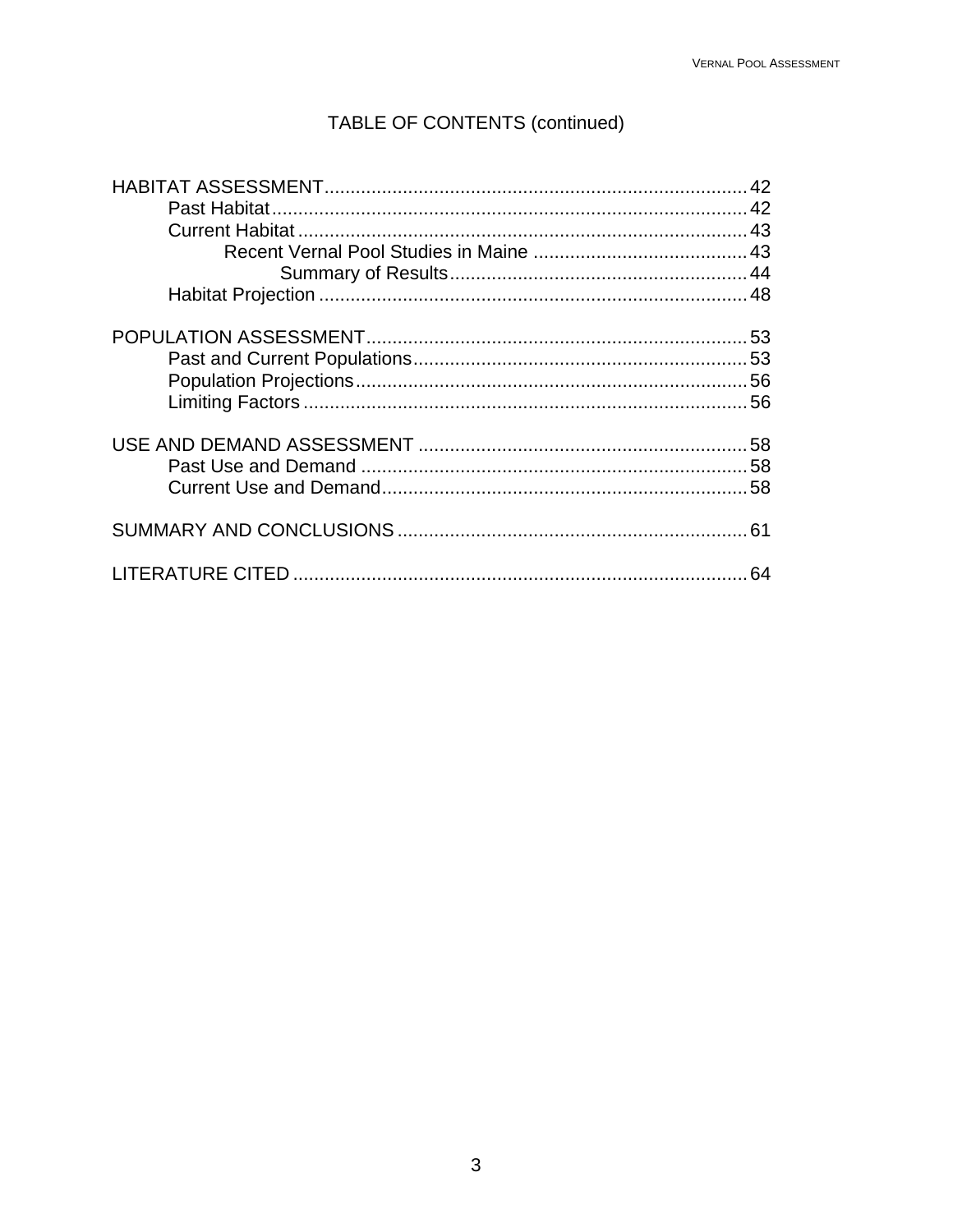# LIST OF FIGURES

| Figure 2. Blue-spotted salamander distribution in Maine29 |  |
|-----------------------------------------------------------|--|
|                                                           |  |
|                                                           |  |

# LIST OF TABLES

| Table 2. State conservation status of vernal pool obligate or              |  |
|----------------------------------------------------------------------------|--|
|                                                                            |  |
| Table 3. Conservation status of other species associated with              |  |
|                                                                            |  |
| Table 4. Density of vernal pools in Maine and Massachusetts18              |  |
| Table 5. Characteristics of amphibian egg masses 32                        |  |
|                                                                            |  |
| Table 7. Mean size and depth of <i>natural</i> pools in northern, central, |  |
|                                                                            |  |
| Table 8. Distribution (percent) of pools in three landscape settings 47    |  |
| Table 9. Percent natural and artificial seasonal pools in northern,        |  |
|                                                                            |  |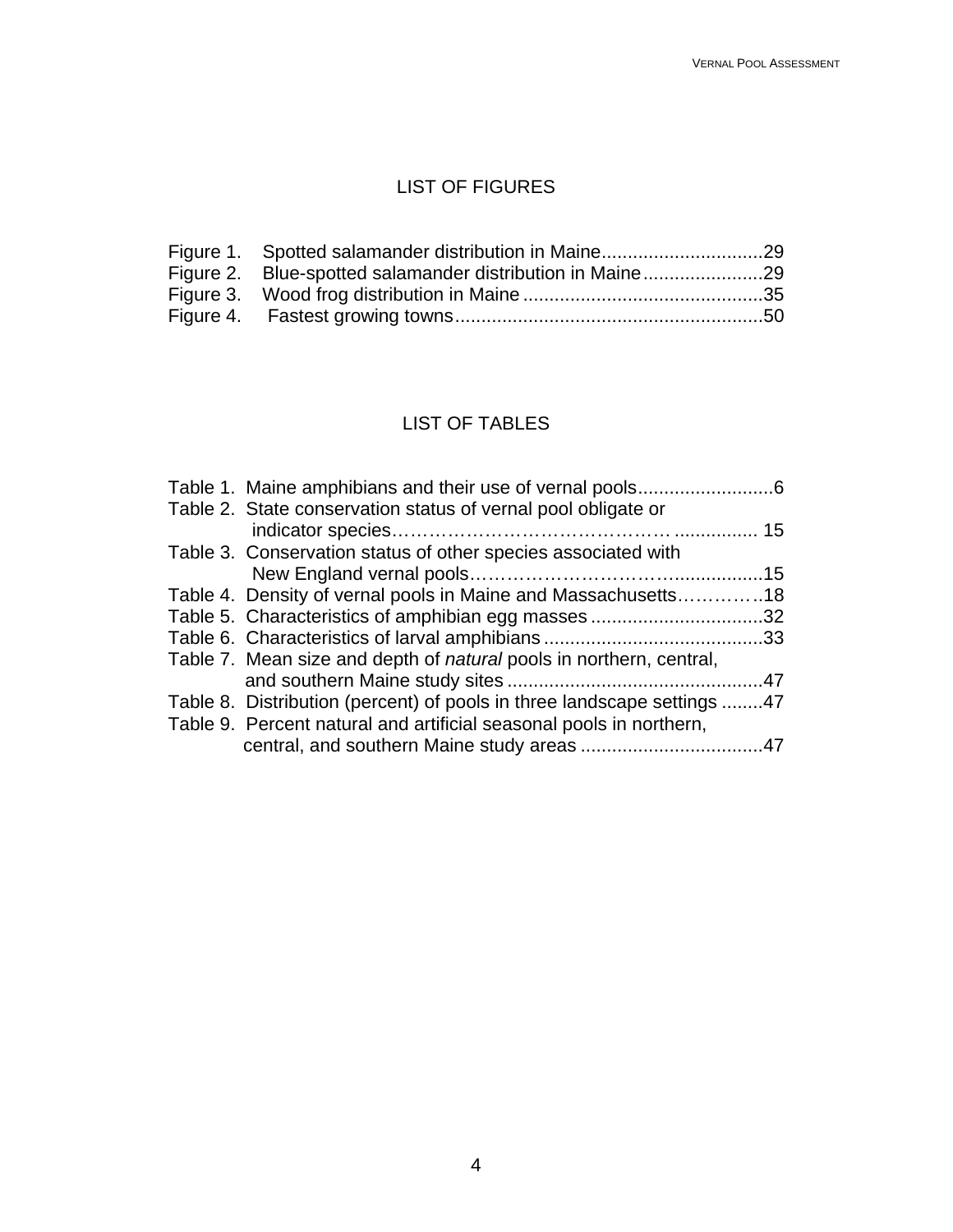### **INTRODUCTION**

Vernal pools are currently defined by the Maine Department of Inland Fisheries and Wildlife (MDIFW) as naturally-occurring, seasonal to permanent bodies of water occurring in shallow depressions that fill during the spring and fall and may dry during the summer. Vernal pools do not support permanent or predatory fish populations<sup>[1](#page-4-0)</sup>. They provide the primary breeding habitat for one or more of Maine's four vernal pool indicator species—spotted and blue-spotted salamanders (*Ambystoma maculatum* and *A. laterale*), wood frogs (*Rana sylvatica)*, and fairy shrimp (*Eubranchipus* spp). In addition to the indicators, vernal pools also provide habitat for other wildlife species including several native amphibians (Table 1) and Endangered and Threatened species in Maine.

 Vernal pools may be classified as a variety of wetland classes (after Cowardin et al. 1979); unvegetated pools (PUB, POW), marshes and wet meadows (PEM), shrub swamps (PSS), and forested wetlands (PFO) may all provide potential breeding habitat for vernal pool indicator species. They occur in a variety of landscape settings including bottomlands associated with rivers, wetland complexes, and as isolated depressions in an upland landscape.

In some instances, these pools may be permanent or semi-permanent (rarely drying); but most often there is no permanent inlet or outlet. Fish populations may be

 $\overline{a}$ 

<span id="page-4-0"></span><sup>&</sup>lt;sup>1</sup> Vernal pool indicator species have been known to successfully breed in the presence of some smaller fish species including minnows (Cyprinidae) and sticklebacks (Gasterosteidae).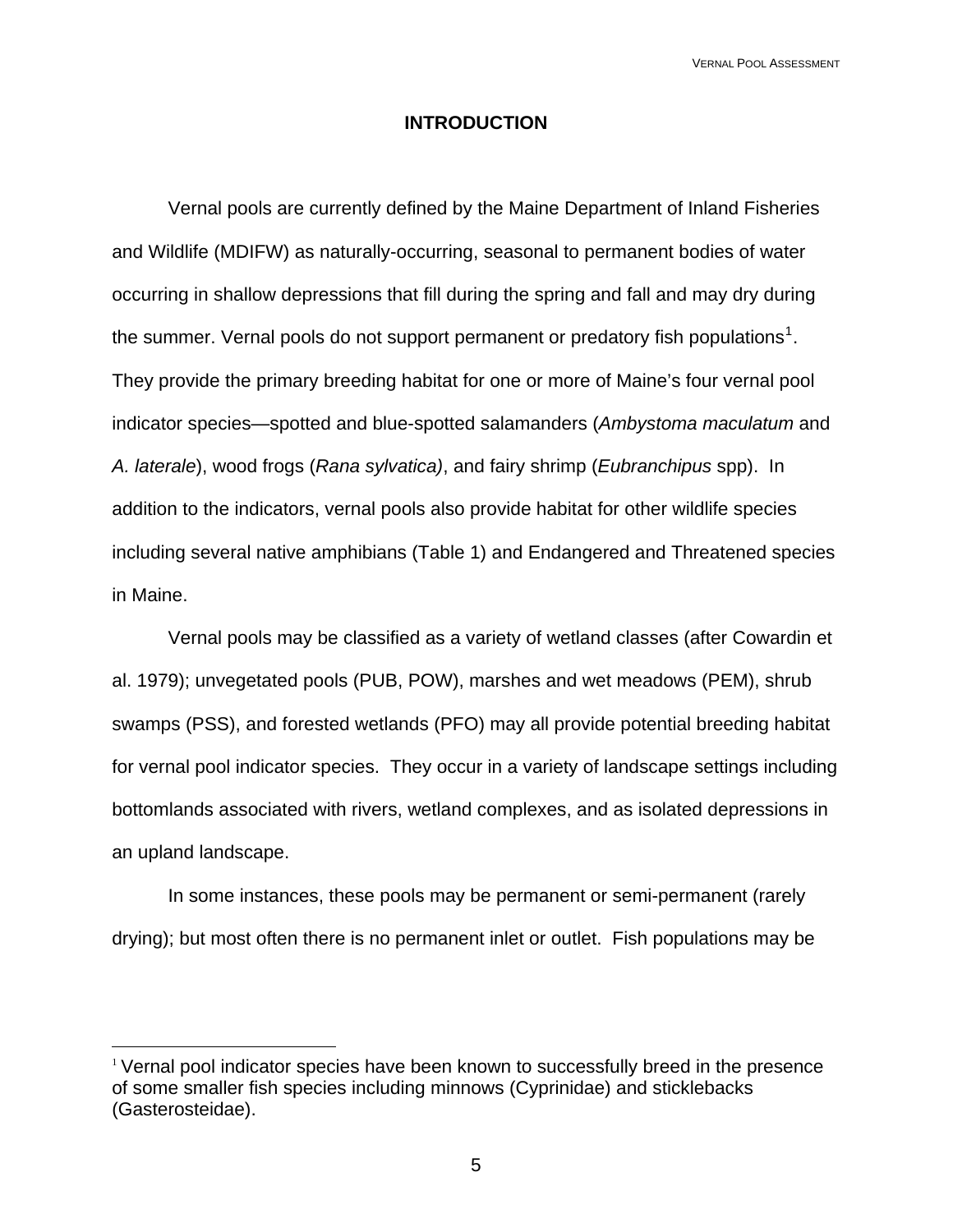Table 1.Maine's amphibian species and their use of vernal pool habitats.

| <b>Species</b>                                                | <b>Vernal Pool Habitat Use</b>            |
|---------------------------------------------------------------|-------------------------------------------|
| <b>SALAMANDERS (CAUDATA)</b>                                  |                                           |
| Common Mudpuppy                                               |                                           |
| (Necturus maculosus)                                          |                                           |
| Blue-spotted Salamander *                                     | <b>Preferred Breeding</b>                 |
| (Ambystoma laterale)                                          |                                           |
| Spotted Salamander *                                          | <b>Preferred Breeding</b>                 |
| (Ambystoma maculatum)                                         |                                           |
| <b>Red-spotted Newt</b>                                       | Facultative Breeding, Foraging, Dispersal |
| (Notophthlamus v. viridescens)                                |                                           |
| Northern Dusky Salamander                                     |                                           |
| (Desmognathus fuscus)                                         |                                           |
| Northern Two-lined Salamander                                 |                                           |
| (Eurycea bislineata)                                          |                                           |
| Northern Spring Salamander<br>(Gyrinophilus p. porphyriticus) |                                           |
| <b>Four-toed Salamander</b>                                   | <b>Facultative Breeding</b>               |
| (Hemidactylium scutatum)                                      |                                           |
| Northern Redback Salamander                                   |                                           |
| (Plethodon cinereus)                                          |                                           |
|                                                               |                                           |
| FROGS and TOADS (ANURA)                                       |                                           |
| American Toad                                                 | <b>Facultative Breeding</b>               |
| (Bufo americanus)                                             |                                           |
| <b>Gray Treefrog</b><br>(Hyla versicolor)                     | <b>Facultative Breeding</b>               |
| Northern Spring Peeper                                        | <b>Facultative Breeding</b>               |
| (Pseudacris c. crucifer)                                      |                                           |
| <b>Bullfrog</b>                                               | Foraging, Dispersal                       |
| (Rana catesbeiana)                                            |                                           |
| Green Frog                                                    | Facultative Breeding, Foraging, Dispersal |
| (Rana clamitans melanota)                                     |                                           |
| <b>Pickerel Frog</b>                                          | Facultative Breeding, Foraging, Dispersal |
| (Rana palustris)<br>Northern Leopard Frog                     | Facultative Breeding, Foraging, Dispersal |
| (Rana pipiens)                                                |                                           |
| Mink Frog                                                     |                                           |
| (Rana septentrionalis)                                        |                                           |
| Wood Frog *                                                   | <b>Preferred Breeding</b>                 |
| (Rana sylvatica)                                              |                                           |

\* Vernal pool indicator species.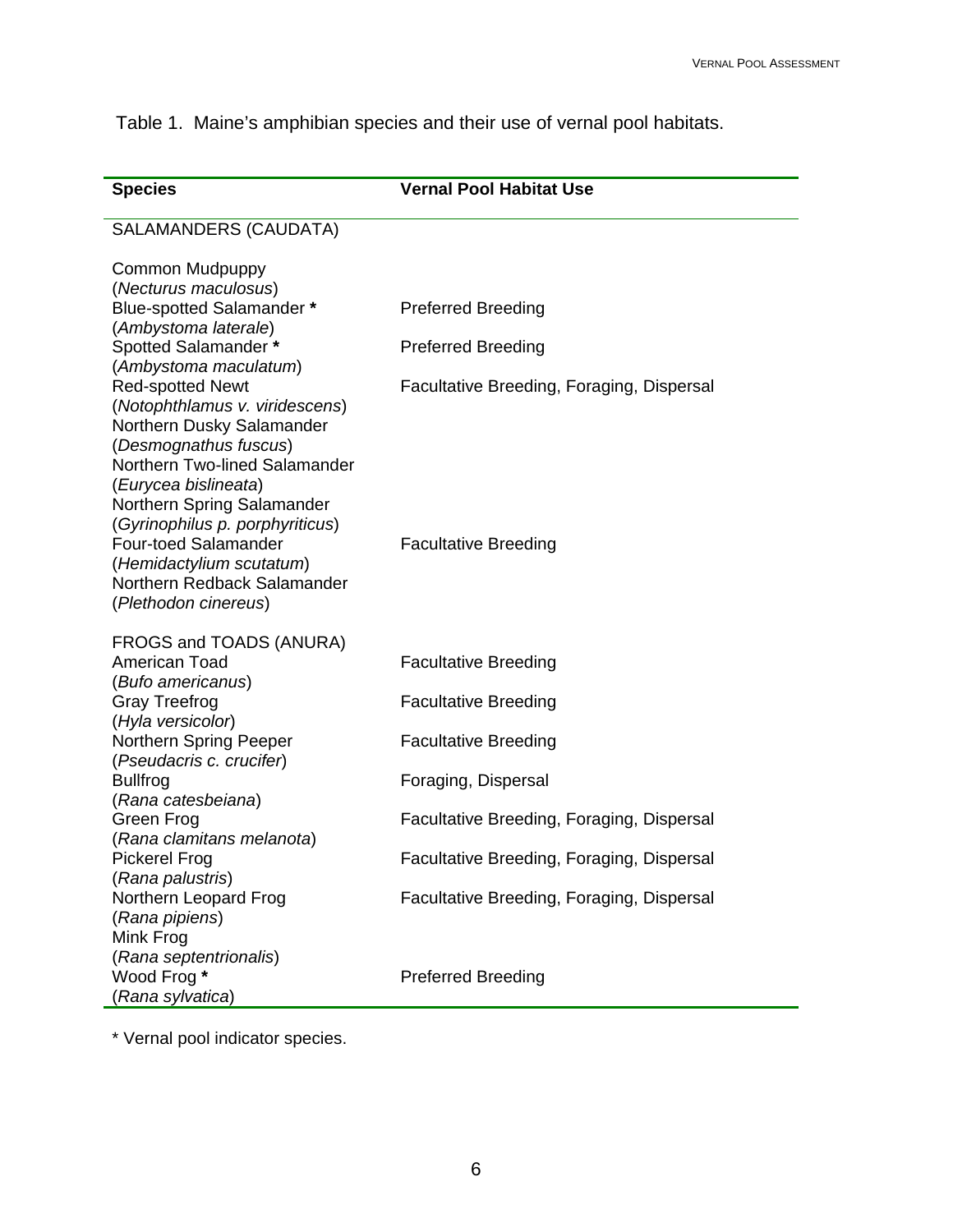excluded from permanent breeding pools that are isolated hydrologically or shallow enough to become anoxic by summer's end and/or by completely freezing in winter. In Maine, pools are generally less than 2 acres and commonly as small as 0.1 acre. These special features, particularly the lack of predatory fish, make vernal pools extremely important habitat for several species of wildlife.

Amphibians may spend most of their lives closely associated with aquatic systems (e.g., bull frogs, *Rana catesbeiana*; green frogs, *Rana clamitans*; spring salamanders, *Gyrinophilus porphyriticus*; mudpuppies, *Necturus maculosus*) or they may be largely terrestrial (e.g., redback salamanders, *Plethodon cinereus*; four-toed salamanders, *Hemidactylium scutatum*; gray tree frogs, *Hyla versicolor*). Some species, such as the red-spotted newt (*Notophthalmus viridescens*), spend significant periods of time in both aquatic and terrestrial habitats. This assessment will deal primarily with the three amphibian species largely dependent on seasonal wetlands for optimal breeding habitat (Table 1). These species breed in wetlands over a period of up to two weeks and then return to forested habitats for the rest of the year. Fishless pools are optimal breeding habitat for the ambystomatid salamanders (known as "mole" salamanders because of their habit of living in small, underground burrows during the non-breeding season) and wood frogs. The spotted salamander, blue-spotted salamander, and wood frog are considered indicator species for vernal pools in Maine. The egg masses of wood frogs do not have the mechanical or physiological barriers to predation that characterize egg masses of many aquatic amphibians that regularly breed in permanent pools with fish (Brodie et al. 1987; Henrikson 1990; Crossland 1998). The spotted and blue-spotted salamanders have an outer gelatinous envelope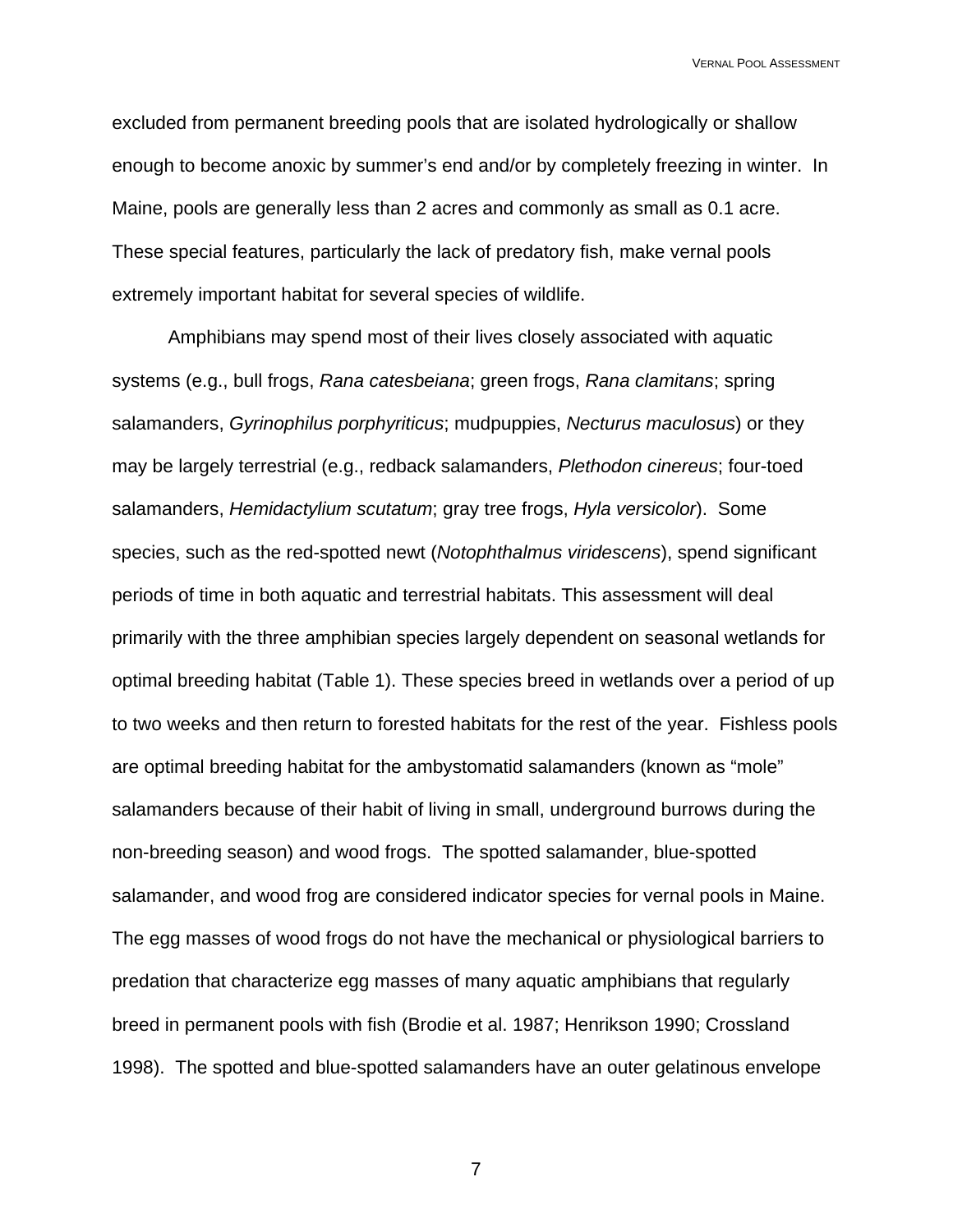around the eggs that provides some protection from fish predation, however, the larval stages are vulnerable to predation (Kats et al. 1988, Hecnar and M'Closkey 1997). While the indicator species may breed in other wetlands, survival and recruitment of juveniles is reduced in wetlands with predatory fish (Petranka 1998). Other amphibian species (including green frogs, red-spotted newts, spring peepers [*Pseudacris crucifer]*, gray tree frogs, and American toads [*Bufo americanus*]) may also use these wetlands for breeding (depending on the water regime), foraging, or resting. These species are often referred to as facultative users of vernal pools (Table 1).

 Although none of the vernal pool indicator species in Maine is currently statelisted, both global and regional population declines (Baringa 1990, Wyman 1990, Wake 1991, Griffiths and Beebee 1992), and increased reports of local amphibian mortality events, have sparked interest in defining habitat requirements and understanding the ecology of vernal-pool breeding species (see *Past and Current Population)*. The wood frog and eastern newt (often associated with seasonal and semi-permanent wetlands) are reported to be disappearing from ecological reserves in developed landscapes of southern New England (C. Raithel, R.I. Dept. of Environmental Management, pers. comm, 1999). The blue-spotted salamander is listed as a Species of Special Concern in Vermont and Massachusetts and is listed as Threatened in Connecticut (Hunter et al. 1999). Causes of declines are unclear, and research to identify causal factors is needed in many geographic regions. Although some herpetologists suggest that amphibian population declines result from global phenomena (acid rain, UV radiation), many population declines may be attributable to local phenomena, particularly habitat loss and fragmentation (Blaustein et al. 1994).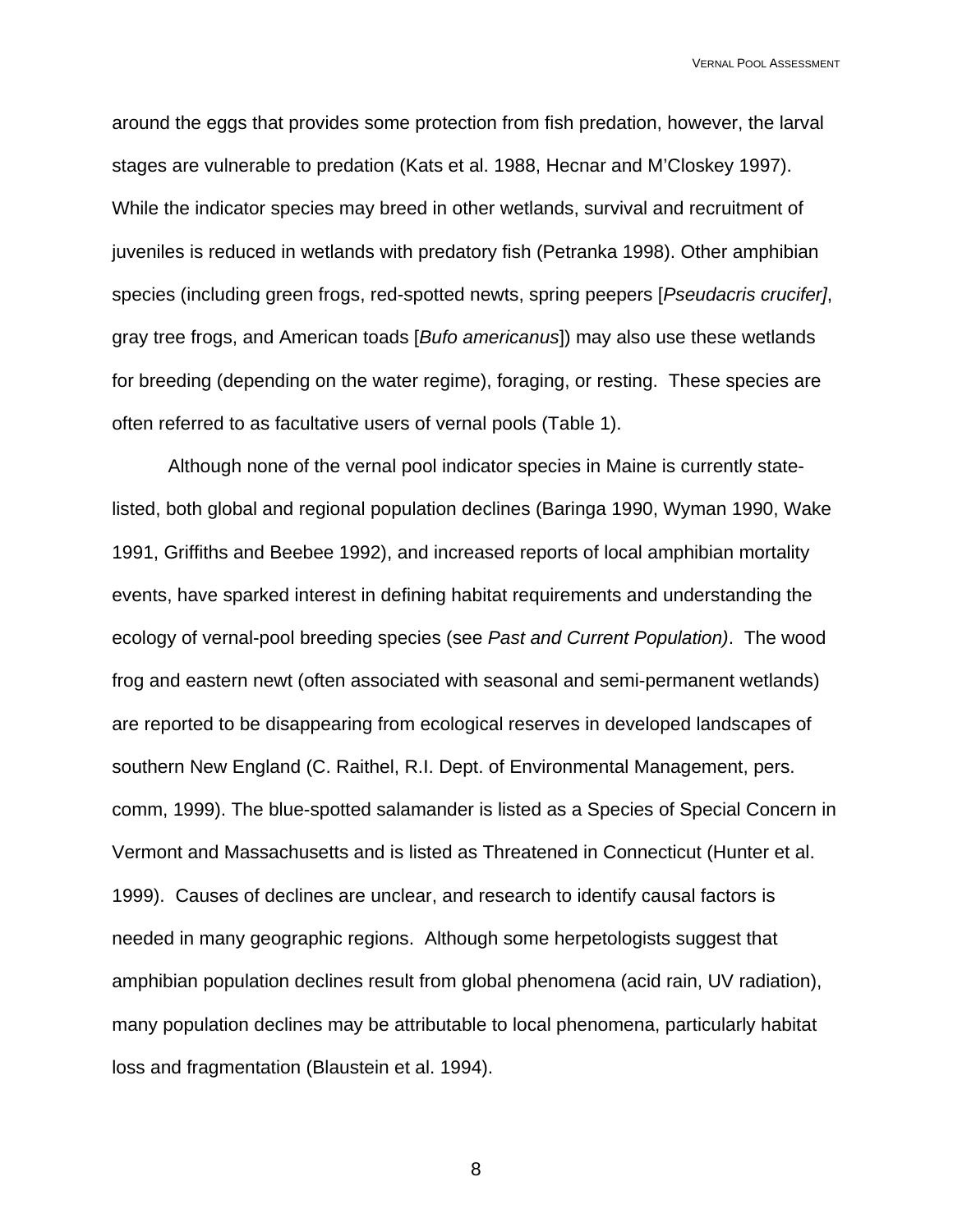"Significant vernal pools" are currently listed in the Natural Resources Protection Act (NRPA 1996) as Significant Wildlife Habitat, along with deer wintering areas, seabird nesting islands, Atlantic salmon spawning areas, shorebird nesting and feeding areas, waterfowl and wading bird habitats, and Endangered and Threatened species habitats. However, the additional protection afforded by this status is not available until MDIFW develops a regulation defining "significant vernal pools" and a method is developed for pre-identifying pools eligible for protection. The purpose of this assessment is to review the current scientific knowledge of the ecology of vernal pools, outline the natural history of their indicator species, and to assess this information in the context of potential management strategies.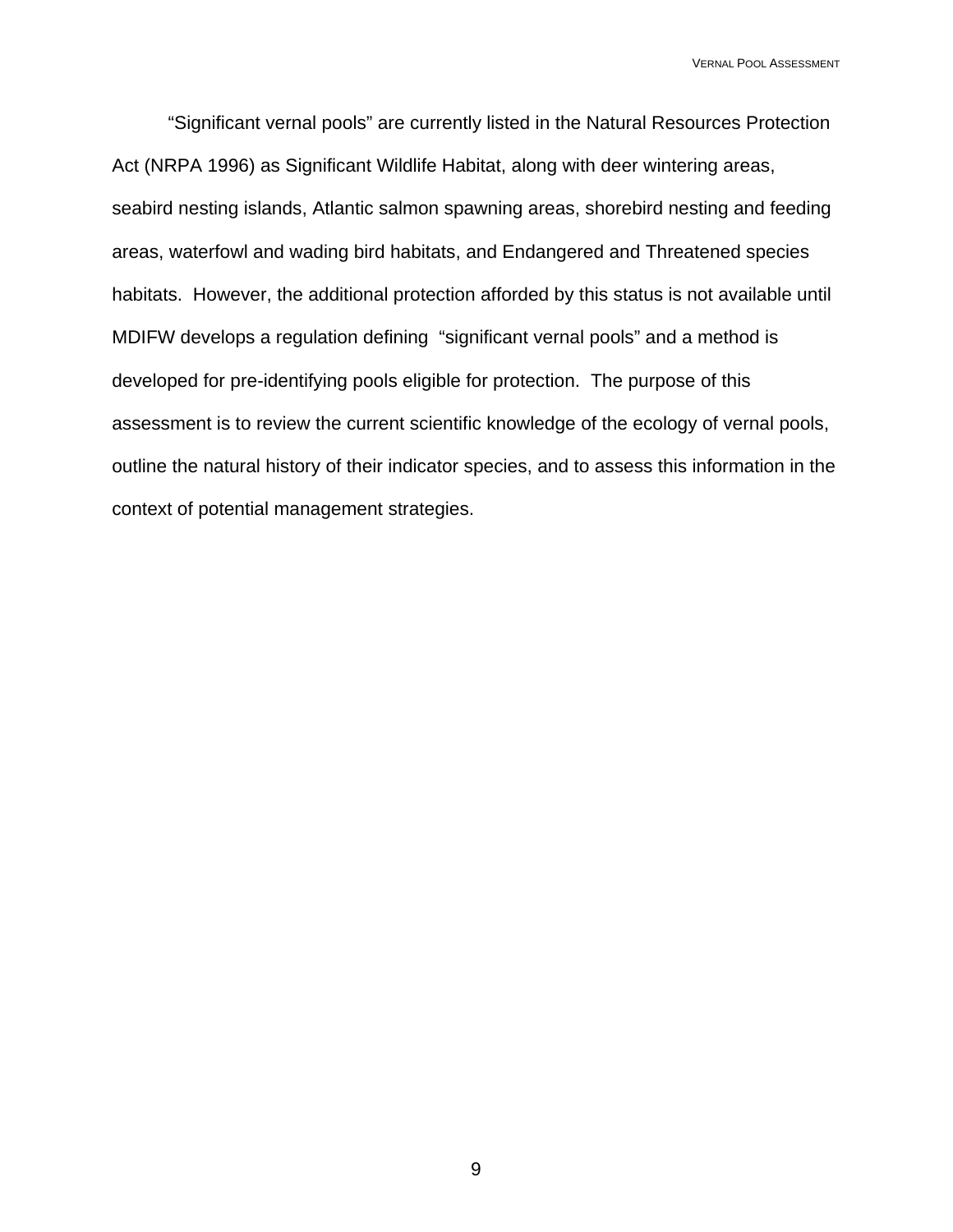## **NATURAL HISTORY**

### Vernal Pool Ecology

The word "vernal" means "spring", and, indeed, vernal pools generally fill in the spring with snowmelt and spring run-off. Researchers refer to these habitats as seasonal pools, or seasonally-ponded wetlands because the hydrology of pools is so variable. For example, some pools fill in the autumn while others are permanently ponded. Regardless, these habitats are distinguished by seasonal to semi-permanent water regimes that provide specialized breeding habitat for fish-intolerant species: they either dry completely or experience sufficient reduction in water levels as the growing season progresses to exclude adult fish populations. The faunal composition of vernal pools is dictated by hydrology -- different vertebrate and invertebrate species are associated with different water regimes and water sources (and hence differences in water chemistry) -- and landscape setting (the complex relationships between hydrology and species assemblages have not been well-documented to date). All pools have a detrital food base. Leaves and other organic substrates fall into pools providing carbon and nutrients for a suite of shredders and decomposers (invertebrates, bacteria, and fungi) that in turn provide food for fauna in higher trophic levels such as diving beetles, dragonflies, amphibians, turtles, snakes, and birds. Significant oxidation of organic matter (particularly in the truly ephemeral pools) occurs after the pool dries, preventing the accumulation of deep organic deposits typical of peatlands. These periods of oxidation allow for release of nutrients from the litter for the next cycle. This nutrient cycle results in extremely high productivity.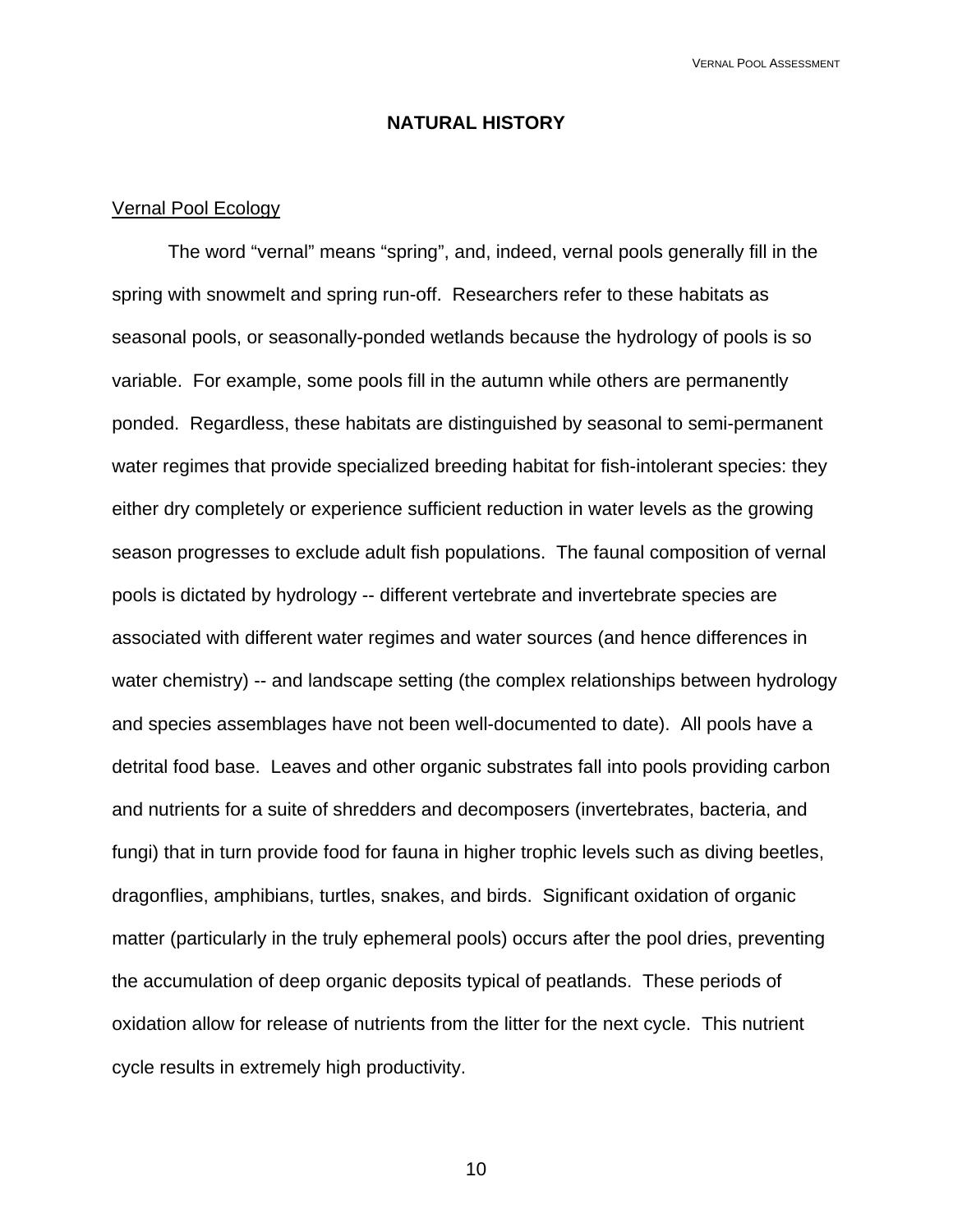### Vernal Pools as Habitat for Invertebrate and Vertebrate Species

 Vernal pools support macroinvertebrates commonly found in other low-flow or static aquatic systems including beetles (Coleoptera), dragonflies and damselflies (Odonata), stoneflies (Plecoptera), mayflies (Ephemeroptera), caddisflies (Trichoptera), leeches, crustaceans, and mollusks. Differences in hydrology and water sources seem to influence the presence or absence of certain species of macroinvertebrates, particularly Plecoptera (stoneflies) and Ephemeroptera (mayflies) (Colburn, in prep.); however, more research is needed to elucidate these relationships. Recent studies of factors explaining the distribution and abundance of the seasonal- pool macroinvertebrates have suggested that hydroperiod (the length of time a pool has standing water) and biotic-interactions probably have the greatest influence on community composition (Schneider and Frost 1996; Higgins and Merritt 1999; Schneider 1999; Wissinger et al. 1999). In a study of seven seasonal pools in Wisconsin, for example, Schneider and Frost (1996) concluded that hydroperiod was the most significant factor explaining patterns of presence/absence of macroinvertebrate species among pools. Biotic interactions (competition and predation) appeared to influence patterns of relative abundance rather than species distribution. In contrast, Wissinger et al. (1999) showed that predation by *Ambystoma* (mole salamanders) was the primary factor controlling presence/absence and the relative abundance of macroinvertebrate species among a diverse group of seasonal pools in the Rocky Mountains. Consequently, hydroperiod affected the distribution of *Ambystoma* and many of their macroinvertebrate prey. Similarly, invertebrate species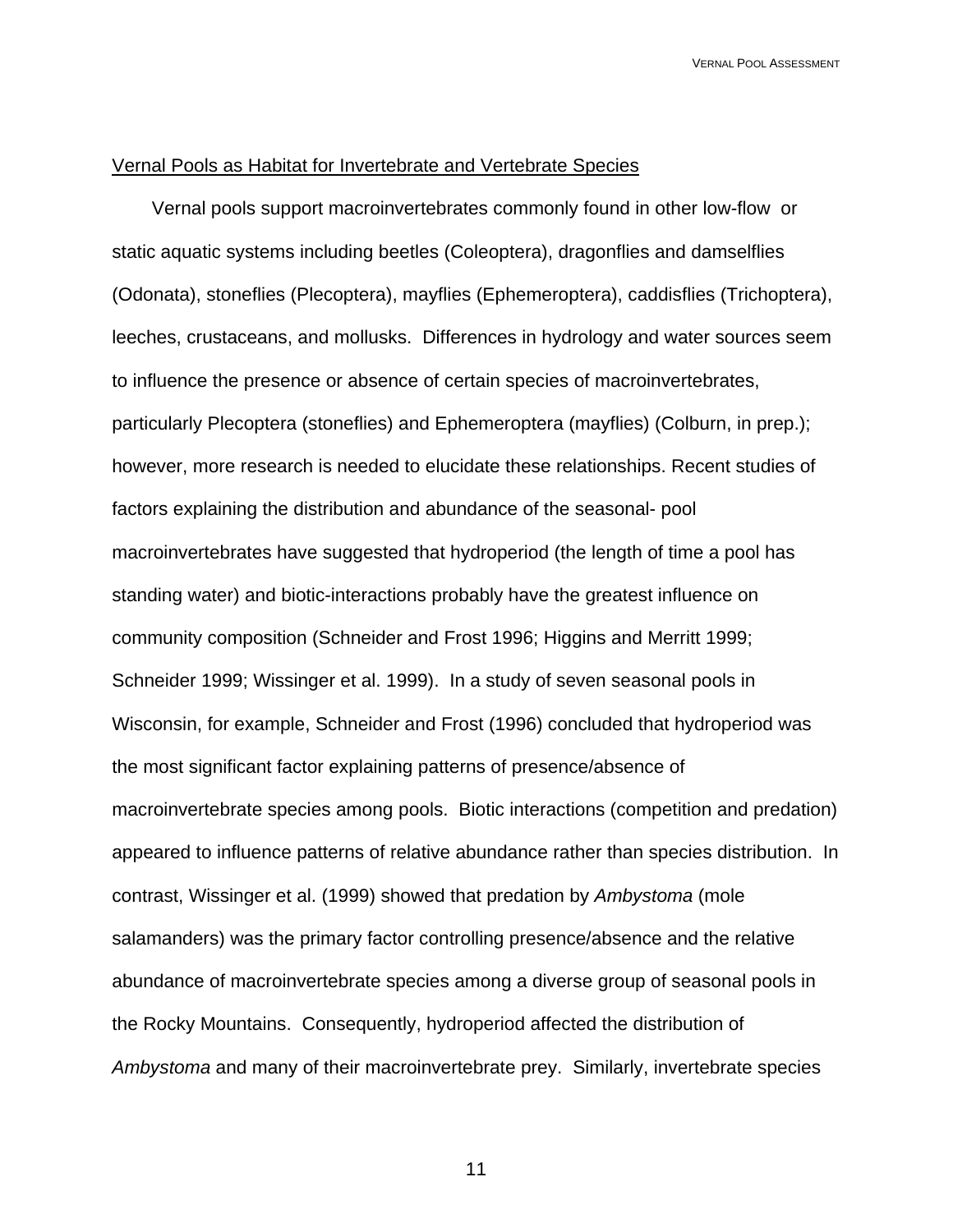may directly influence reproductive success of pool-breeding amphibians. Leeches and *Ptilostomis* caddisflies may be significant egg-mass predators (Calhoun, personal observation). Predation by *Ptilostomis postica* larvae resulted in up to 100 percent mortality in salamander egg masses in one Pennsylvania study and accounted for 34% of overall spotted salamander mortality in laboratory experiments (Rowe et al. 1994). Some key predators on vernal pool amphibian larvae include adult and larval dytiscid (diving) and gyrinid (whirligig) beetles.

 In Maine, the fairy shrimp (Order Anostraca, Family Chirocephalidae) is the only invertebrate family that has been documented thus far to be obligately dependent upon vernal pools. Fairy shrimp persist exclusively in fishless waters with seasonal or semipermanent water regimes. The characteristics of a vernal pool that provide suitable habitat for fairy shrimp have not been well-defined. Several other crustaceans specialized for life in seasonal waters include clam shrimp (Branchipoda, Conchostraca), fingernail clams, cladocerans (Branchipoda), copepods, and ostracods (Wiggins et al. 1980).

 A significant proportion of the animal species diversity and biomass present in vernal pools is contributed by insects. Caddisflies, beetles, true bugs, damselflies and dragonflies, and flies (particularly mosquitoes) may be the most abundant animals in seasonal pools. Fishless wetlands, including isolated ponds or vernal pools, host several insect species that are not characteristically found in pools supporting fish predators. For example, a recent MDIFW invertebrate survey (P. deMaynadier, MDIFW memo, 23 July 1999) of two fishless ponds, Beaver Pond (Somerset Co., Forsythe Twp.) and Lily Pond (Piscataquis Co., Monson Twp), documented the presence of two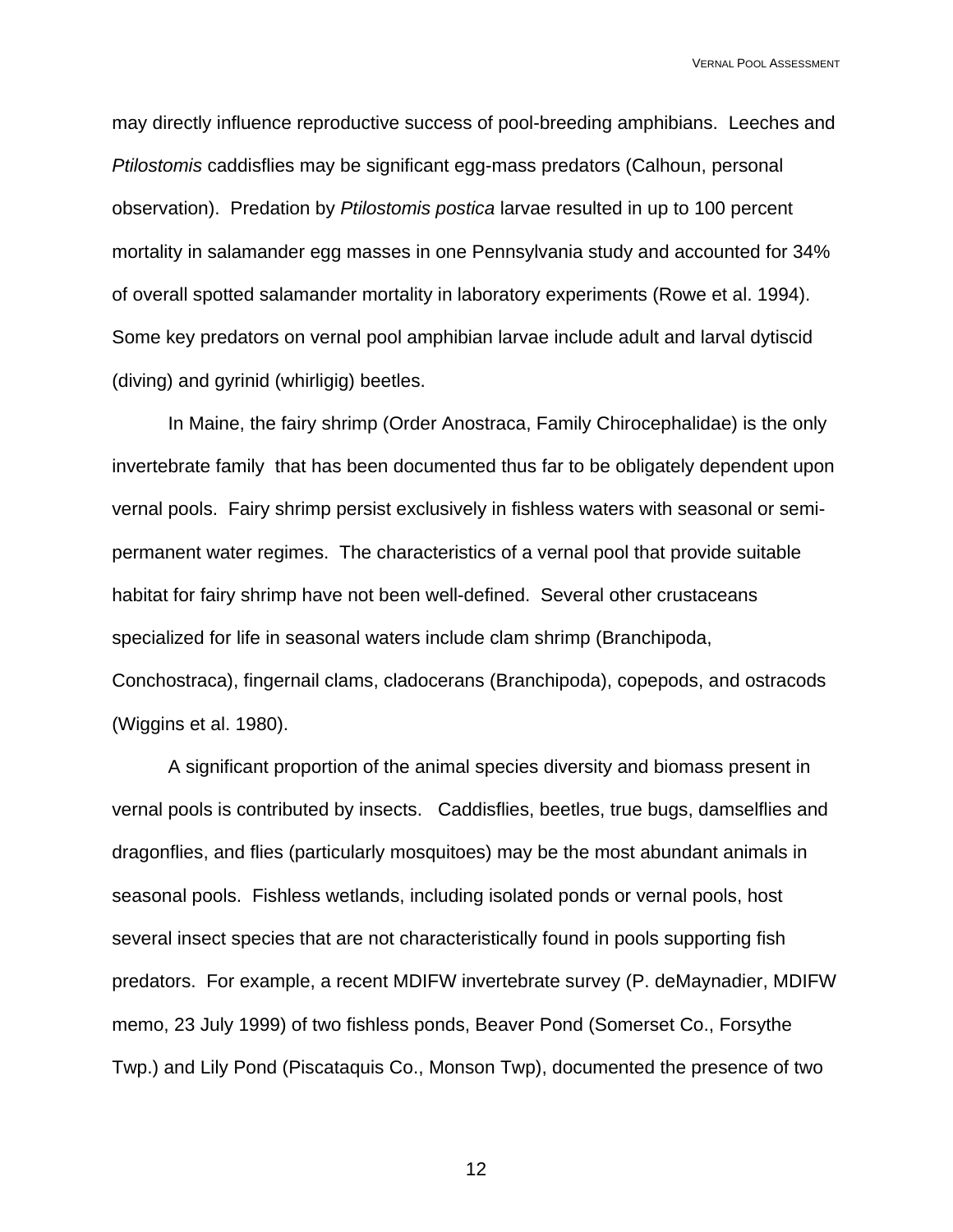(*Enallagma boreale* and *E. aspersum*) of three northeastern damselfly species generally restricted to fishless conditions (Westfall and May 1996, McPeek 1998). P. deMaynadier (MDIFW memo, 23 July 1999) also reports the presence of Notonectids ("Backswimmers") from the genus *Buenoa spp*., and larvae of the dytiscid beetle *Graphoderus spp*., genera that he identifies as restricted to fishless habitats because of their active, diurnal water column behavior (Ward 1992, C. Gibbs, University of Maine, pers. comm). The ringed boghaunter dragonfly (*Williamsonia lintneri*), a state Endangered species, is often associated with acidic, sphagnum-dominated vernal pools in southern Maine. Other species, including caddisflies and mayflies, may be restricted to vernal pools; however, little research has focused on invertebrate populations in these habitats (Huryn and Harris 2000, C. Gibbs, University of Maine, pers. comm.).

 Seasonal wetlands, potentially isolated from fish populations since the last glaciation, are important habitats to invertebrates beyond those species that are of conservation concern. Fishless ponds, including vernal pools, may host invertebrate taxa with unique behavioral and genetic adaptations (e.g. diurnal water column activity; deMaynadier 1999). Introduction of predatory fish into historically fishless systems has had dramatic and potentially irreversible effects on both amphibian (e.g. local extirpation or population declines; Hecnar and M'Closkey 1996, Larson 1998) and aquatic invertebrate communities (e.g. food web restructuring; Johnson et al. 1996, McPeek 1998; Evans 1988). Species composition, relative abundance, and behavior of invertebrate assemblages in fishless habitats are unique to these systems (deMaynadier 1999).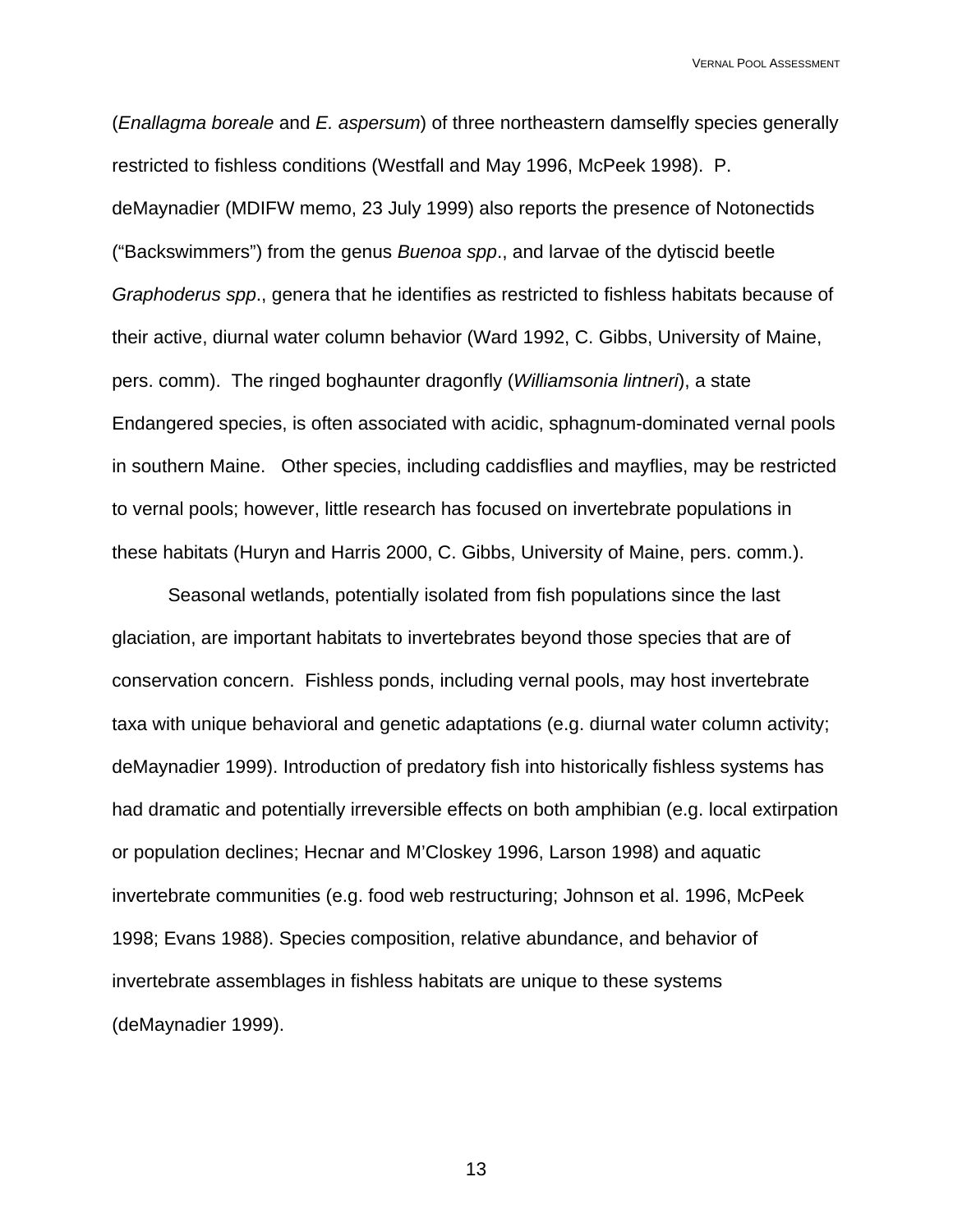Vernal pools provide seasonal resting and foraging habitat for a variety of vertebrate taxa including birds (e.g., dabbling ducks, wading birds, flycatchers), reptiles (e.g., painted turtles [*Chrysemys picta*], wood turtles [*Clemmys insculpta*], garter snakes [*Thamnophis sirtalis*]), mammals (e.g., raccoons [*Procyon lotor*], striped skunks [*Mephitis mephitis nigra*], shrews [*Sorex spp*.]), and amphibians (e.g., bull frogs, green frogs, spring peepers). Many animals use these wetlands as stepping-stones to other wetlands (similar to travel corridors) or as rich foraging grounds. Four-toed salamanders (State Special Concern), whose population and distribution may be underestimated in the state, have recently been documented breeding in sphagnum moss overhanging vernal pools (Hunter et al. 1999). Blanding's turtles (*Emdoidea blandingii*; State Endangered), eastern ribbon snakes (*Thamnophis sauritus sauritus*; State Special Concern) and spotted turtles *(Clemmys guttata*; State Threatened) use vernal pools extensively in southern Maine (Joyal 1996). Wood turtles (State Special Concern) use vernal pools in riparian areas extensively for feeding (Compton 1997) during spring and summer months. Small mammals observed foraging in vernal pools include raccoons, striped skunks, short-tailed shrews (*Blarina brevicauda*), and pine voles (*Pitymys pinetorum*). However, no quantitative studies in the glaciated northeast have been published regarding vernal pool visitation frequency and foraging behavior of small mammals (Colburn, in prep.). Adult spotted salamanders occupied small mammal burrows, particularly those of short-tailed shrews and pine voles, in one Massachusetts vernal pool study (Windmiller 1996). Shrews and voles are commonly captured in pitfall traps around vernal pools as well (P. deMaynadier, Maine Department of Inland Fisheries and Wildlife, pers. comm.; L. Lichko, University of Maine, pers. comm.).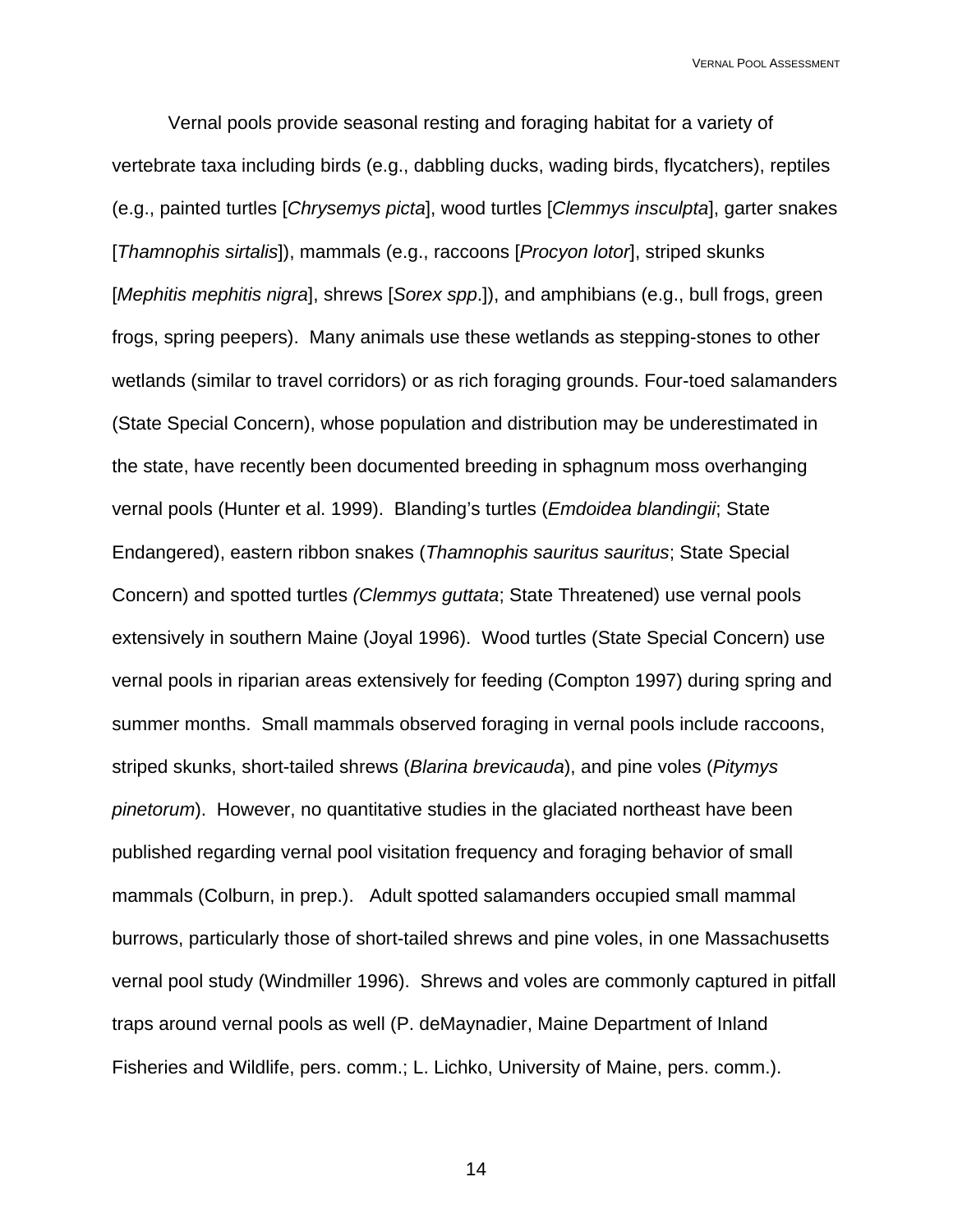# *Endangered, threatened, and rare species*

Although none of the vernal pool indicator amphibians in Maine is currently state

or federally listed, many pool-breeding species in southern New England are at risk

Tables 2 and 3).

| Table 2. State conservation status of vernal pool obligate or indicator species* |  |
|----------------------------------------------------------------------------------|--|
| (threatened [T] or special concern [SC]).                                        |  |

|                         | RI | СT | МA        | <b>NH</b> | VТ        | <b>ME</b> |
|-------------------------|----|----|-----------|-----------|-----------|-----------|
| Wood frog               | x  | x  | x         | x         | x         | x         |
| Spotted salamander      | x  | x  | x         | x         | x         | x         |
| Blue-spotted salamander |    |    | <b>SC</b> |           | <b>SC</b> | x         |
| Jefferson salamander    | x  | SC | SC        | x         | SC        |           |
| Marbled salamander      | x  | x  |           | SC        | x         |           |
| Fairy shrimp            | x  | x  | $SC**$    | X         | x         | x         |

**\*** The indicator and obligate status designation is preliminary for all states except Maine.

**\*\*** Intricate Fairy Shrimp (*Eubranchipus intricatus*)

| Table 3. Conservation status of other species associated with New England vernal |
|----------------------------------------------------------------------------------|
| pools (E=endangered; T=threatened; SC=special concern).                          |

|                               |    | <b>CT</b> | <b>MA</b> | <b>NH</b> | <b>VT</b> | <b>ME</b> |
|-------------------------------|----|-----------|-----------|-----------|-----------|-----------|
|                               | RI |           |           |           |           |           |
| Western chorus frog           |    |           |           |           | E         | X         |
| Eastern spadefoot             | т  | F         | Т         |           | x         | x         |
| Spotted turtle                |    |           | <b>SC</b> | SC        | т         | т         |
| Blanding's turtle             |    |           | т         | <b>SC</b> |           | Т         |
| Wood turtle                   |    |           |           |           |           | <b>SC</b> |
| Four toed salamander          | x  | X         | <b>SC</b> | X         | <b>SC</b> | <b>SC</b> |
| Intricate fairy shrimp        | x  | X         | <b>SC</b> | X         | X         | X         |
| Spatterdock darner            |    |           | Е         |           |           | <b>SC</b> |
| Ringed boghaunter dragonfly   |    |           |           |           |           | E         |
| Northern spring amphipod      |    |           | SC        |           |           |           |
| Agassiz's clam shrimp*        |    |           | E         |           |           |           |
| American clam shrimp          |    |           | <b>SC</b> |           |           |           |
| Piedmont groundwater amphipod |    | <b>SC</b> | <b>SC</b> |           |           |           |
| Clam shrimp**                 |    | SC        |           |           |           |           |
| Coastal swamp amphipod        |    |           | <b>SC</b> |           |           |           |

**\*** endemic

**\*\*** *Eulimnadia stoningtonensis*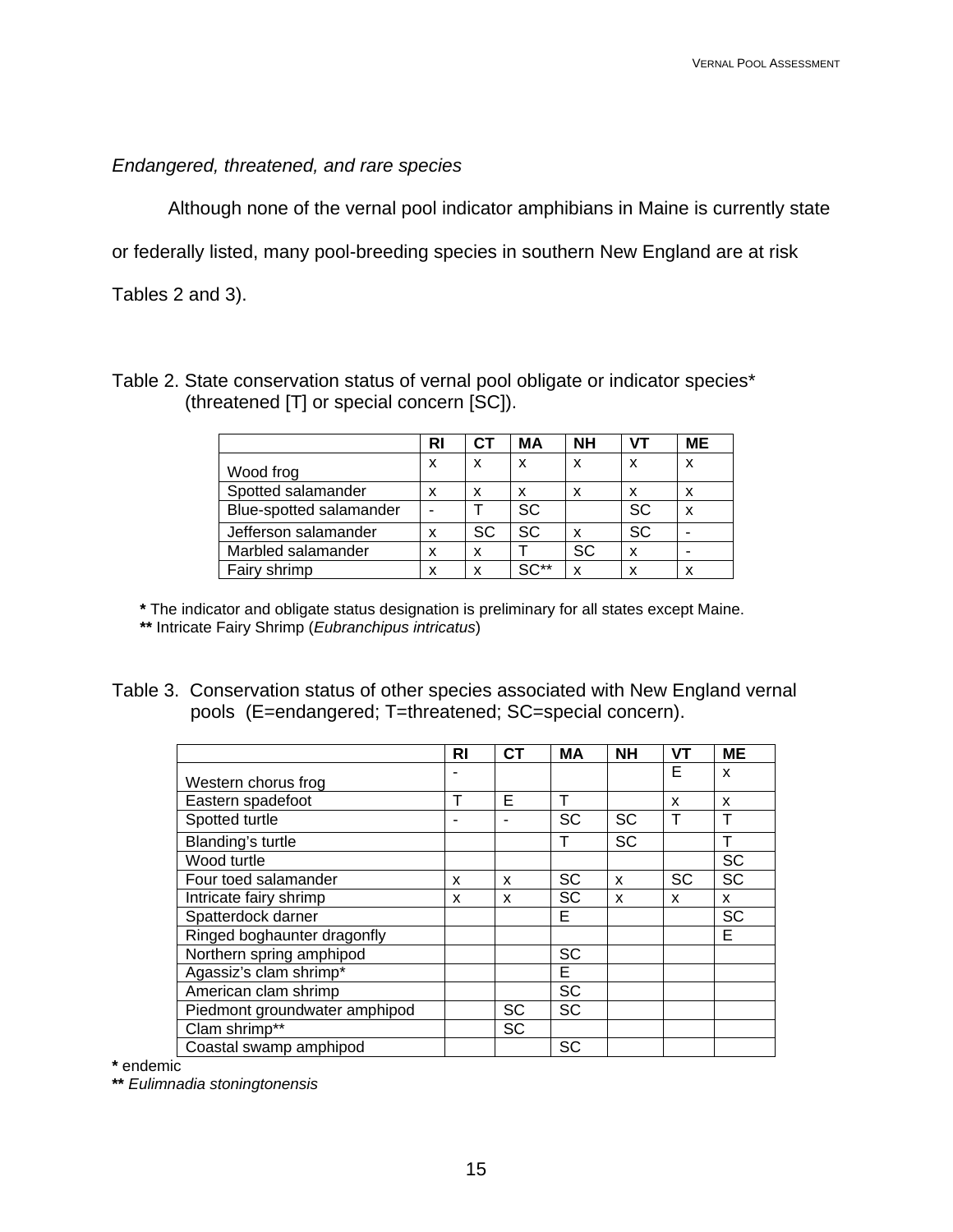As our knowledge regarding invertebrate populations increases, species associated strongly or exclusively with vernal pools may be discovered. Little attention has been given to invertebrate surveys of this habitat in Maine. As Maine experiences the developmental pressures that states to the south have undergone, the state may find seasonal pool species similarly threatened unless proactive measures are put in place.

### Vernal Pool Vegetation

Vegetation associated with vernal pools in Maine is generally not specific to vernal pool habitats. To date, only featherfoil (*Hottonia inflata*; State Endangered) has been considered a potential obligate vernal pool species in southern Maine (Cutko 1998). Vernal pool habitats occur in a variety of wetland classes from open water wetlands to forested wetlands; hence, plant species characteristic of a variety of Maine wetlands may be associated with vernal pools.

### Vernal Pools in the Landscape

### *Vernal pools as landscape features*

Vernal pools occur in a variety of landscape settings including bottomlands associated with rivers, wetland complexes (particularly forested wetlands), and as isolated wetlands or depressions in an upland landscape. Vernal pools and other small wetlands (<10 acres) are dominant features in many landscapes as they may be one of the more common wetlands in Maine. No comprehensive studies evaluating patterns of spatial distribution and density have been undertaken in New England, however results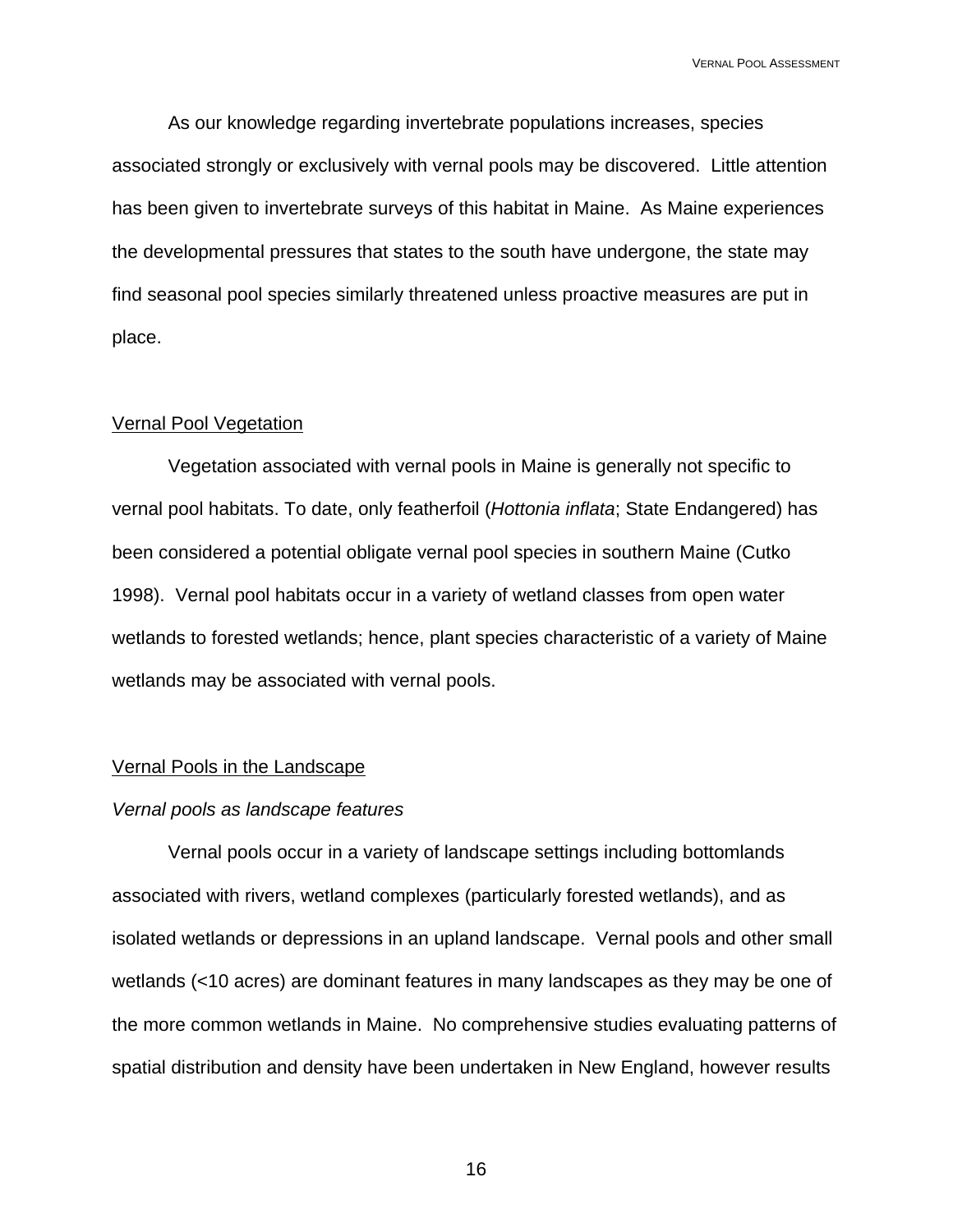from related studies suggest distribution and density of vernal pools may be patchy and variable. Densities in two Massachusetts and one Maine study were less than two pools per km<sup>2</sup>, and one study in southern Maine reported a density of 13.5 pools per km<sup>2</sup> (Table 4). Vernal pools located in mixed or evergreen forest are difficult to locate using even large scale aerial photography (Stone 1992; Calhoun et al., in prep.) further complicating evaluation of spatial patterns on the landscape.

Artificial pools, such as gravel pits, quarry ponds, roadside ditches, borrow pits, and farm ponds, may provide additional breeding habitat for vernal pool species. Although human-made pools may enhance breeding opportunities, they may also function as biological sinks (that is, as suboptimal habitat that does not support successful reproduction) for vernal pool species owing to inadequate water regimes among other factors (Dimauro 1999).

Gibbs (1993) simulated the loss of small wetlands in a 600 m<sup>2</sup>area of Maine to evaluate how the loss of small wetlands affected populations of wetland-associated animals. His model revealed that local populations of turtles, small birds, and small mammals faced a significant risk of site-based extinction if small wetlands were lost. Semlitsch and Brodie (1998) reviewed the literature on seasonal or small depressional wetlands in the United States. They suggest that the loss of vernal pools and other small wetlands may affect the ability of amphibians from one area to disperse to other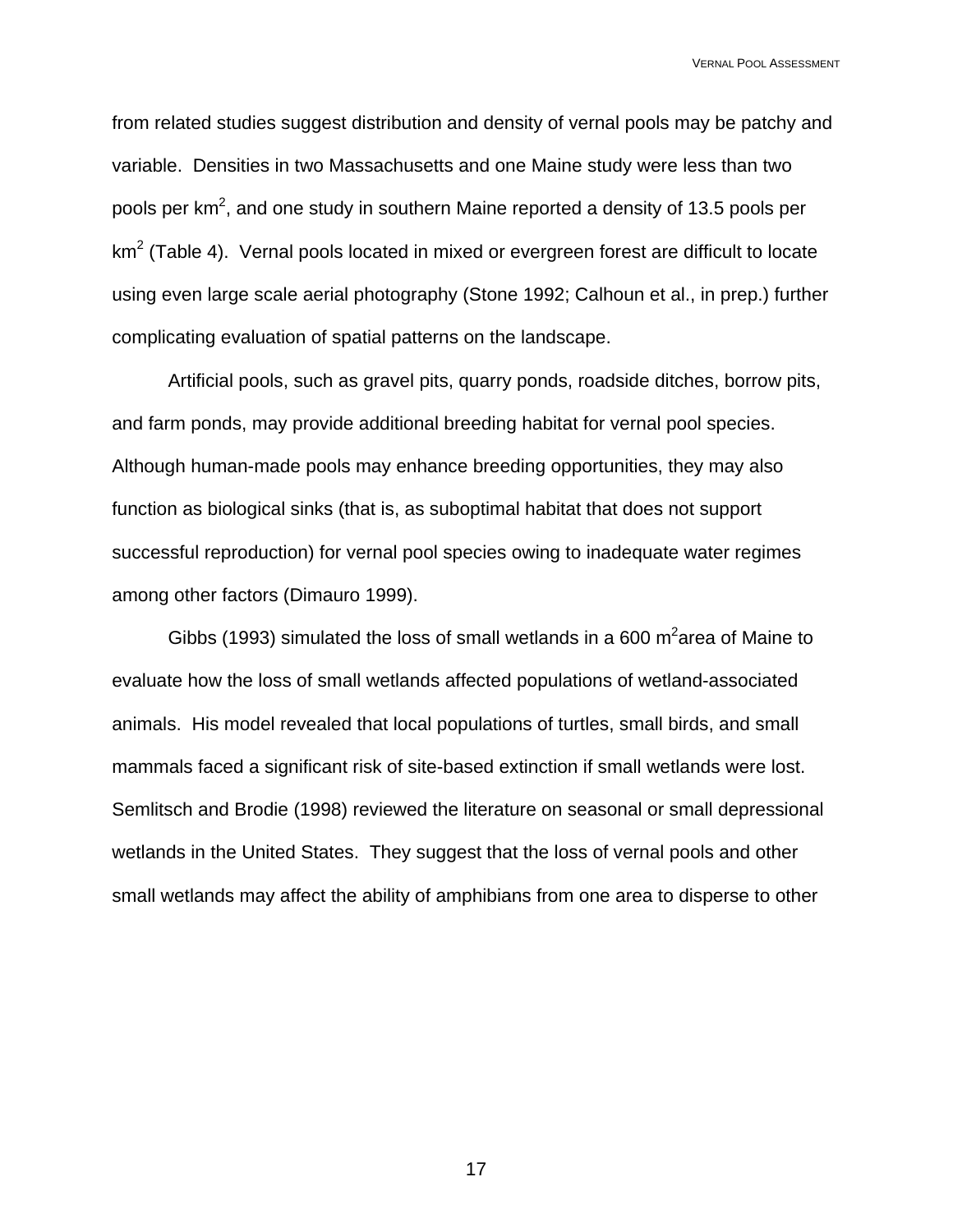| <b>Study Location</b> | <b>Total Area</b><br>Density |                 | <b>Transect Area</b> | Density         |  |
|-----------------------|------------------------------|-----------------|----------------------|-----------------|--|
|                       | Covered (ha)                 | (pools $km^2$ ) | Covered $(km^2)$     | (pools $km^2$ ) |  |
| York, ME              | 3642                         | 13.5            | 1.9                  | 49.5            |  |
| (Calhoun 1997)        |                              |                 |                      |                 |  |
| Edinburg, ME          | 1880                         | $1.4^2$         | $0.5^3$              | 23.1            |  |
| (Calhoun 1997)        |                              |                 |                      |                 |  |
| Edinburg, Twp 32,     | na                           | na              |                      | 40 <sup>4</sup> |  |
| ME (DiMauro 1998)     |                              |                 |                      |                 |  |
| Amherst, MA           | 7187 <sup>5</sup>            | 1.9             | na                   | na              |  |
| (Stone 1992)          |                              |                 |                      |                 |  |
| Quabbin, MA           | 3880                         | 1.1             | na                   | na              |  |
| (Brooks 1993)         |                              |                 |                      |                 |  |

<span id="page-17-0"></span>

|  |  | Table 4. Density of Vernal Pools in Maine and Massachusetts |
|--|--|-------------------------------------------------------------|
|--|--|-------------------------------------------------------------|

suitable breeding sites as distances between pools increase. They also reported that small wetlands contribute greatly to local biodiversity. Small wetlands and vernal pools support a myriad of plant, invertebrate, and vertebrate taxa (particularly amphibians) that otherwise would not occur in a local area.

### *Vernal pool linkages to surrounding ecosystems*

Vernal pools contribute significant amounts of amphibian and invertebrate biomass (and hence food) to adjacent ecosystems. As ectotherms (cold-blooded animals), larval amphibians do not expend energy for heat production thus enabling them to channel their energy resources into growth and biomass accumulation (Pough 1983). In this fashion, vernal pool amphibians efficiently assimilate the rich supply of nutrients available in pools and export them to the surrounding uplands. After leaving the vernal pool, invertebrates and pool-breeding amphibians provide easy prey to a

 $\overline{a}$ 

 $2^{\circ}$  Of the 26 pools surveyed, 19 were anthropogenic

<sup>&</sup>lt;sup>3</sup> Of the 12 pools discovered, 7 were anthropogenic

<sup>&</sup>lt;sup>4</sup> Part of DiMauro's study area overlapped with Calhoun's study area; 9 natural pools and 31 anthropogenic pools

<sup>&</sup>lt;sup>5</sup> Stone's study area is largely developed so the pool density estimate is artificially low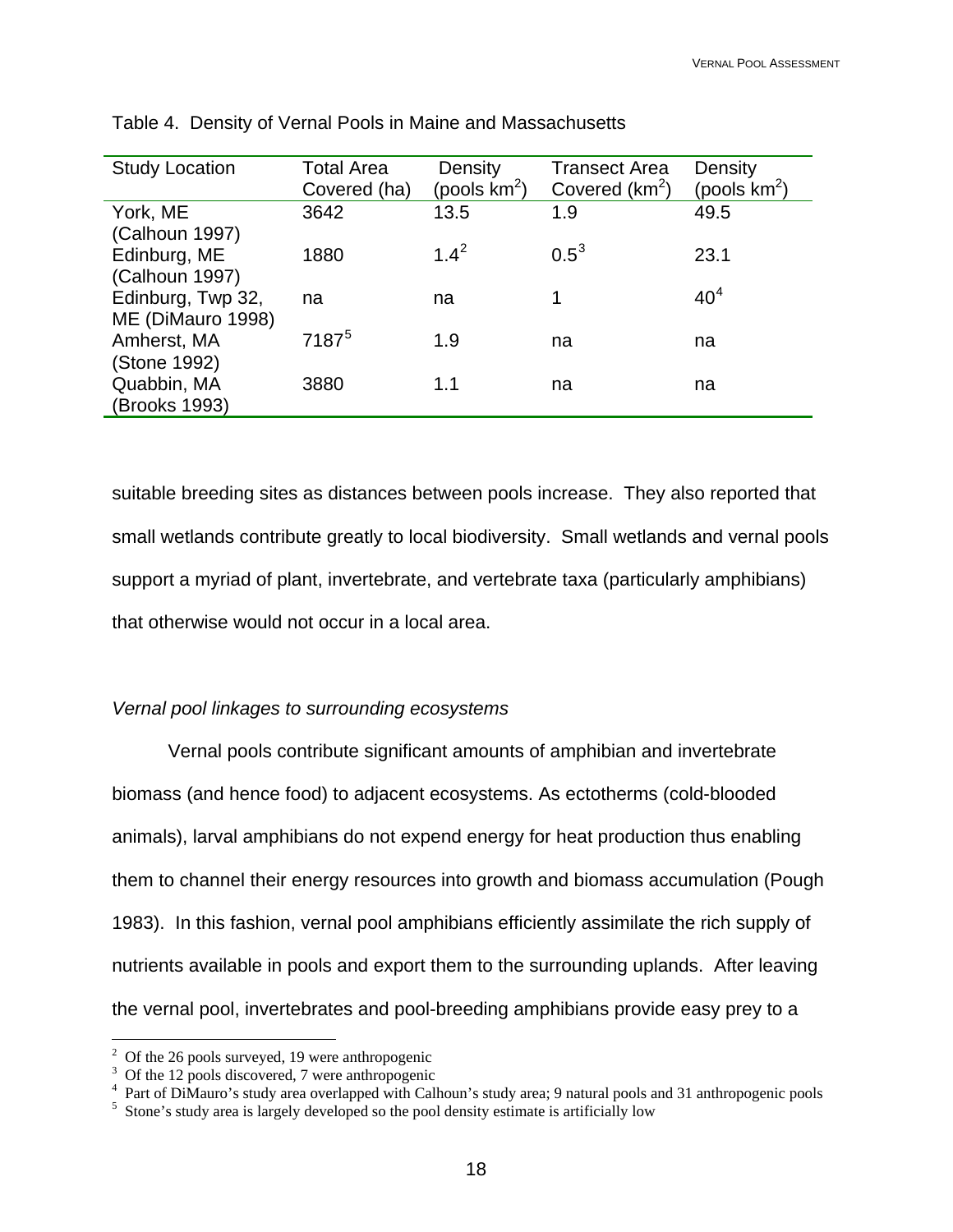wide variety of forest animals including snakes, turtles, birds, predatory insects, small mammals, raccoons, striped skunks, (Wilbur 1980; Pough 1983; Ernst and Barbour 1989), coyote *(Canis latrans*), and red fox (*Vulpes vulpes*) (Windmiller 1990). These species also may forage directly in vernal pools. Windmiller (1990) found vernal-pool breeding amphibian biomass in the upland habitat surrounding a pool to be greater than the collective biomass of all breeding birds and small mammals in the 53 acre forest surrounding his study pool in Massachusetts. He concluded that vernal pool amphibians are a powerful influence on the ecology of the surrounding forests, up to several hundred meters from the pool edge. Amphibians are a key link in food webs and nutrient cycles because they are predators on forest invertebrates involved in litter decomposition, thereby indirectly influencing rates of decomposition in the forest floor (Wyman 1998).

Biologists have wondered why small vernal pool depressions have not filled since the last glaciation (as many bogs, fens, and ponds have done). One theory is that hundreds of pounds of detritus entering the pool each fall is converted to migrating animal biomass the next spring. Thus, in some landscapes, vernal pools are an integral cog in forest ecosystem dynamics.

### *Landuse practices and the ecology of vernal pools*

Most studies of factors explaining the distribution and relative abundance of seasonal-pool fauna have focused on the effects of hydrology and biotic interactions on amphibian distribution patterns without regard to land use history. The success of vernal pool breeding fauna is dependent on *both* the physical and biological properties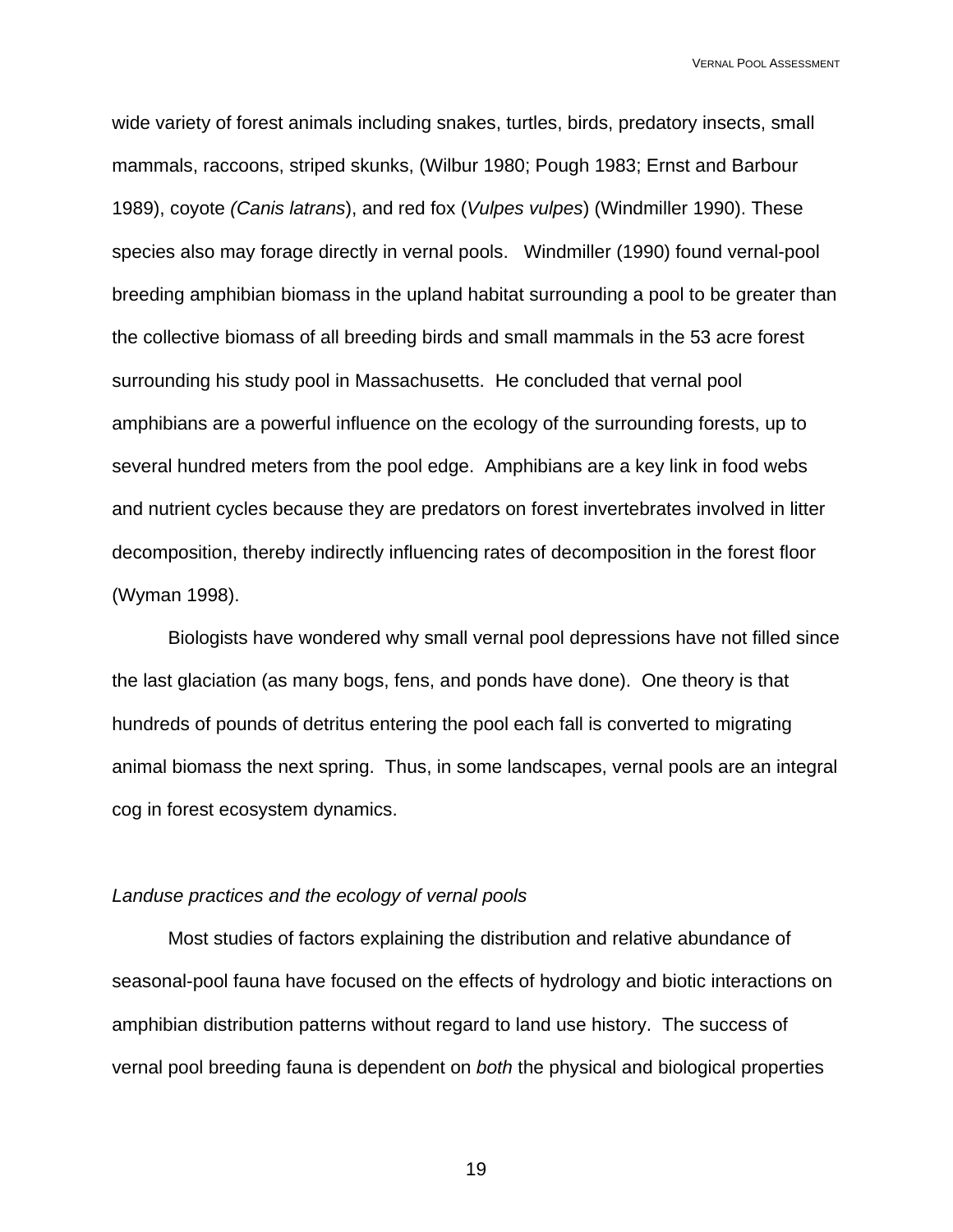of breeding pools and the quality of the surrounding landscape. It is the terrestrial habitat that supports pool-breeding amphibians for all but a relatively short breeding period (Semlitsch 1998). Although much of amphibian terrestrial life history is still unknown, researchers have documented juvenile emigration distances of wood frogs and adult mole salamanders (Windmiller 1996; Dodd and Cade 1998; Semlitsch 1998). For example, juvenile wood frogs may disperse over a mile (1.6 km) from natal pools while adult ambystomatid salamanders may travel an average of 750 feet (228 m).

Salamanders, and to a lesser degree wood frogs, are especially sensitive to desiccation and temperature extremes (Shoop 1974; Stebbins and Cohen 1995). DeMaynadier and Hunter (1998; 1999) found that both juvenile and adult wood frogs and spotted salamanders selected closed-canopy forests during migratory movements through managed landscapes. Specifically, pool-breeding amphibians need upland habitats characterized by areas of deep, uncompacted forest litter, ample moderate to well-decomposed coarse woody debris, and patches of canopy shade for maintaining a cool, moist, forest floor environment that enables dispersal, migration, foraging, and hibernation (deMaynadier and Hunter 1995; DiMauro 1998). Therefore, disturbances that affect the forest floor environment or create barriers to movement may affect amphibian populations by hindering emigration from and travel to breeding pools. This dependence on the surrounding landscape for both individual survival and integrity of metapopulations (locally interacting subpopulations) of pool-breeding amphibians has prompted Semlitsch (1998) to recommend substituting the term "life zone" for buffer zone when referring to adjacent terrestrial forest habitat. …Conserving the upland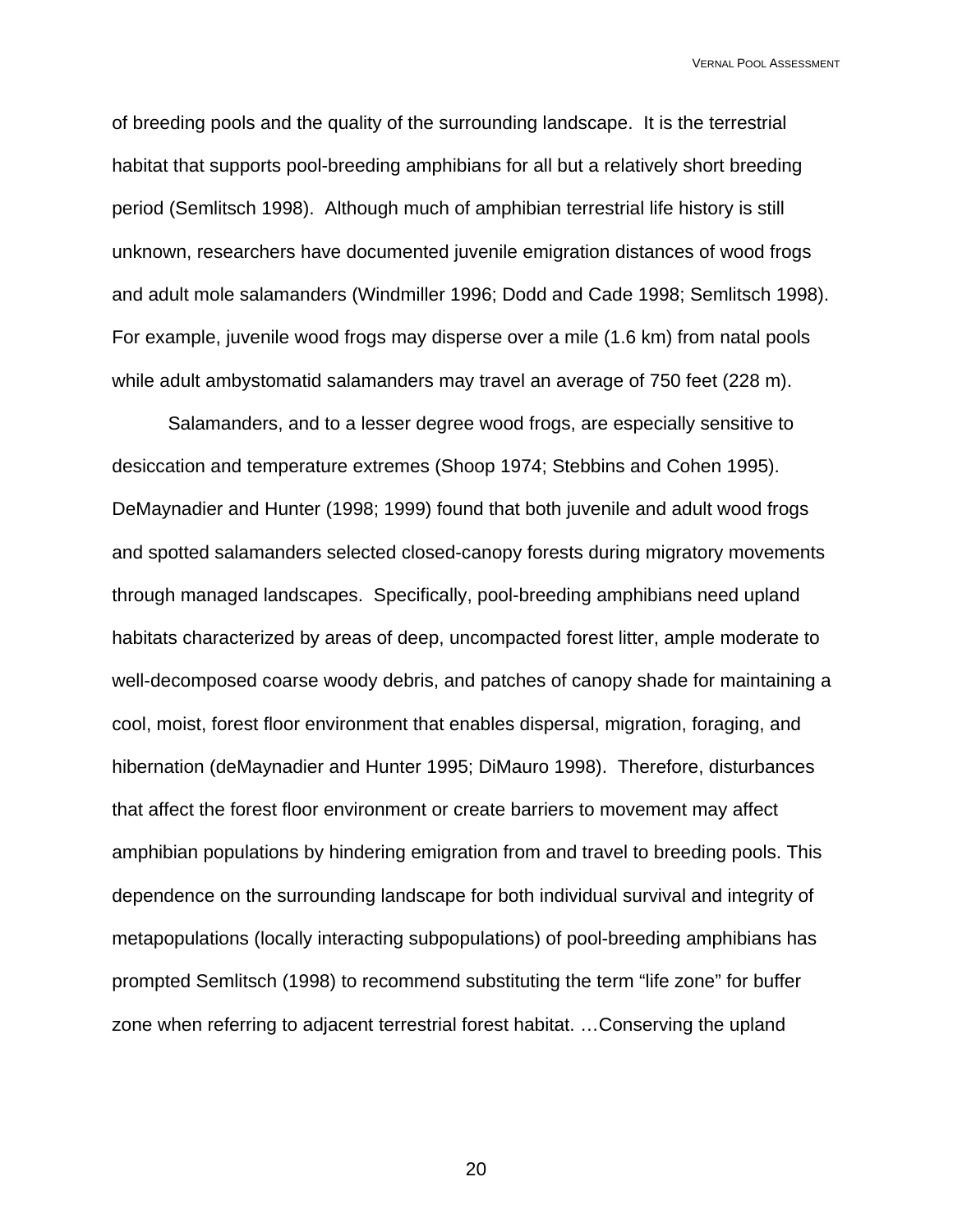landscape around vernal pools is necessary to conserve the ecological value of these critical breeding habitats for amphibians and other wildlife associated with vernal pools.

Land-use practices around vernal pools may influence species assemblages in pools (Laan and Verboom 1990). Batzer and Sion (1999) showed that seasonal pools in old-growth forests in western New York supported different assemblages of macroinvertebrate fauna than were present in pools in forests that had been clearcut (even though clearcutting may have occurred many decades earlier). These results were attributed to differences in the ability of the soils to maintain sufficient moisture in the pool basin to allow taxa that are not desiccation resistant to survive periods without standing water. Although admittedly preliminary, the study of Batzer and Sion (1999) is of particular significance because it suggests the importance of landscape history – rather than pool-specific factors – on the species composition of seasonal-pool fauna. Research on the effects of forest management on amphibian use of vernal pools is still poorly understood and has been identified as an area requiring further investigation (deMaynadier and Hunter 1995). However, limited results suggest that forest harvesting around vernal pools can have important effects on the wildlife values associated with vernal pools. Following a clearcut harvest over 500 ft (152 m) from the edge of a study pool in Louisiana, Raymond and Hardy (1991) reported decreased adult survivorship and upland displacement of a population of mole salamanders (Ambystoma talpoideum). Similarly, deMaynadier and Hunter (1999) demonstrate that landscape disturbances that significantly alter the structural integrity of the forest (understory and overstory canopy structure) can reduce the functional value of the surrounding habitat for movements of pool-breeding amphibians in Maine.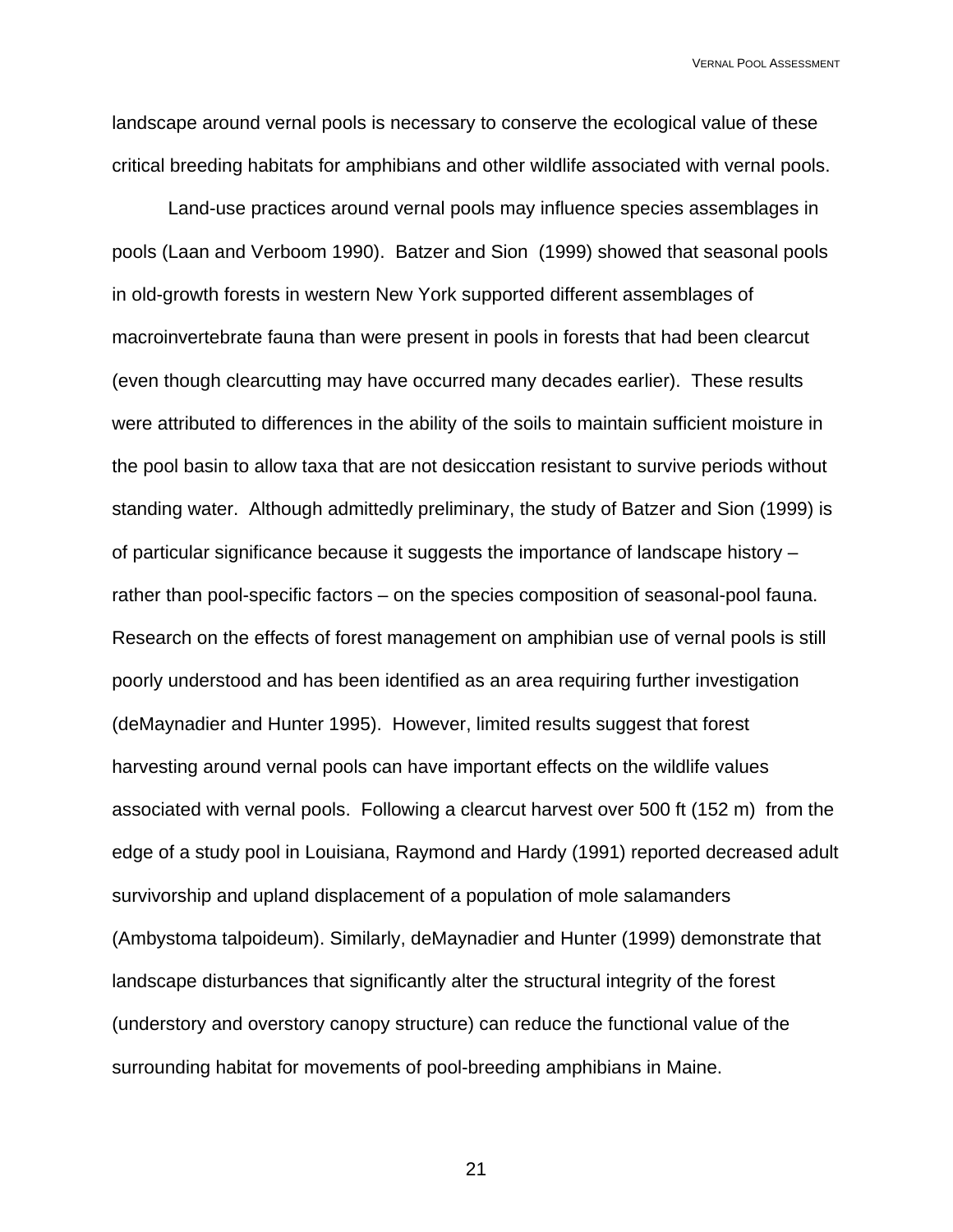Forest canopy disturbances from agriculture, and commercial and residential development may threaten vernal pool species in suburban landscapes. Windmiller (1996) predicted that future loss of 1/3 of existing upland forest to suburban development or other disturbances within approximately 900 ft (274 m) of 17 breeding pools in Concord, Massachusetts, would reduce the combined population size among five spotted salamander populations by 75%. Research on the effects of development around vernal pools is ongoing (Windmiller, unpub. data). Future research on landuseamphibian relationships surrounding vernal pools could help forest managers design harvest methods that minimize conflicts with these important amphibian breeding sites and guide development strategies around vernal pools in urbanizing landscapes.

For a summary of recent studies on the ecology of vernal pools in Maine, see "HABITAT ASSESSMENT; Current Habitat."

### Research Gaps

A recent monograph , "Vernal pools in the glaciated northeastern United States: a community profile," (Colburn, in prep.), reviews the status of vernal pool research and conservation initiatives. The following key research needs were highlighted:

- Interactions between seasonal pools and their watersheds, particularly with respect to water quality and hydrologic functions;
- Patterns in hydrologic variation in pools: are there predictable patterns based on water sources, condition of the watershed, and pool characteristics?;
- Relationship between hydrologic regime and success of pool-breeding vertebrate and invertebrate species;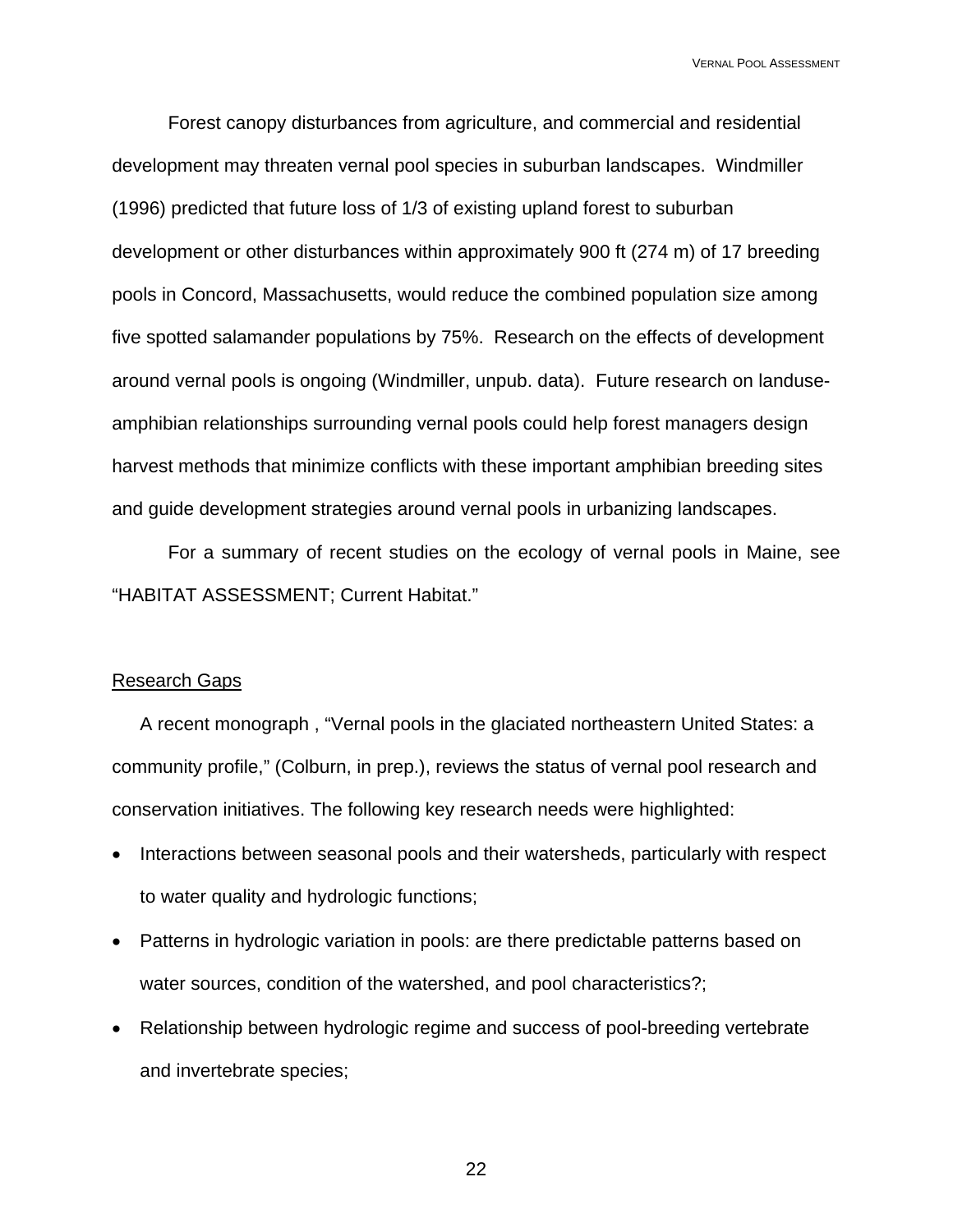- Roles of pool-breeding amphibians in forest ecology;
- Effects of forestry practices (or other landscape-scale disturbances) on migratory and dispersal patterns of adult and juvenile pool-breeding amphibians;
- Identification of specific forest microsite conditions necessary for supporting poolbreeding amphibians and their relationship with forest management.

### Vernal Pool Indicator Species

In-depth natural history accounts of vernal pool amphibian indicator species are presented in *Maine amphibians and reptiles* (Hunter et al. 1999), *Salamanders of the United States and Canada* (Petranka 1998), or *The ecology of vernal pools in the glaciated northeastern United States: a community profile* (Colburn, in prep.). Following is a brief summary of the natural history of each of the four vernal pool indicator species. Egg mass and larval descriptions are presented in Tables 3 and 4.

### *Fairy shrimp (Eubranchipus spp.)*

Fairy shrimp, or anostracan crustaceans, currently are the only documented obligate invertebrate indicator for vernal pools in Maine. There are seven families of anostracans in North America; species common in the glaciated northeastern United States belong to the family Chirocephalidae, genus *Eubranchipus*. Species of fairy shrimp found in the northern region are most commonly *Eubranchipus bundyi; Eubranchipus vernalis* replaces *E. bundyi* in dominance in southern New England. Fairy shrimp from the family Branchinectidae occur in eastern Atlantic Canada (*Branchinecta paludosa)* and may occur in northern Maine.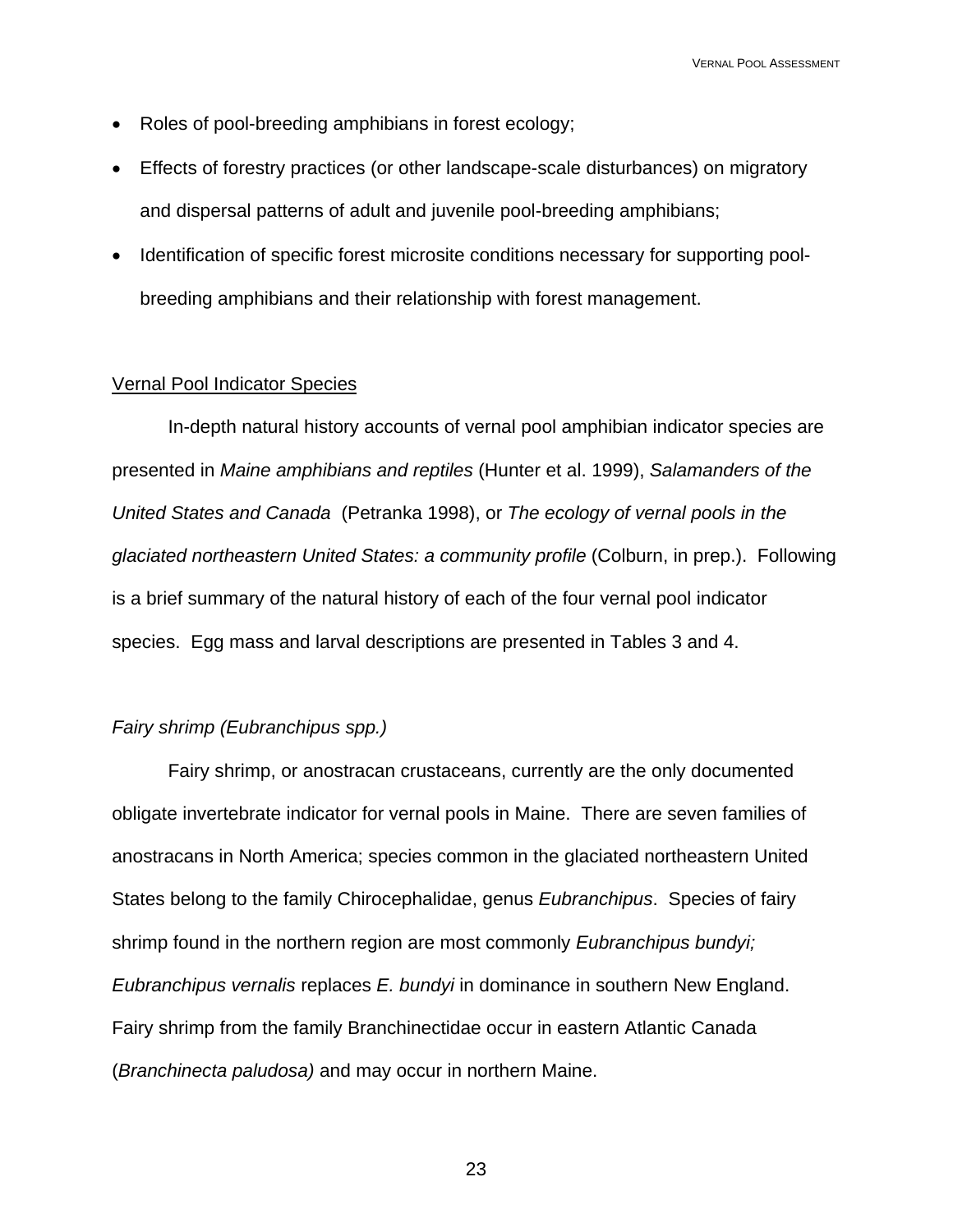### *Description*

Fairy shrimp vary in size, color, and shape among species. They range in length from 0.5-1.0 inches (1.25-2.5 cm). Morphologically, young and adults are similar in appearance. Young individuals are usually orange or salmon-colored, with mature males taking on a greenish cast and females a bluish cast. Most fairy shrimp have a long tail, sometimes with neon spots near the tip. All fairy shrimp have stalked eyes and swim upside down while waving with up to 10 pairs of leaf-shaped limbs with which they feed. Fairy shrimp are related to brine shrimp, most commonly known as "sea monkeys."

### *Distribution and status*

Fairy shrimp are found throughout North America. Fairy shrimp may disperse from pool to pool as eggs adhered to the fur, feather, or feet of animals. In Maine, they have been documented in vernal pools throughout the state. However, work remains to be done to document species presence, abundance, and distribution in pools statewide.

### *Breeding habitat and reproduction*

Fairy shrimp occur only in waters free of fish populations---primarily seasonal and semi-permanent vernal pools. Habitat requirements for fairy shrimp are not welldocumented. Studies in Maine have not explained why fairy shrimp commonly occur in some pools and are absent from others (Calhoun, unpub. data). Potential factors affecting their distribution include water chemistry, hydrology, depth of unfrozen water in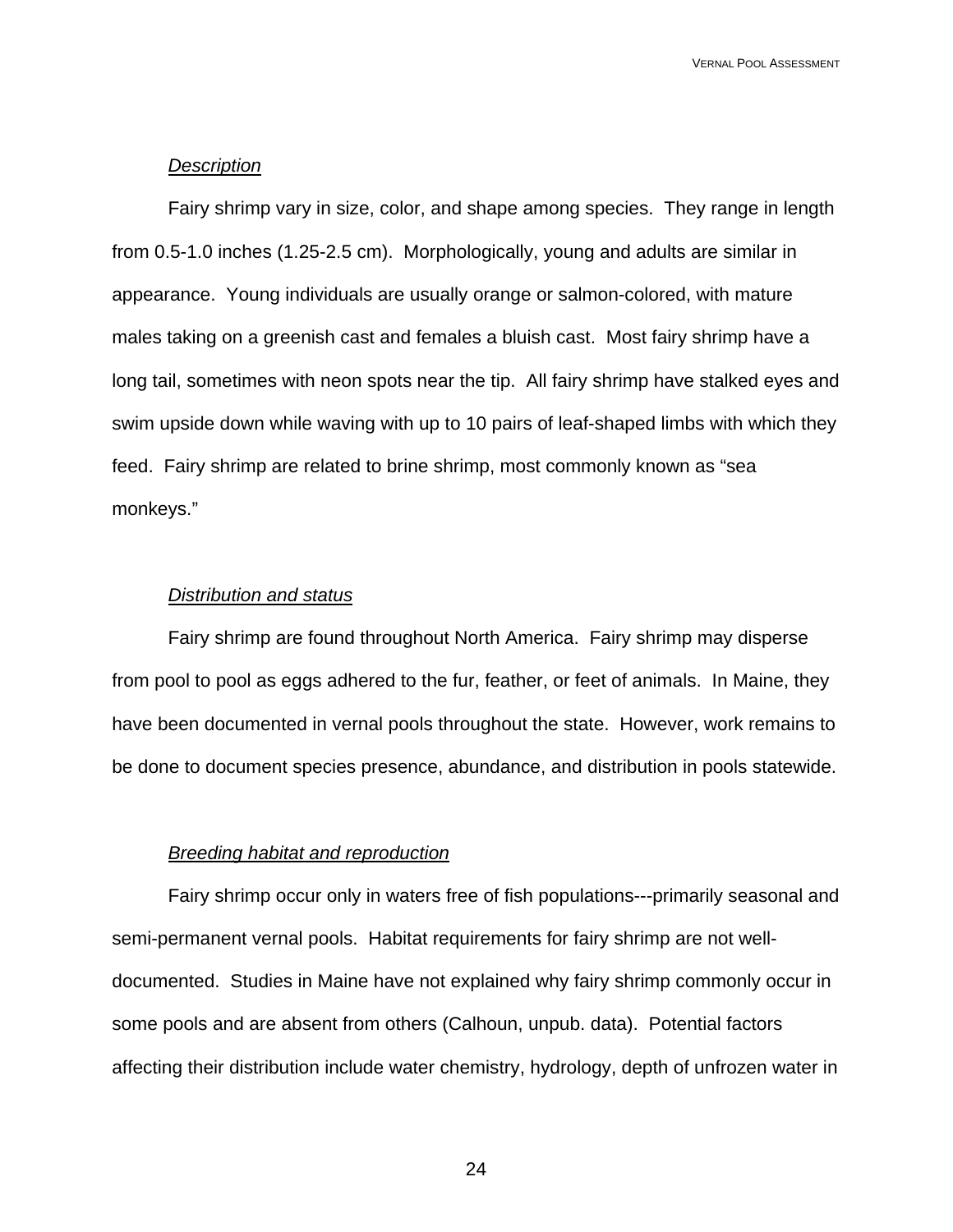the winter, and presence of algae in the spring. Certain environmental conditions required by eggs for maturation and hatching, including soil moisture conditions, precipitation patterns, and freezing, may be primary factors dictating habitat suitability (Colburn, in prep.). Dexter and Kuehnle (1951) studied vernal pools over a 10-year period and concluded that flooding history of a pool during the previous season, and precipitation during the winter and spring, affected hatching of *Eubranchus* spp*. Eubranchus* spp. are known to be intolerant of pollution, siltation, salinity, high alkalinities, and temperatures in excess of 20 degrees C. Both *E. intricatus* and *E. bundyi* appear to be restricted to clear waters (Pennak 1978).

Fairy shrimp hatch from eggs that lie on the bottom of dry vernal pool basins, where hatching is stimulated by flooding. In Maine, they often hatch soon after pools flood or ice melts from semi-permanent pools. Juveniles and adults pass through several molts, breed, and die in as few as three weeks. Fertilized eggs are released into the water and fall to the pool bottom. Females may produce several clutches. Egg maturation may require freezing and/or drying depending on the species.

### *Spotted salamanders (Ambystoma maculatum)*

#### *Description*

Adult spotted salamanders are robust salamanders with relatively broad bodies and wide faces. They generally sport two irregular rows of bright yellow to orange spots (20-50) on their backs to either side of the mid-dorsal line. Otherwise, spotted salamanders are greyish brown to bluish black on the dorsal side with a light greyish-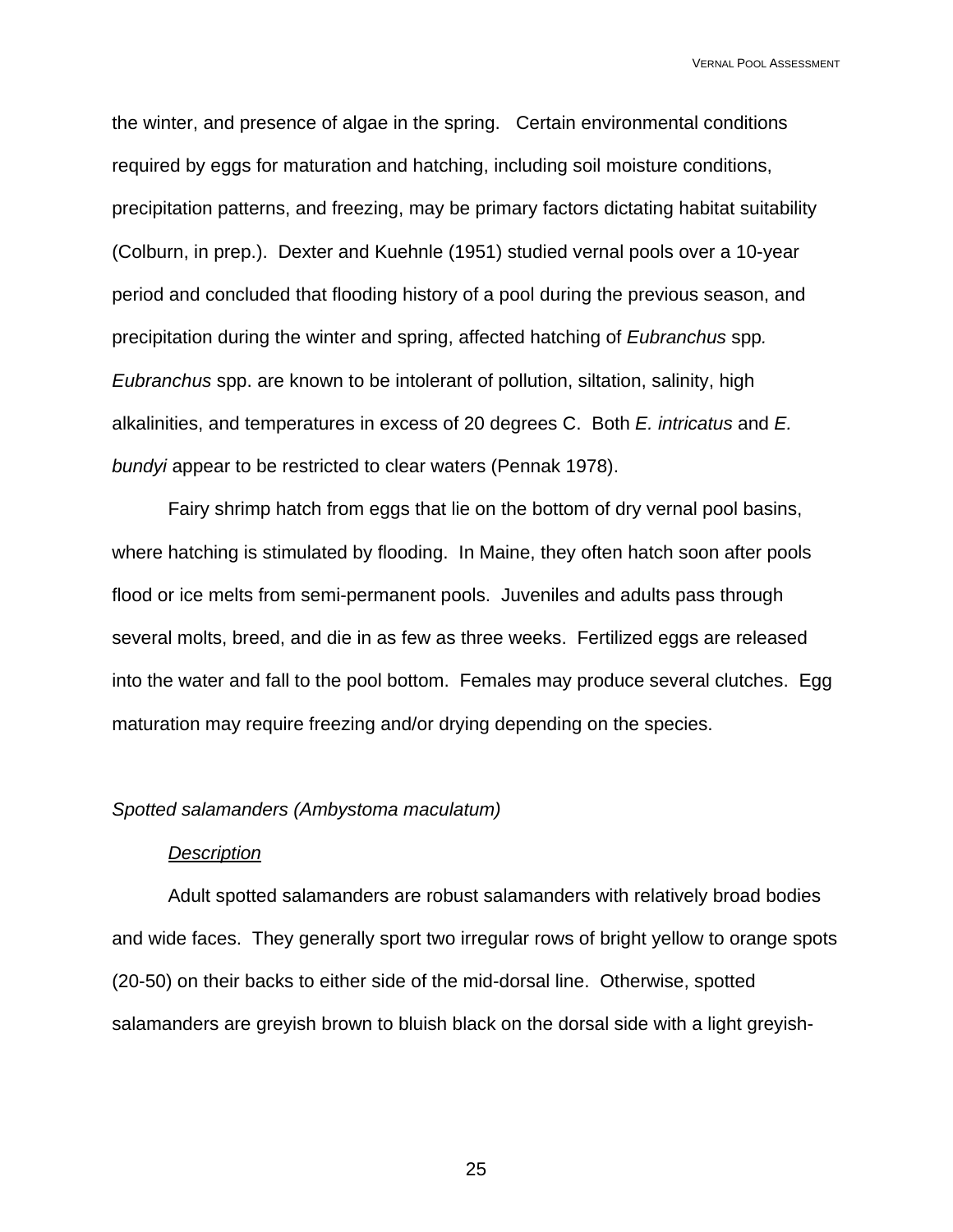blue venter. Spotted salamanders have four toes on the front feet and five toes on the hind feet. They range in length from 5.9-7.7" (15 to 19.6 cm).

### *Distribution and status*

Spotted salamanders occur throughout New England, the Great Lake States, the southeastern United States (excluding Florida), and Atlantic Canada (Figure 1).

### *Breeding habitat and reproduction*

Spotted salamanders preferentially breed in seasonal to semi-permanent vernal pools. Although they may breed in beaver flowages, lakeshores, and anthropogenic pools (i.e., roadside ditches, borrow pits, skidder ruts), reproductive success (recruitment) may be limited and variable in these environments. The presence of fish or short hydroperiods may render these sites biological sinks. Research on the success of vernal pool amphibians in beaver flowages and other wetlands supporting fish populations is ongoing (K. Babbitt, University of New Hampshire pers. comm.; M. Kolozsvary, Jesse Cunningham, University of Maine).

Spotted salamanders typically emerge from hibernation on the first warm, rainy nights of spring. In southern Maine, this may occur as early as mid-March while in northern Maine, breeding activity may begin as late as mid-May. Generally, males migrate en masse to breeding pools (often the same pool from which they hatched) before females. They engage in elaborate group courtship behaviors (known as congressing) in which males deposit spermatophores (sperm packets) to be picked up and stored in the cloaca by females. Females deposit, on average, two to four egg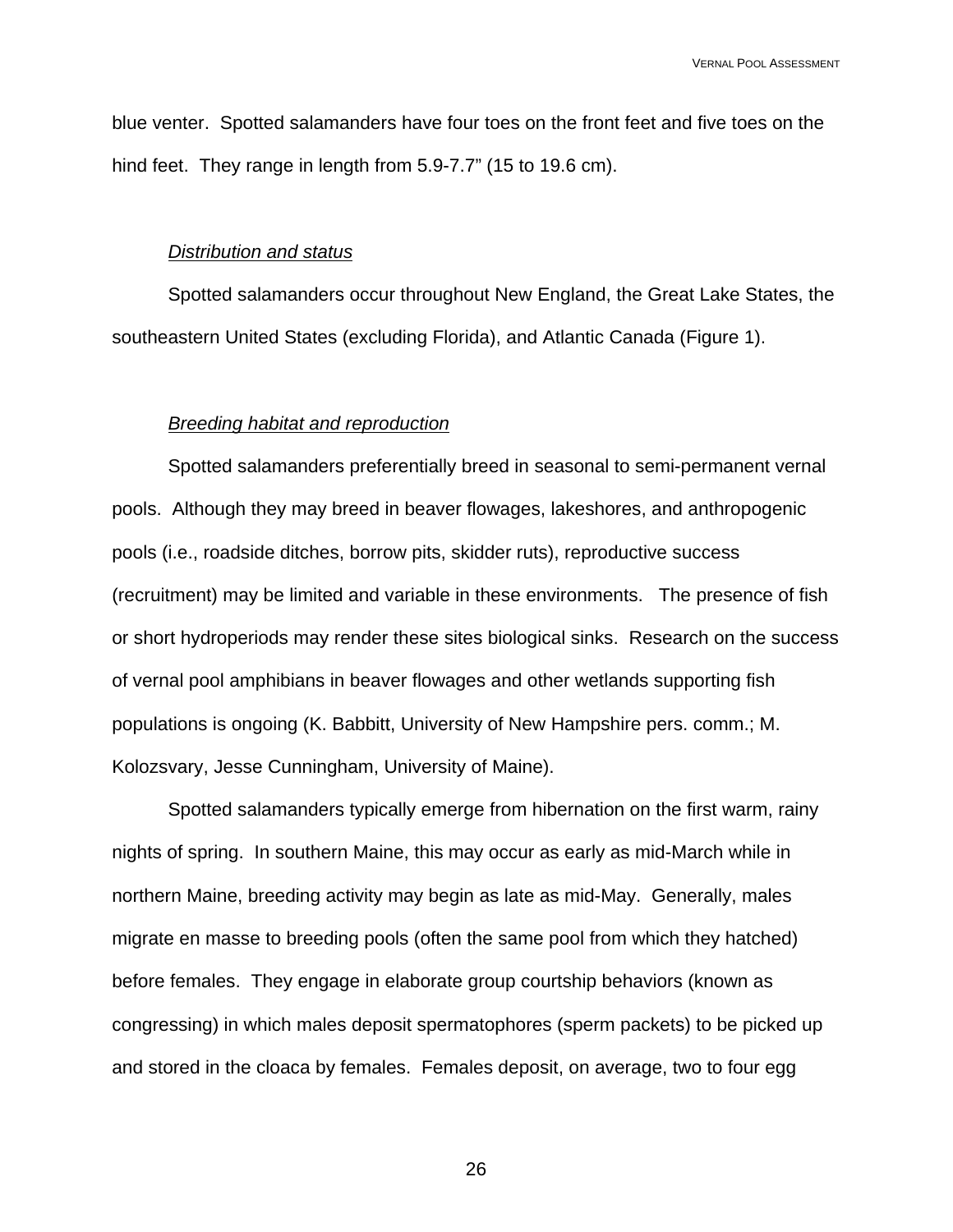masses typically attached to vegetation or sticks (Table 5). Adults do not necessarily breed every year. Eggs hatch in roughly four to eight weeks, depending on hydrology and water temperature. Larvae take an additional 10-14 weeks until metamorphosis. Metamorphs may emerge from pools in July in southern Maine and as late as September in central and northern Maine.

### *Terrestrial habitat and hibernation*

Spotted salamanders are found in deciduous, mixed, and softwood forests and on some occasions, in open fields near forest edges. The majority of time is spent below ground (hence the name "mole salamanders"), commonly in shrew or other small mammal burrows (Kleeberger and Werner 1983; Madison 1997). They also seek refuge under leaf-litter and coarse woody debris. Adults feed on forest-floor invertebrates including earthworms, snails, spiders, and insects. Home ranges vary from 1 m<sup>2</sup> (11 ft<sup>2</sup>)to 40 m<sup>2</sup> (430 ft<sup>2</sup>)(Douglas and Monroe 1981; Kleeberger and Werner 1983.). Windmiller (1996) estimated adult densities within 200 m of a Massachusetts seasonal pool to be 1-4 per 100 m<sup>2</sup> (1076 ft<sup>2</sup>); juvenile densities within 55 m (592 ft<sup>2</sup>)of the pool were 3-20 per 100  $m^2$ .

Spotted salamanders hibernate in upland forests, most commonly below ground (up to three feet) in small mammal burrows or channels created by tree roots.

### *Blue- spotted salamander (Ambystoma laterale)*

Blue-spotted and Jefferson (*Ambystoma jeffersonianum*) salamanders interbreed producing polyploid hybrids formerly known as Tremblay's or silvery salamanders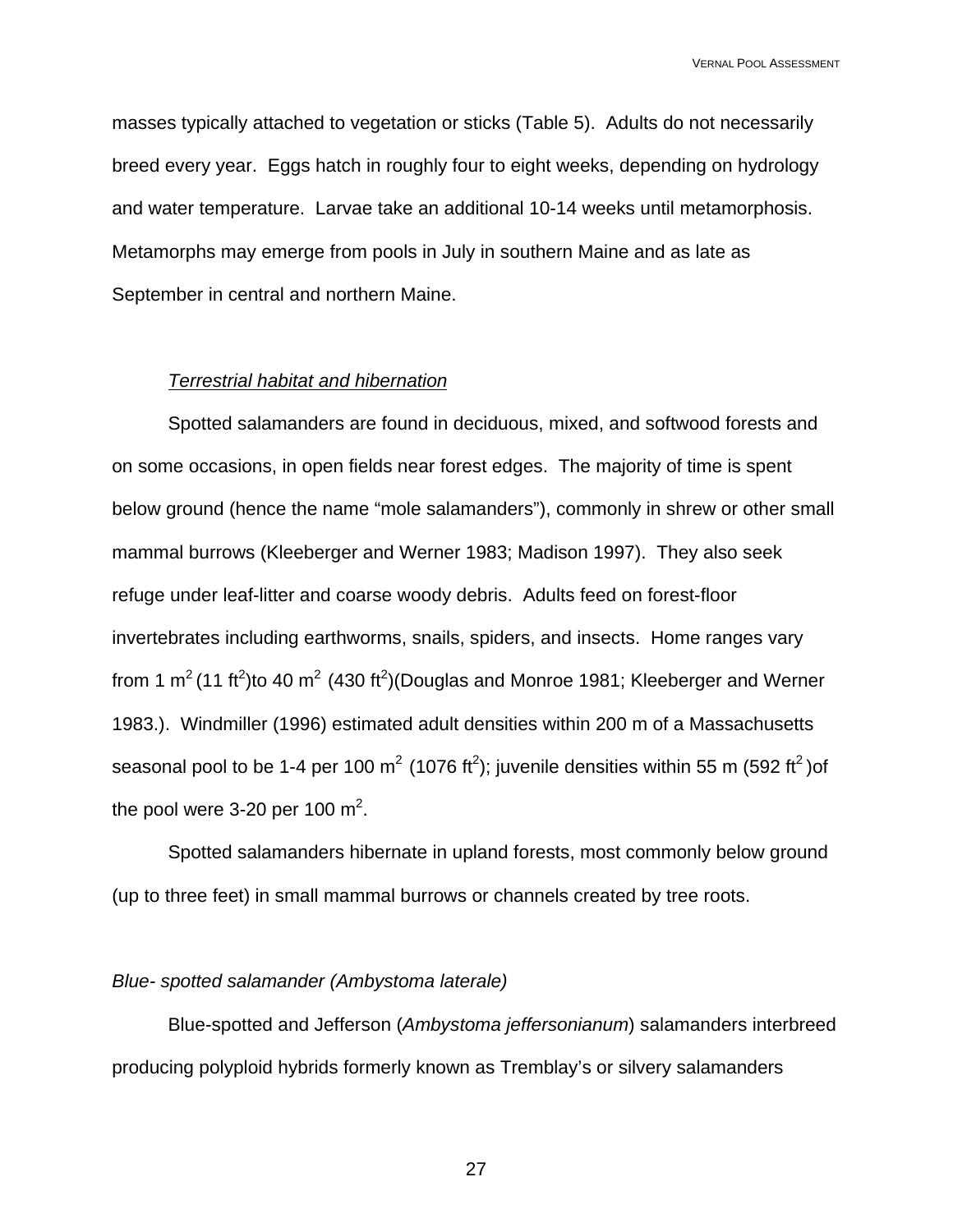(depending on the number of chromosomes from the blue-spotted and Jefferson's respectively). It is believed that the great majority of Maine's blue-spotted salamanders are hybrids (Knox unpub. data). For a complete discussion of the genetic complexities associated with these hybrids, refer to Petranka (1998) or Hunter et al. (1999). For the purposes of this account, realize that variability in physical characteristics, egg mass morphology, and habitat preferences may stem from our inability to easily identify hybrids versus pure populations.

### *Description*

Blue-spotted salamanders have a dark blue or black body liberally sprinkled with bluish-white flecks. The speckling may be distributed over the entire body or confined to limbs, lower sides, throat, and belly. The pattern and color of these salamanders is often compared to old blue enamel cookware. Hybrids tend to be more brownish. Breeding adults range from 3.9-5 inches (9.8 to 12.7 cm). Hybrids may grow to 6.7" (17 cm). The head is narrow and tapers to a rounded snout.

#### *Distribution and status*

Blue-spotted or "Tremblay's" salamander (the most likely hybrid in Maine) probably occur throughout Maine, however they are less commonly reported than the spotted salamander (Figure 2). To date, no genetically pure populations of blue-spotted salamanders have been reported in Maine. Blue-spotted salamanders are found throughout New England (with the exception of Rhode Island), the Great Lake States, and Atlantic Canada. This salamander is listed as a Species of Special Concern in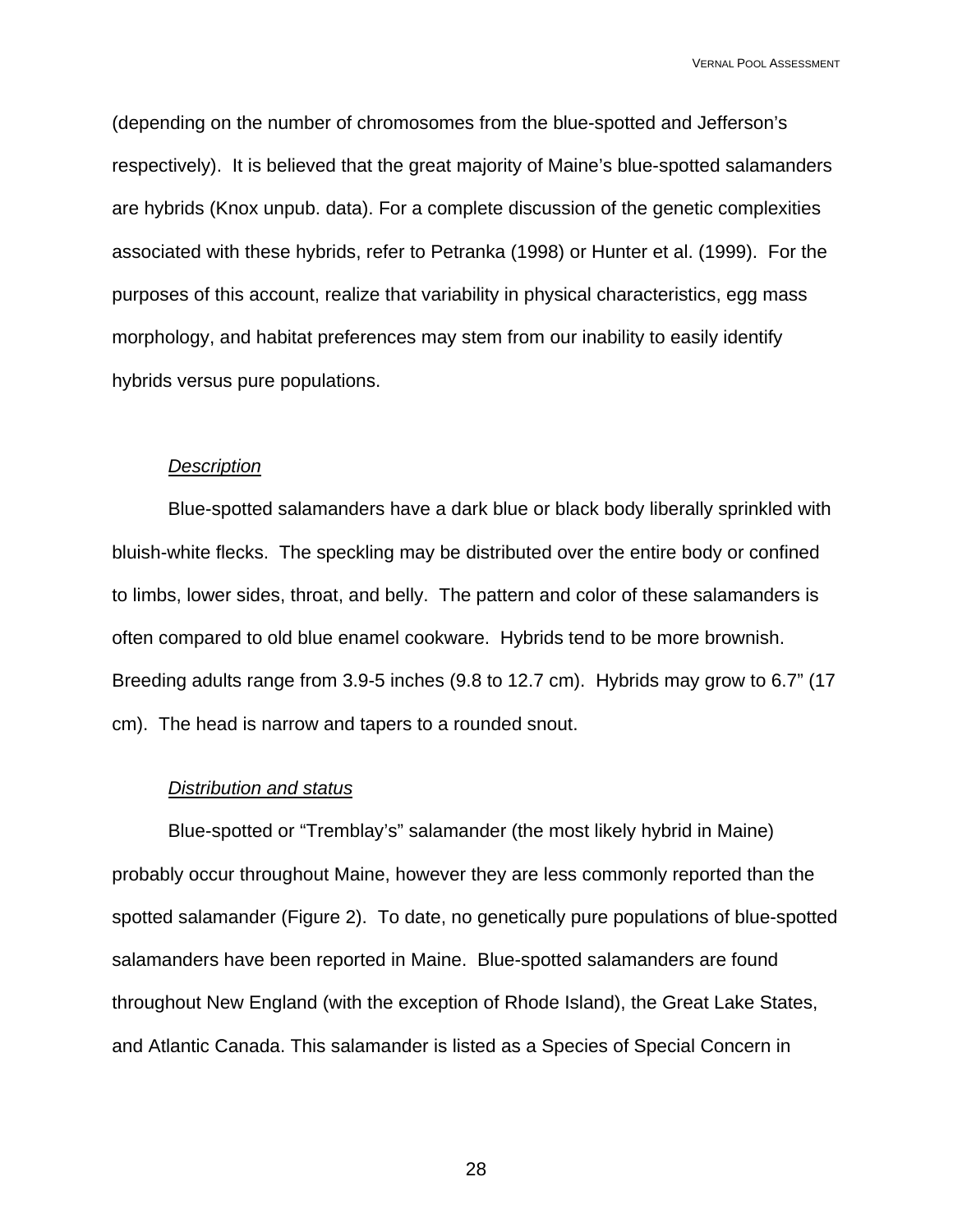

Figure 1. Documented distribution of the spotted salamander (*Ambystoma maculatum*) in Maine (from Hunter et al. 1999)



Figure 2. Documented distribution of the blue-spotted salamander (*Ambystoma laterale*) in Maine (from Hunter et al. 1999)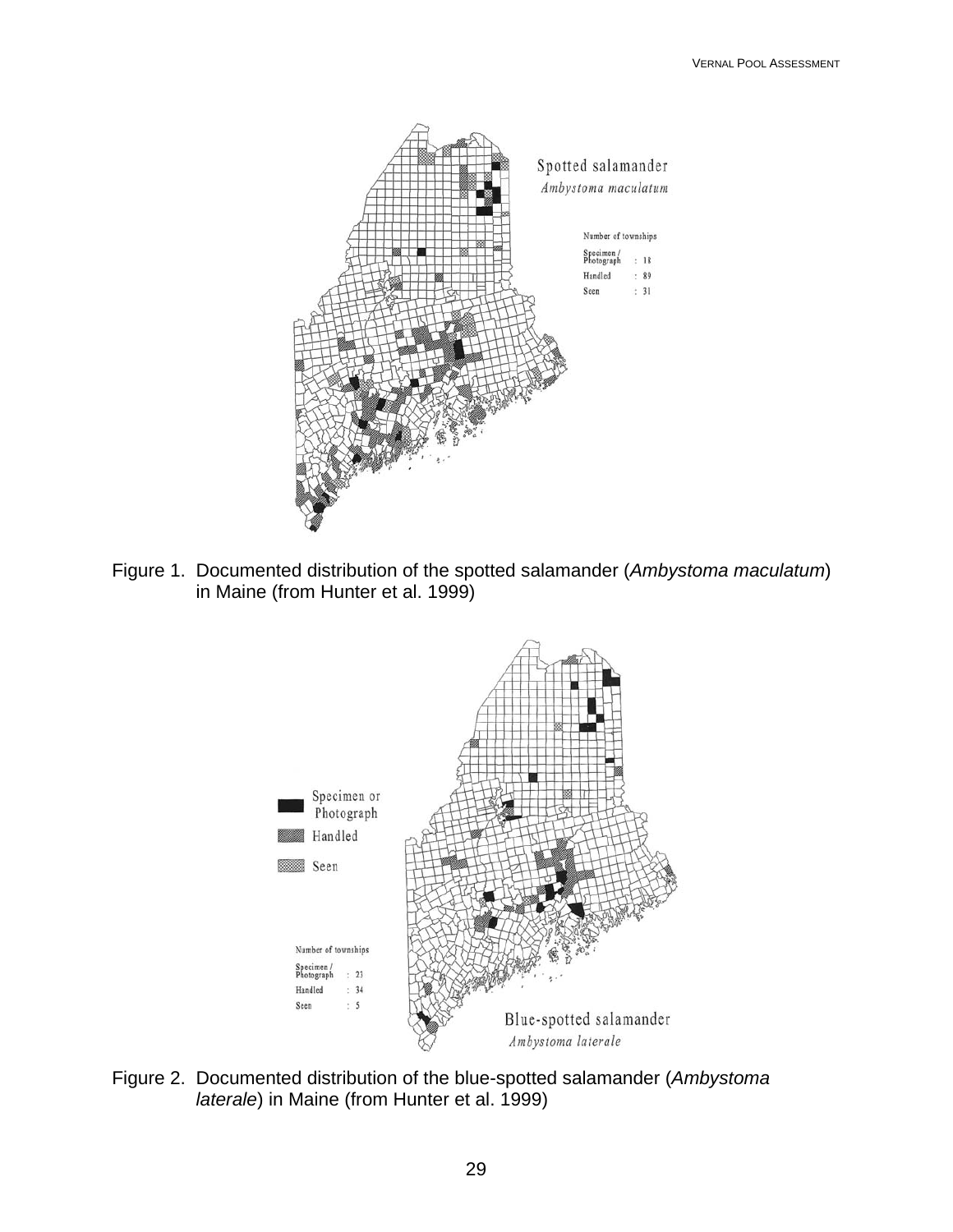Vermont and Massachusetts and is listed as Threatened in Connecticut (Hunter et al. 1999).

### *Breeding habitat and reproduction*

Blue-spotted salamander breeding habitat is reportedly more variable than that of spotted salamanders. Researchers in New Hampshire and Vermont most commonly associate breeding blue-spotted salamanders with streamside pools and red maple forested wetlands. In Maine, blue-spotted salamander breeding habitat is similar to that described for spotted salamanders: seasonal pools and a variety of anthropogenic pools and beaver flowages. Preliminary surveys of pool-breeding amphibians throughout the state show that pools are either dominated by spotted or blue-spotted egg masses: rarely are pools equally shared by the two species. Reasons for this division are being investigated (Calhoun, unpub. data). Possible reasons may be differences in upland habitat requirements or differences in tolerances to within-pool variables including temperature, depth, hydrologic regime, and oxygen concentrations. There is evidence that blue-spotted salamanders are more sensitive than spotted salamanders to low pH and cannot reproduce successfully in highly acidic waters (Karns 1992; Sadinski and Dunson 1992). High sulfate, zinc, and aluminum concentrations also have been documented to exclude breeding populations (Freda and Dunson 1985; Horne and Dunson 1994).

 Blue-spotted salamanders tend to breed slightly earlier than spotted salamanders in Maine. Otherwise, the breeding cycle is equally brief, and the migration and congressing patterns are similar to those observed in spotted salamanders. Depending on purity of the population being observed, eggs range from single eggs deposited on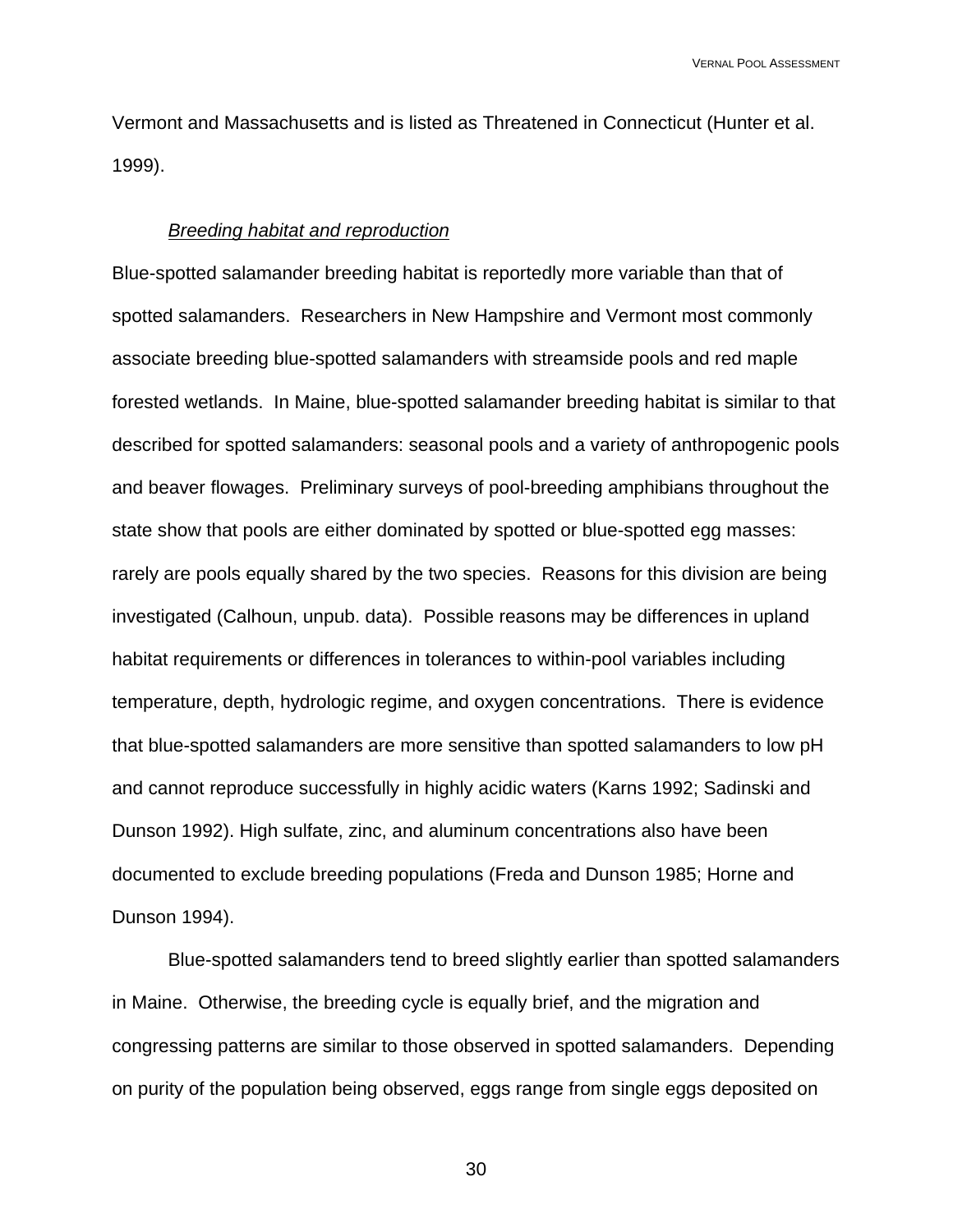the pool bottom to groups of 5-20 eggs loosely adhering to vegetation (more common in the hybrids). For more detailed egg mass descriptions, see Table 5. For description of larvae, see Table 6.

### *Terrestrial habitat and hibernation*

Because of the difficulty in tracking juvenile and adult salamanders, little is known about the upland distribution of blue-spotted salamander populations and their specific habitat requirements. However, the terrestrial habitat of the blue-spotted salamander is probably similar to that described for the spotted salamander. Upland forests with ample canopy cover, deep, uncompacted leaf litter, and coarse woody debris to provide shading, cool refugia, and a moist environment may be requisite. Similarly, these mole salamanders also seek winter refuge in mammal burrows and root channels. Bluespotted salamanders may be more tolerant of open habitats than spotted salamanders (Downs 1989; Klemens 1993).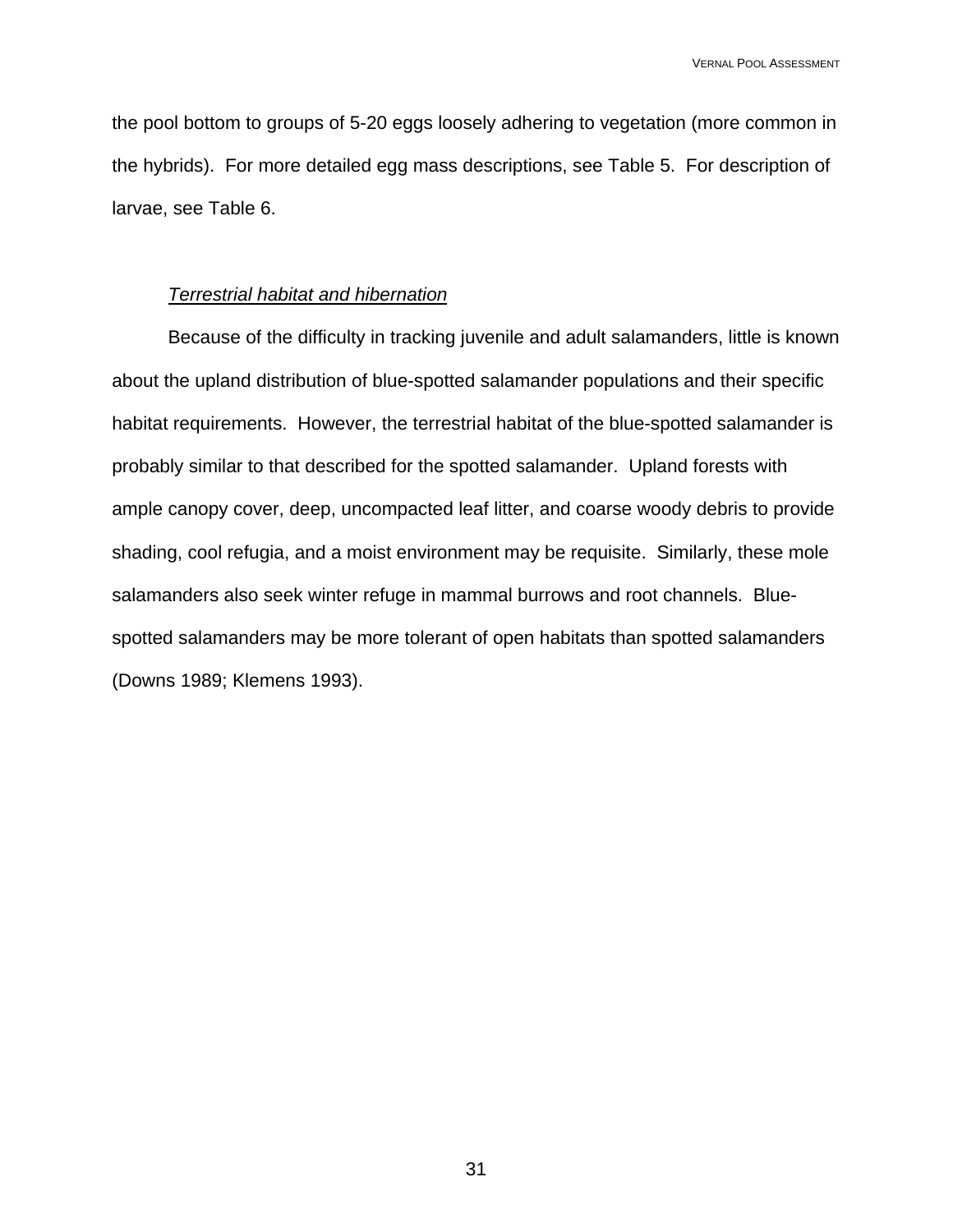# **TABLE 5. CHARACTERISTICS OF EGGS OF AMPHIBIANS USING VERNAL POOLS**

*Indicator Species* **Other Amphibians Using Vernal Pools** 

|                          | <b>Wood Frog</b>                                                              | Spotted<br>Salamander                                    | <b>Blue-spotted</b><br>Salamander                                                                                                                  | <b>Eastern Newt</b>      | <b>Spring Peeper</b>     | <b>Grey Treefrog</b>                            | <b>American Toad</b>                                | <b>Green Frog</b>                     |
|--------------------------|-------------------------------------------------------------------------------|----------------------------------------------------------|----------------------------------------------------------------------------------------------------------------------------------------------------|--------------------------|--------------------------|-------------------------------------------------|-----------------------------------------------------|---------------------------------------|
| Size of Mass             | $2.5 - 4$<br>$(6 - 10$ cm)<br>Often deposited<br>communally.                  | variable size.<br>1" to over 4"<br>$(6 - 10 \text{ cm})$ | variable size.<br>generally smaller than spotted<br>salamander egg masses.                                                                         | single eggs<br>deposited | single eggs<br>deposited | up to 4" x 5" flattish<br>mass                  | up to 3 feet long                                   | $6 - 12$<br>$(15 - 30 \text{ cm})$    |
| # Of Eggs Per<br>Mass    | $\sim$ 1,000 eggs per<br>mass                                                 | 50-250, avg. 125                                         | highly variable,<br>$1 - 30$                                                                                                                       | 80-450 per $\pi$         | 900 per $\mathsf{r}$     | $10 - 40$                                       | thousands                                           | 1500 - 5000                           |
| Shape of Mass            | individual mass, ball-<br>shaped; communal<br>deposits like a lumpy<br>sheet. | globular to oval                                         | small, loose scattered groups that<br>may be cylindrical or sausage-<br>shaped attached to vegetation, or<br>single eggs deposited on leaf litter. |                          |                          | flattish mass or<br>surface film                | long, parallel spiraling<br>strings                 | floating masses of jelly;<br>no shape |
| <b>Color of Mass</b>     | clear.<br>becoming green                                                      | clear, milky or green                                    | clear or clouded with sediment film.                                                                                                               |                          |                          |                                                 | transparent, later cloudy<br>as silt & algae adhere |                                       |
| Attachment               | twigs and stems                                                               | usually sticks and<br>stems, also sedges                 | submerged branches, stems &<br>leaves                                                                                                              | aquatic vegetation       | submerged<br>vegetation  | loosely attached to<br>vegetation at<br>surface | sometimes threaded<br>through vegetation            | emergent floating<br>vegetation       |
| Depth                    | just below surface                                                            | $8u$ - 10 <sup>u</sup> or more<br>below surface          | from 8" - 10" below surface to on or<br>near bottom.                                                                                               |                          |                          | at or near surface                              | on open bottom                                      | shallow water                         |
| <b>Incubation Period</b> | $\sim$ 3 weeks                                                                | 4 - 8 weeks                                              | $3 - 5$ weeks                                                                                                                                      | $~-$ 4 weeks             | $~5$ days                | $3 - 5$ days                                    | 3 - 12 days                                         | $3 - 5$ days                          |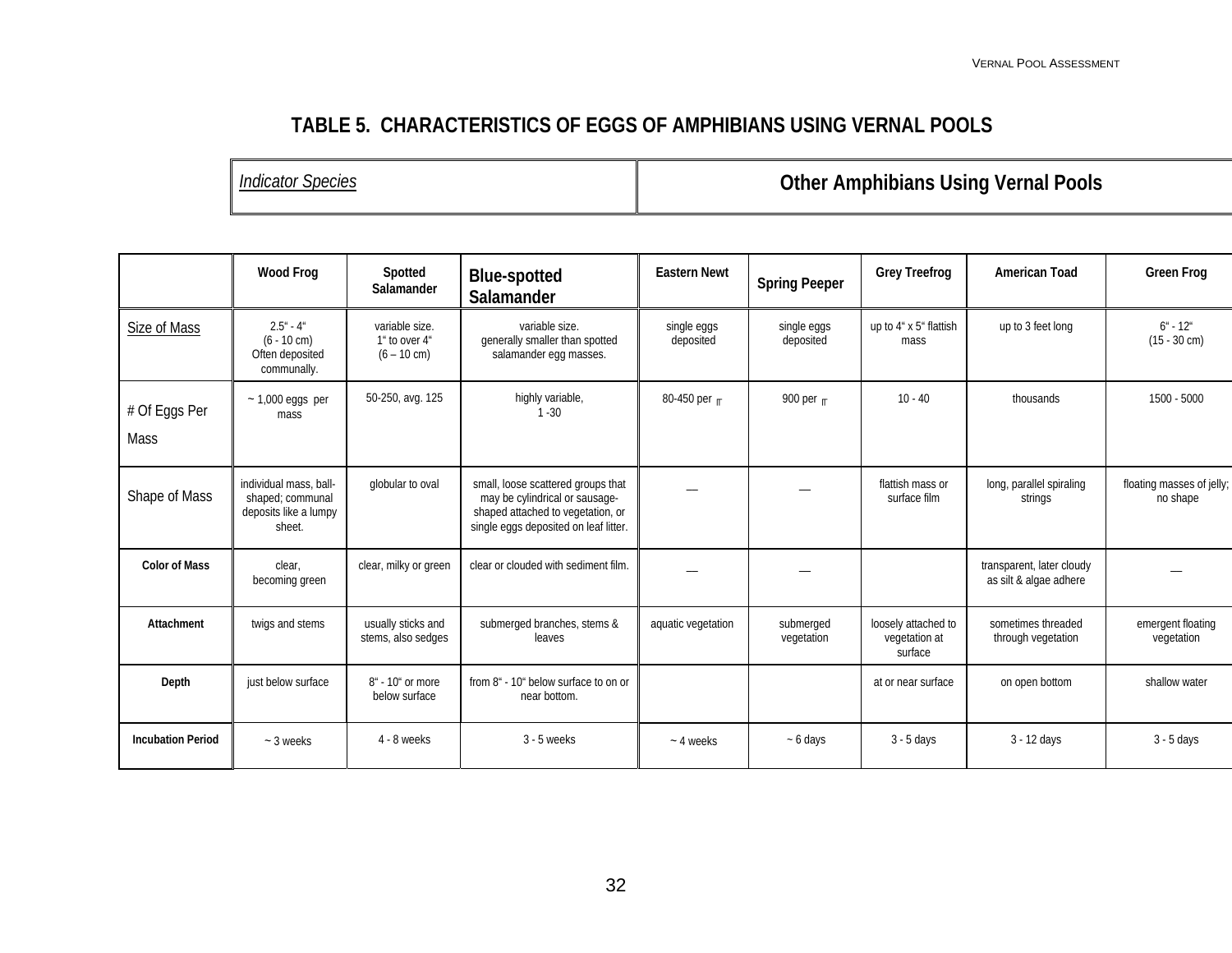# **TABLE 6. CHARACTERISTICS OF LARVAL AMPHIBIANS USING VERNAL POOLS**

# *Indicator Species* **Other Amphibians Using Vernal Pools**

|                      | <b>Wood Frog</b>                                                                                                                                                                | Spotted<br>Salamander                                                                                                                                                 | <b>Blue-spotted</b><br>Salamander                                                                                                                                                   | <b>Eastern Newt</b>                                                                                                                                                                                                                                                                       | <b>Spring Peeper</b>                                                                                                 | <b>Grey Treefrog</b>                                                                                                                                | <b>American Toad</b>                                                                                            | <b>Green Frog</b>                                                                                                                                   |
|----------------------|---------------------------------------------------------------------------------------------------------------------------------------------------------------------------------|-----------------------------------------------------------------------------------------------------------------------------------------------------------------------|-------------------------------------------------------------------------------------------------------------------------------------------------------------------------------------|-------------------------------------------------------------------------------------------------------------------------------------------------------------------------------------------------------------------------------------------------------------------------------------------|----------------------------------------------------------------------------------------------------------------------|-----------------------------------------------------------------------------------------------------------------------------------------------------|-----------------------------------------------------------------------------------------------------------------|-----------------------------------------------------------------------------------------------------------------------------------------------------|
| <b>Bushy Gills</b>   | <b>No</b>                                                                                                                                                                       | Yes<br>(3 per side)<br>Prominent ruff of<br>gills                                                                                                                     | Yes (3 per side)<br>Prominent ruff of gills                                                                                                                                         | Yes<br>(4 per side)                                                                                                                                                                                                                                                                       | <b>No</b>                                                                                                            | <b>No</b>                                                                                                                                           | <b>No</b>                                                                                                       | <b>No</b>                                                                                                                                           |
| <b>Size</b>          | Hatch 7-9 mm (2.8 -<br>5.5"); metamorphosis<br>10-12 mm $(4.5'')$                                                                                                               | Hatch 12-13 mm<br>(0.5")<br>metamorphosis<br>40-75 mm (2-3.5")                                                                                                        | Hatch 8-10 mm:<br>metamorphosis $\sim$ 50 mm (2")                                                                                                                                   |                                                                                                                                                                                                                                                                                           | Metamorphosis<br>15-16 mm (0.5-0.6")                                                                                 | Metamorphosis<br>45-50 mm<br>$(1.7 - 1.9)$                                                                                                          | Tiny new toads, 8-10<br>$mm(0.3 - 0.4)$                                                                         | 6.4 cm<br>(2.6 <sup>n</sup> )                                                                                                                       |
| <b>Color Pattern</b> | At hatch, velvety black,<br>then lightening to<br>mottled olive-brown.<br>sometimes appearing<br>gold-flecked. Venter<br>with pinkish bronze<br>iridescence.                    | Dull greenish-yellow;<br>sides of head &<br>upper jaw same<br>color as top of head;<br>head broad and<br>blunt, wider than<br>body; chin & throat<br>without markings | Dark brown with yellow<br>blotches dorsally; indistinct<br>light lateral band; underside<br>unpigmented; noticeable<br>paired black spots on dorsum,<br>on either side of tail fin. | Light yellow to<br>green-yellow with grey or<br>brown flecks or bands<br>above; belly pale yellow<br>without bands or spots;<br>Distinct dark stripe on<br>sides of head from nostrils<br>to gills, head narrow.<br>Lower jaw somewhat<br>pointed; upper jaw lighter<br>than top of head. | Beige, tan or<br>orangish dorsum,<br>with dark spots and<br>greenish tone.<br>Iridescent creamy or<br>bronze venter. | Light brown to dark<br>green to black; venter<br>white: intestinal coil<br>visible.                                                                 | Very dark, almost black,<br>even on venter. Body<br>somewhat flattened:<br>eyes small and dorsal.               | Olive green with<br>numerous dark spots<br>on back and cream<br>color underside.                                                                    |
| Tail                 | Tail fin rounded<br>dorsally, tapering to a<br>fine point. Faint, small<br>markings on tail fin.                                                                                | Tail fin extends<br>forward onto back:<br>fin heavily mottled<br>with black, often<br>giving hind area a<br>dark appearance;<br>gills reddish.                        | Tail fin extends well forward<br>on body, nearly to head. Fins<br>broad, clouded with black.                                                                                        |                                                                                                                                                                                                                                                                                           | Tan to brown to<br>orange tinge with<br>black spots on outer<br>edge. Fin extends<br>along back.                     | Orangish to wine to<br>scarlet tailfins.<br>extends along back &<br>heavily mottled with<br>black. Tail fins end in<br>well-developed<br>flagellum. | Relatively short tail with<br>rounded end. Tail fin low.<br>without pigment.                                    | Tail fin with dark<br>mottling. Tail<br>musculature usually<br>more or less uniformly<br>mottled or marbled.<br>often about as dark<br>as the body. |
| <b>Larval Period</b> | 60 - 70 days                                                                                                                                                                    | Variable:<br>70 -100 days                                                                                                                                             | Variable:<br>60 - 80 days                                                                                                                                                           | 80 - 112 days                                                                                                                                                                                                                                                                             | 60 - 90 days                                                                                                         | Around 60 days                                                                                                                                      | 50 - 60 days                                                                                                    | A little over one year                                                                                                                              |
| Other                | Transform late May-<br>mid-August. Eyes are<br>just above sides, not<br>bulging out on sides<br>like spring peepers or<br>grey treefrogs.<br>Intestinal coil partly<br>visible. | More slender<br>appearance than<br>blue spotted<br>salamander.<br>Transform Aug.-<br>Sept., rarely Oct.;<br>may overwinter.                                           | Big-headed appearance.                                                                                                                                                              | Unusual life history with 3<br>distinct stages. Larvae &<br>adults are aquatic;<br>juveniles are terrestrial red<br>efts.                                                                                                                                                                 | When viewed from<br>above, pop-eyed<br>appearance; eyes<br>bulge to side.                                            | When viewed from<br>above, pop-eyed<br>appearance; eyes<br>bulge to side.                                                                           | Congregate in schools.<br>Anus median; all other<br>tadpoles in vernal pool<br>will have anus on right<br>side. | Intestinal coil not<br>visible. A few dark<br>markings present on<br>body.                                                                          |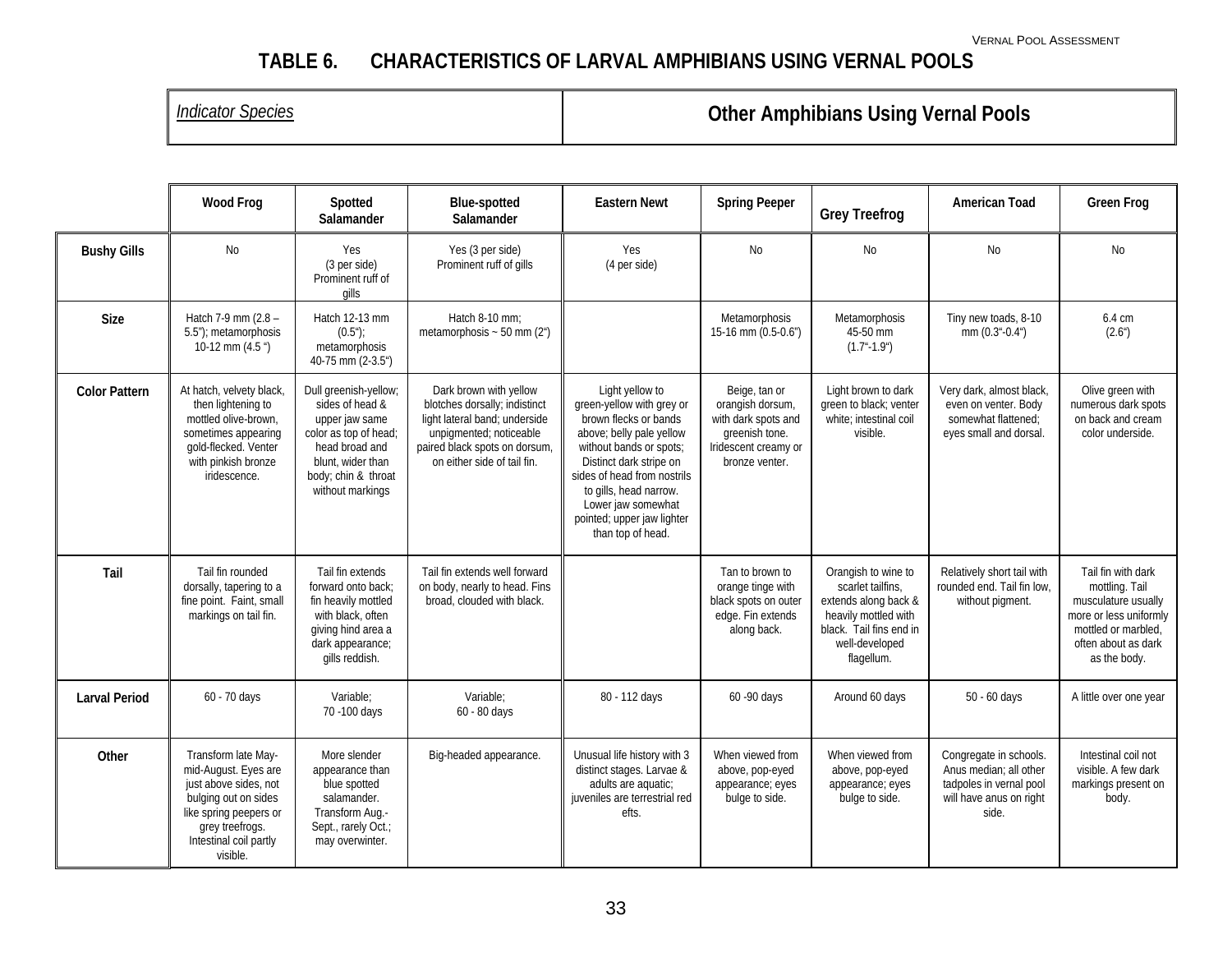### *Wood frog (Rana sylvatica)*

### *Description*

Wood frogs vary in color from light tan to dark brown; females may be pinkish-tan. A brown band or "robber's mask" extends back from each eye. A dark line of the same color runs from the front of the eye to the snout. Two pronounced dorso-lateral ridges are present. Wood frogs range in size from 1.5 to 2.75 inches (3.75 to 7 cm). Females are larger than males.

### *Distribution and status*

Wood frogs are found throughout New England, the Great Lakes States, and Atlantic Canada (Figure 3). They are not currently a state-listed species in New England, although major population declines have been noted in Rhode Island (C. Raithel, Rhode Island Department of Environmental Management, pers. comm.), and they have disappeared from some areas in the Midwest (Minton 1972; Lannoo 1998).

### *Breeding habitat and reproduction*

Wood frogs breed in early spring in seasonal to semi-permanent woodland pools, beaver flowages, and artificial pools (ditches, gravel pits, skidder ruts). Males may move closer to breeding pools in the fall to hibernate. Wood frogs move en masse to breeding pools, generally on warm, rainy nights. However, in Maine and Massachusetts, wood frogs have been observed moving to pools during periods of drought and cold temperatures, and seem to be much less dependent on weather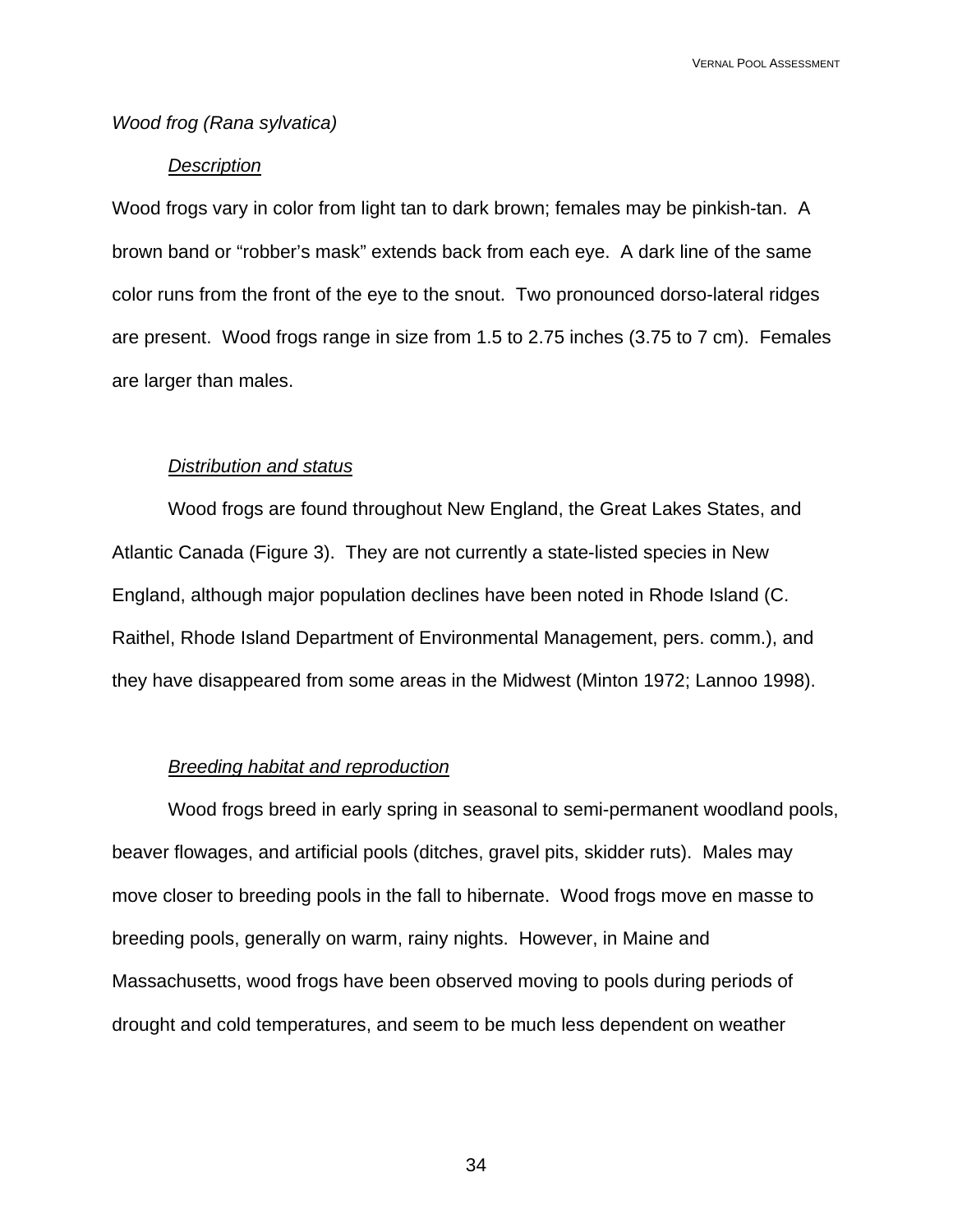

Figure 3. Documented distribution of the wood frog (*Rana sylvatica*) in Maine (from Hunter et al. 1999)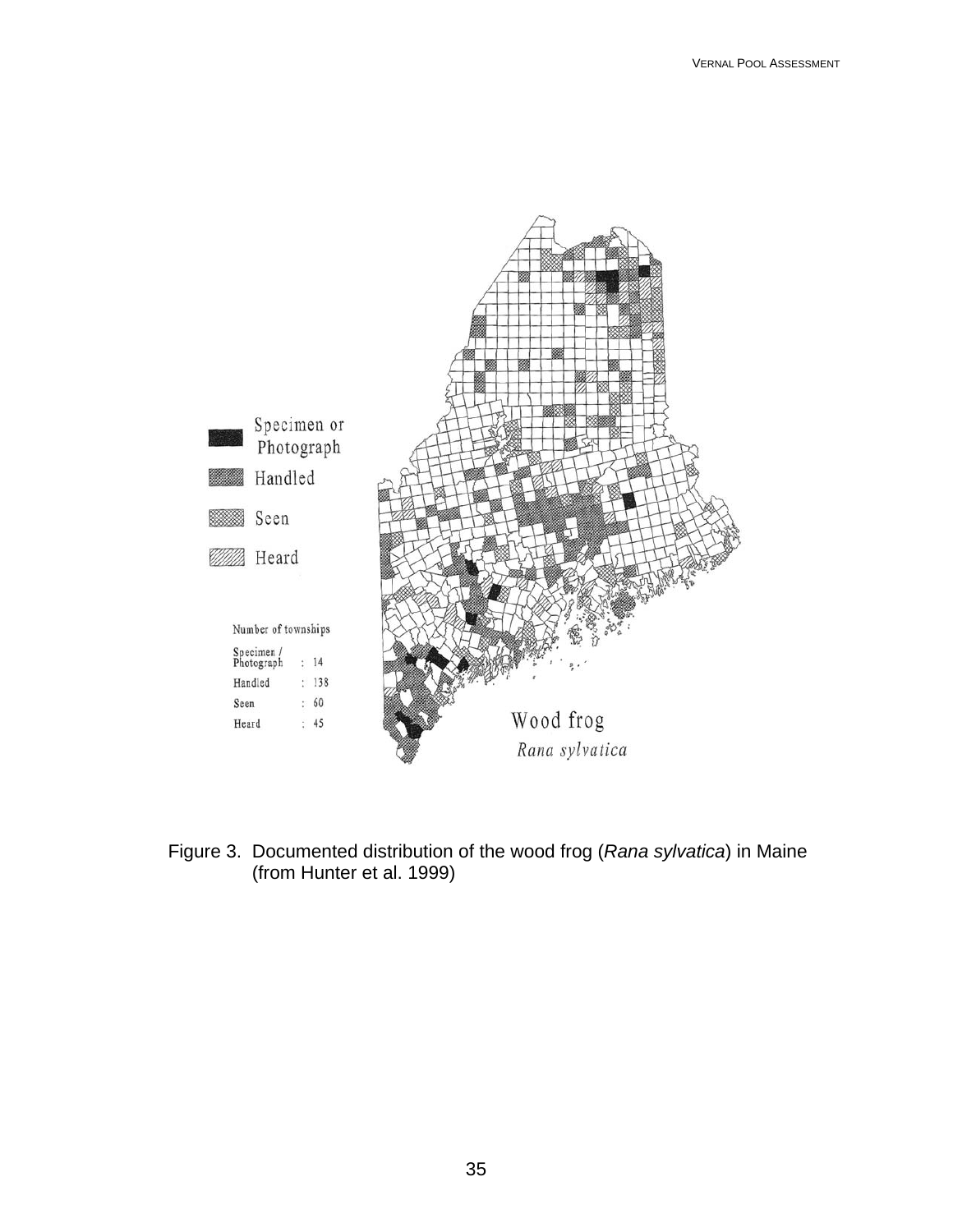conditions than mole salamanders. Perhaps the most conspicuous vernal pool species, wood frogs announce their breeding sites in the spring with a chorus reminiscent of quacking ducks. Known as explosive breeders, wood frogs may complete mating and egg-laying in less than a week. Females lay one to two egg masses, often communally, each containing up to over 1,000 eggs. Egg masses are attached to woody or herbaceous vegetation or to woody debris in pools. Larvae hatch in approximately three weeks with metamorphs emerging in seven to eight weeks.

### *Terrestrial habitat and hibernation*

During the non-breeding season, wood frogs live in deciduous or softwood forests, wooded wetlands, bogs, and along vegetated pond and lake shores. The terrestrial habitat of wood frogs may be a considerable distance from breeding pools (more than half a mile). Reported home ranges average 45 (Windmiller 1996) to 64  $m<sup>2</sup>$ (Bellis 1965). Little is known about the ecological role of wood frogs in upland forests where they are often present in large numbers in the Northeast. Windmiller (1996) estimated the biomass of wood frogs in 53 acres of forest adjacent to a breeding pool in Massachusetts to be in excess of 150 lbs. Given their abundance and intermediate trophic position, it is likely that wood frogs play an important role in many forest ecosystems.

 Wood frogs overwinter under leaf litter or in shallow burrows near the surface of the ground. They are able to hibernate at much shallower depths than mole salamanders because of their adaptations for freeze tolerance. Within five minutes of experiencing temperatures of freezing or below,, wood frogs accumulate high levels of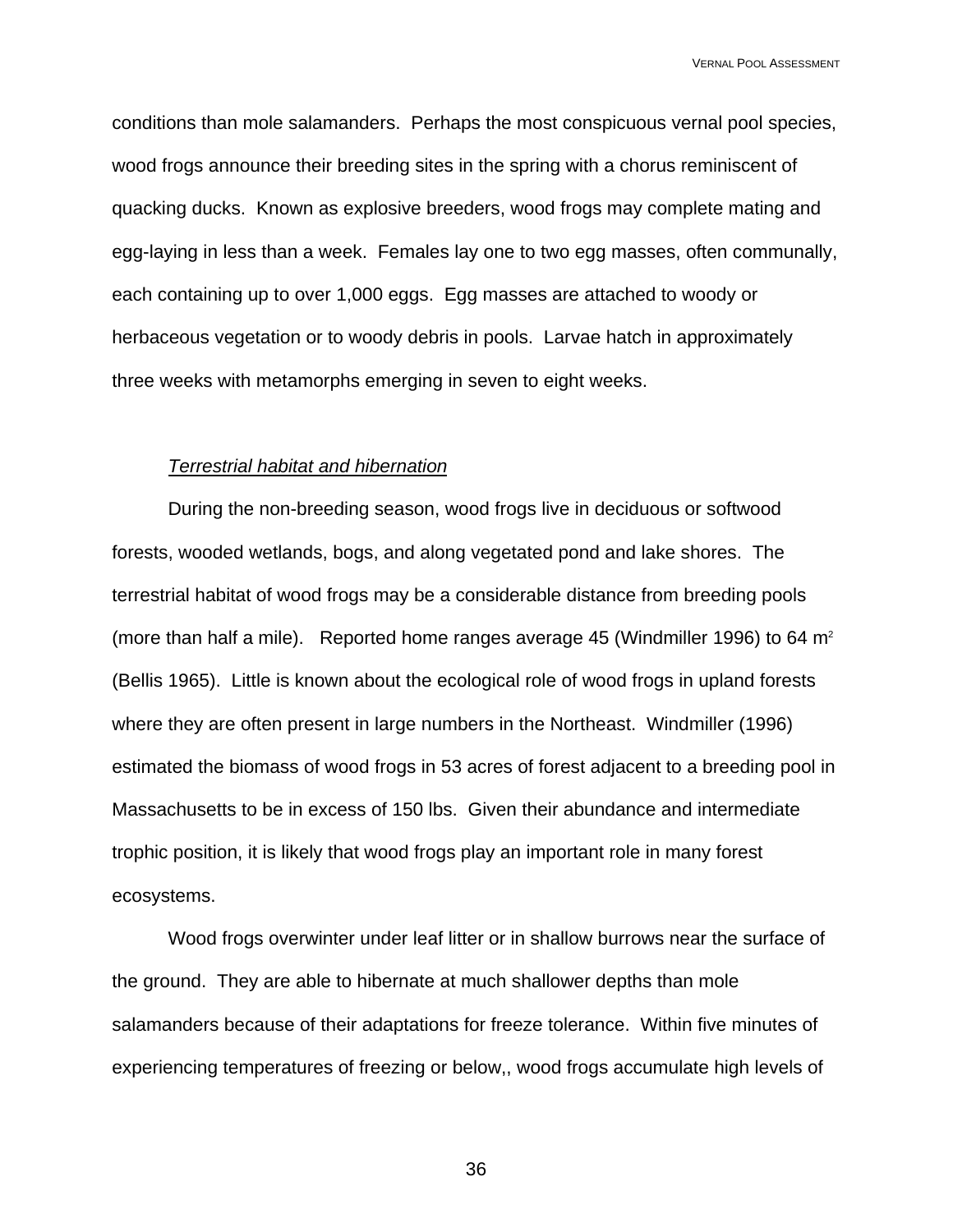glucose in the liver and leg muscles. Glucose is subsequently released into the bloodstream and tissues preventing freezing (Storey and Storey 1986). Because of this unique adaptation, wood frogs have the most northerly distribution of any North American frog and are the only frog found in Alaska.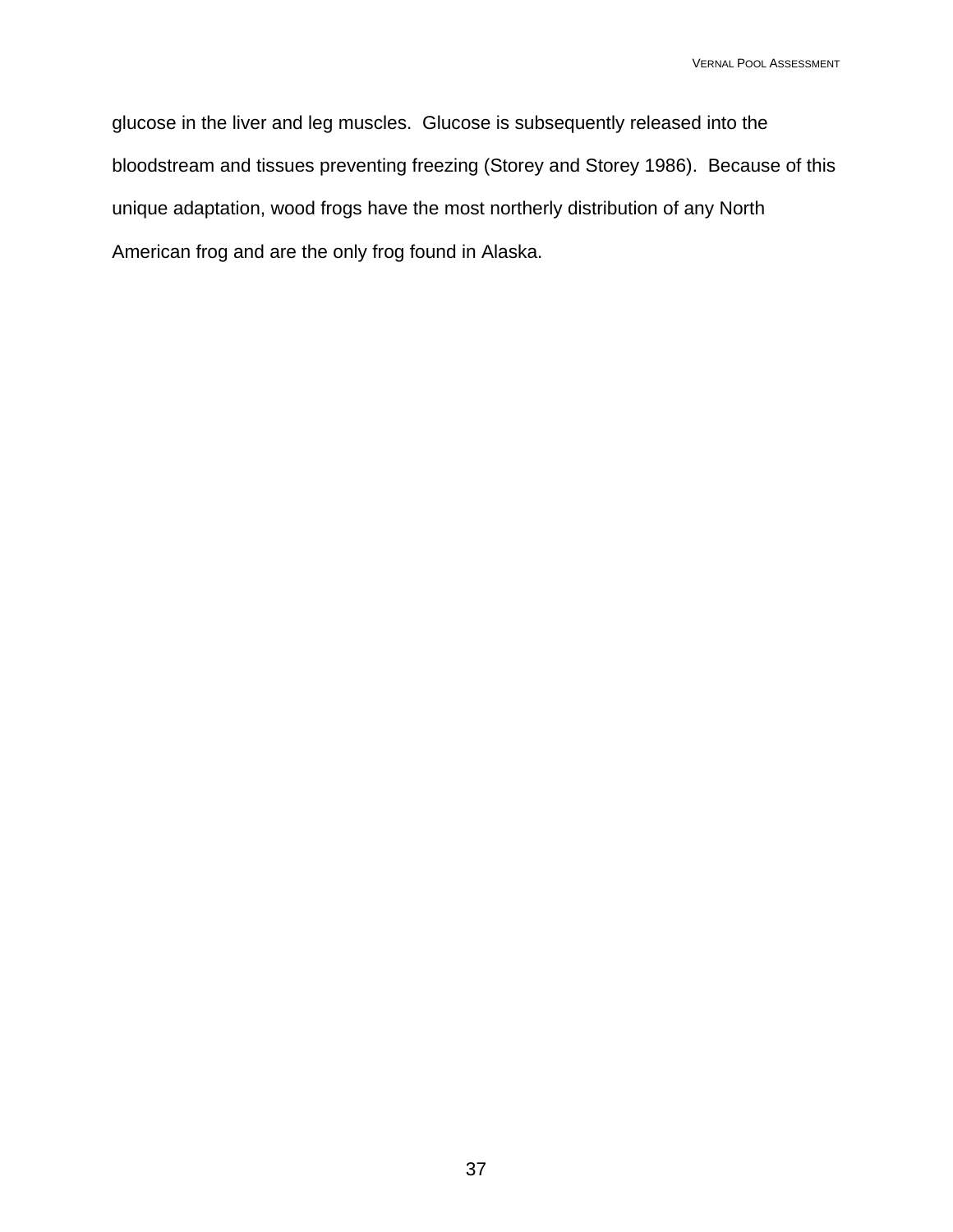### **MANAGEMENT**

#### Regulatory Authority

### *Federal*

The Army Corps of Engineers regulates all "navigable waters of the United States," including isolated wetlands, through a 1972 amendment to Section 404 of the Clean Water Act. However, the Supreme Court decision in Solid Waste Agency of Northern Cook County v. U.S. Army Corps of Engineers (January 9,2001) rescinded the 1972 Amendment's expansion of the term "navigable waters" to include isolated wetlands. Therefore isolated wetlands, including vernal pools, no longer fall under federal jurisdiction. This ruling puts even more pressure on individual states to take the lead in protection of these resources.

### *State*

 In Maine, regulation of jurisdictional wetlands in organized towns is overseen by the Maine Department of Environmental Protection (DEP) through the Maine Natural Resources Protection Act (NRPA 1988, 1995). In the unorganized towns and plantations, wetlands are regulated by the Land Use Regulation Commission (LURC).

Vernal pools generally (no longer federal regulation) state wetland definitions and are subject to regulation. However, the degree of environmental review in DEP jurisdiction depends upon the size of the *impact* to the wetland. Impacts to wetlands that are less than 4,300 sq. ft. (approximately 0.1 acres) require no reporting. Impacts between 4,300 sq ft and 15,000 sq ft (approximately 0.1 to 0.3 acres) require the lowest level of review, Tier 1, and have an expedited 30-day review process with no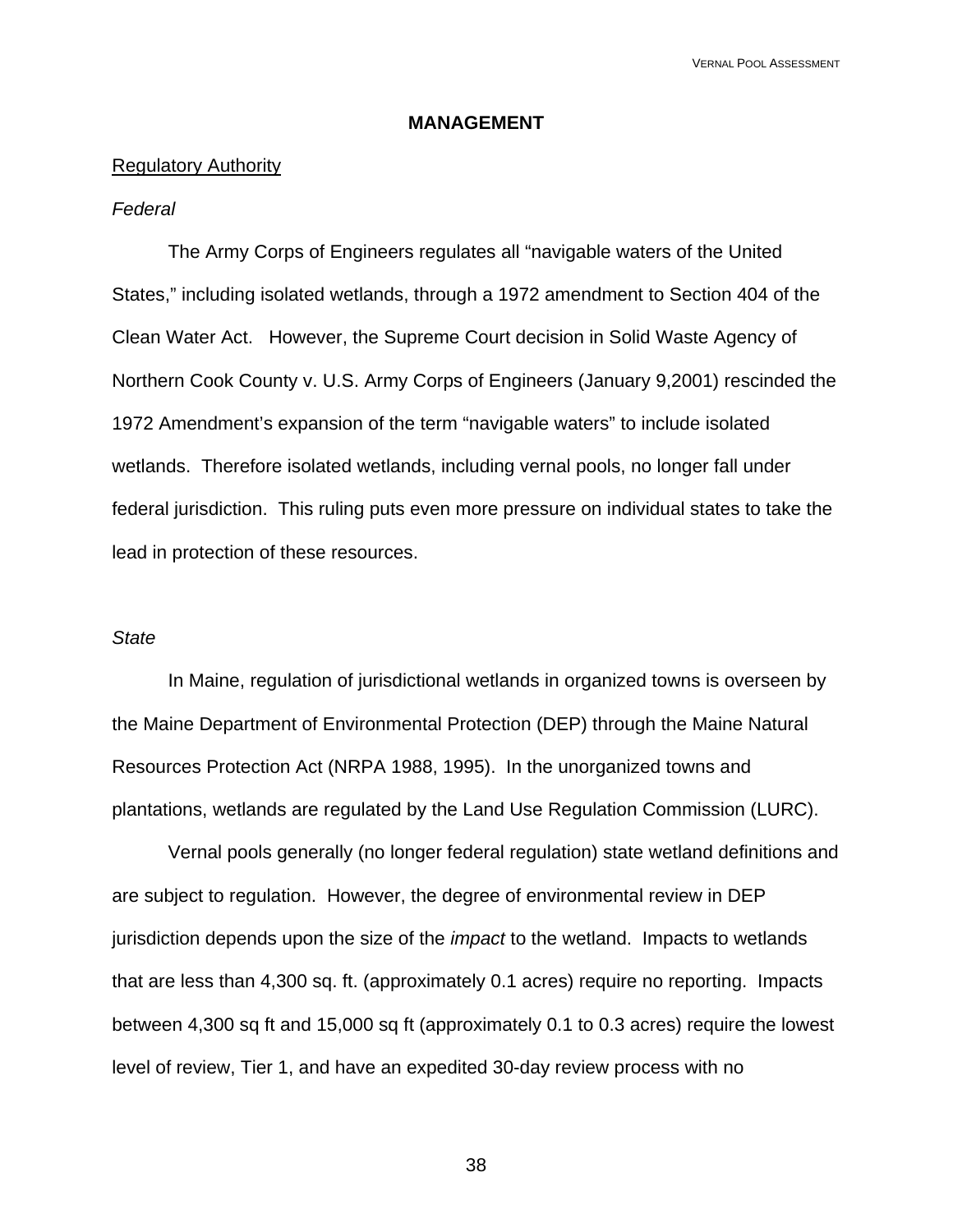requirement of compensation for wetland loss. Many vernal pools slip through the cracks in this system because they fall below the size threshold of wetland impact that is regulated. For example, a vernal pool survey in southern Maine demonstrated that 58% and 80% of the vernal pools identified were less than 4,300 and 15,000 sq ft respectively. In central Maine, 93% of the pools were less than 4,300 sq ft (Calhoun et al., unpub data). In summary, most vernal pools surveyed in Maine are smaller than 1 acre, with more than half less than 4,300 sq ft. Thus, current federal and state wetland regulations do not seem to adequately protect small, isolated wetlands, including vernal pools.

### *Land Use Regulation Commission (LURC)*

LURC's language on vernal pools is consistent with the statutory provisions in NRPA. However, LURC's regulatory authority over vernal pools is tied to MDIFW's ability to define and identify vernal pools. In unorganized towns, MDIFW is relying on a voluntary, cooperative strategy for protecting vernal pools. LURC wetland protection rules regulate any wetlands shown on their zoning maps (essentially, wetlands identified on National Wetland Inventory maps). The rules provide for an additional route to identify, and subsequently protect, Significant Wildlife Habitat when assessing development activities. Specifically, any applicant whose project will disturb 15,000 square feet of a mapped wetland or an acre or more of land (either upland or wetland) is required to provide a delineation of all wetlands in the project area. Therefore, if LURC learns of the existence of vernal pools through a wetland delineation associated with an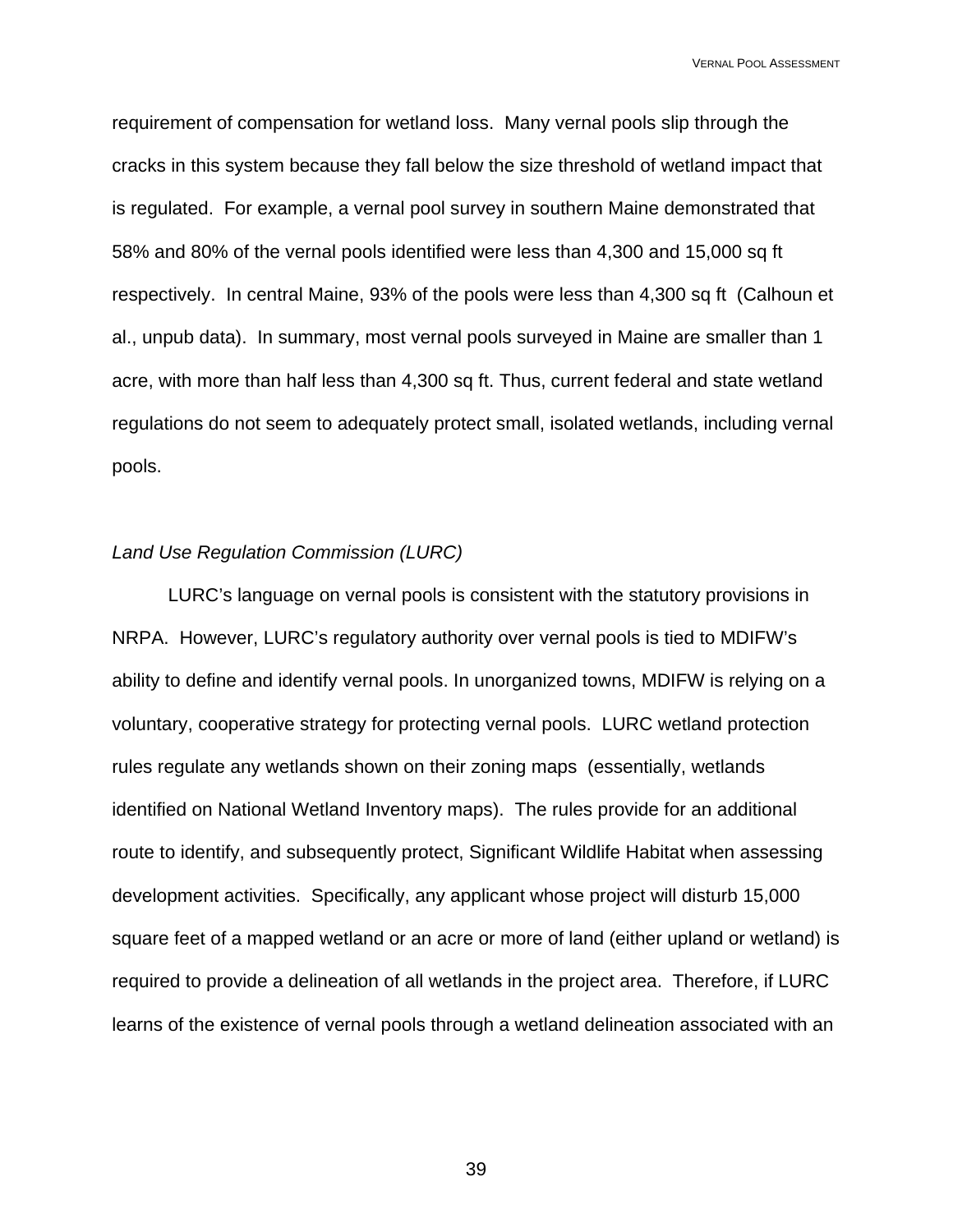application, LURC may consider impacts to the vernal pool in its evaluation of the application.

The identification of "Significant Vernal Pools" as "Significant Wildlife Habitat" in the 1995 amendments to NRPA (see *Current Management* section) has focused both state (DEP and LURC) and federal resource agency attention on this habitat. As outlined in the section on *Current habitat*, pilot projects to study biological and physical characteristics of vernal pools in Maine have been conducted by MDIFW, Maine Audubon Society (MAS), and University of Maine (UME). A recent memo from the EPA Region I coordinator (S. Silva, EPA memo, April 20, 1999) urges the State to resolve the issue of defining and identifying "Significant Vernal Pools" before the state's Programmatic General Permit (PGP) expires in 2000. A key issue in the reauthorization of Maine's PGP is how well the protection of small wetlands, particularly vernal pools, is being addressed. If these concerns are not met, the state may be faced with drafting new wetland regulations. Conservation of vernal pools was highlighted as a key goal in the Maine Wetland Conservation Plan (WCP). A Vernal Pool Working Group was formed in 1999 to provide guidance on both regulatory, voluntary, and educational strategies for realizing this goal. Current national attention, coupled with MDIFW's mandate to define and identify vernal pools, continues to hold this resource in the limelight, making it one of many current conservation priorities.

### Current Management

MDIFW has been fostering voluntary protection of vernal pools through its ongoing involvement in the development of Best Management Practices (BMPs) for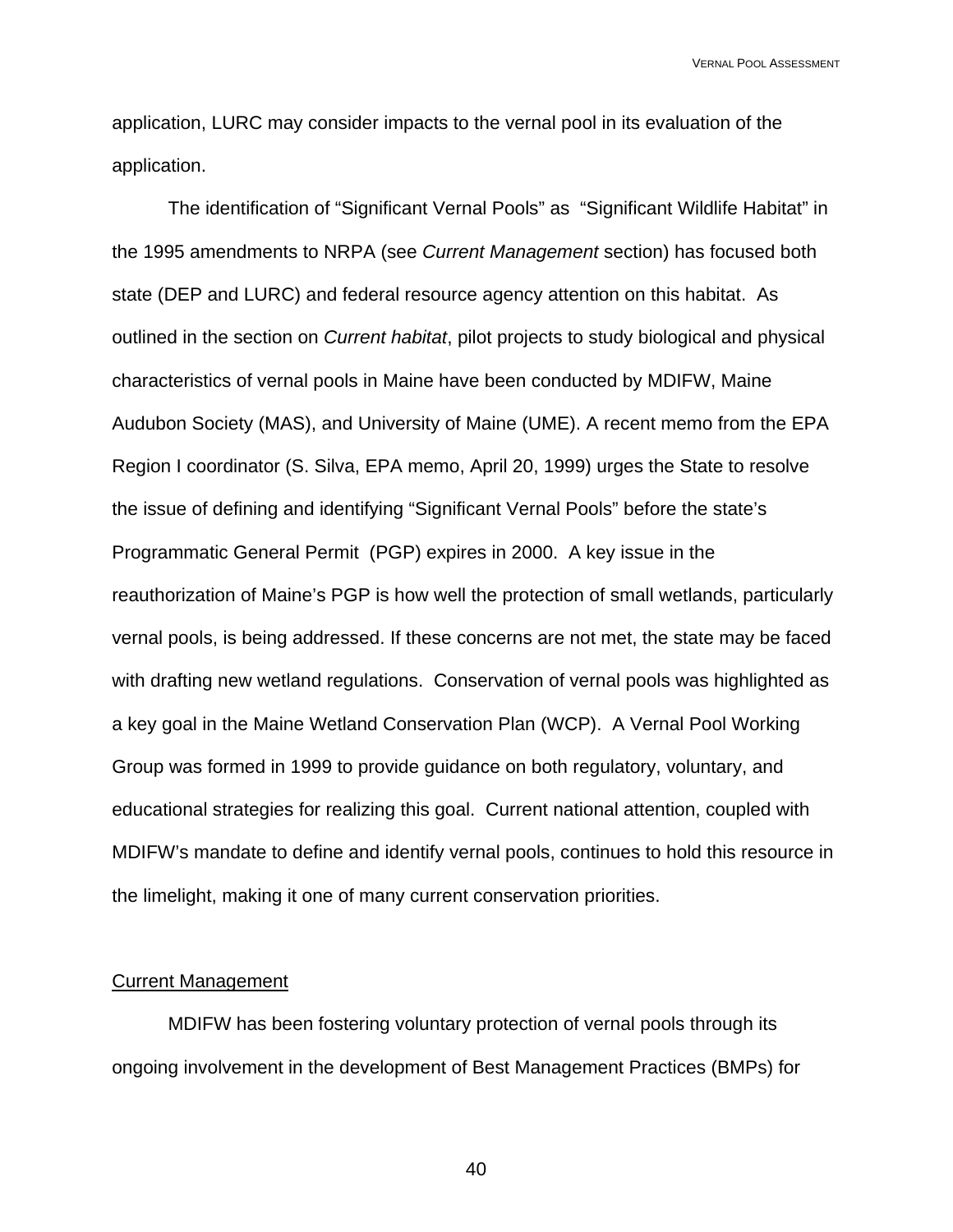both timber harvesting and residential development around vernal pools. Outreach efforts include public workshops and slide presentations on vernal pool ecology, dissemination of the *Maine Citizen's Guide for Locating and Documenting Vernal Pools*, and support of vernal pool inventory projects.

To date, MDIFW has not actively pursued regulatory protection for vernal pools under provisions of the NRPA (or any other Significant Wildlife Habitat with the exception of seabird nesting islands). Yet, the designation of vernal pools as Significant Wildlife Habitat puts in place a potential tool for regulating vernal pools if the conservation status of these breeding habitats is significantly compromised.

Although "Significant Vernal Pools" were listed as "Significant Wildlife Habitat" in Maine's 1995 revisions of the Natural Resources Protection Act (NRPA), such status for pools is pending a definition of "Significant Vernal Pools" and development of a system to preidentify vernal pools. A definition is pending and MDIFW continues to support voluntary efforts to identify and protect vernal pools as well as efforts to continue collecting biological and physical data on pools (*see Current Use and Demand*).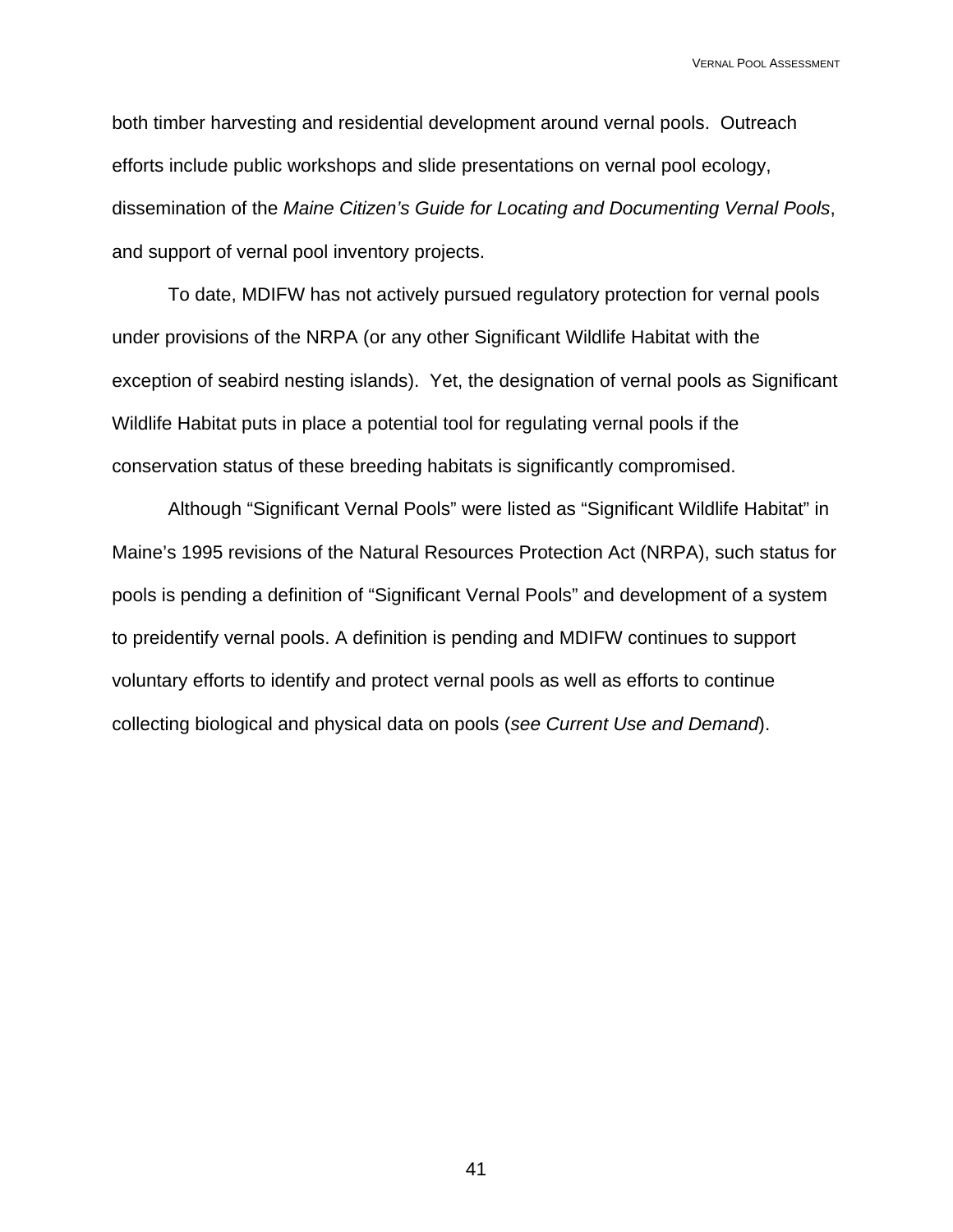### **HABITAT ASSESSMENT**

### Past Habitat

Because of their small size and assumed limited economic value, seasonal pools have received far less scientific and regulatory attention than is merited by their ecological significance (Folkerts 1997, Kaiser 1998, Semlitsch 1998; Semlitsch and Brodie 1998). Until recently, most studies on wetlands have focused on estuarine systems (because of their role in marine fisheries), riverine wetlands (because of their role in flood abatement and timber production), and extensive marshes (because they support fishing, hunting, and other recreational activities). As a result, research on seasonal wetlands in the glaciated northeastern United States is in its infancy (Windmiller 1996; Brooks et al. 1998; Dimauro 1998; Burne 1999; Perillo in prep). In Maine, wetlands under 10 acres were not regulated until 1996. Thus, no baseline inventory of seasonal pools in Maine exists. Estimates of wetland area for the state range from 25-30%. Because of their small size, vernal pools most likely make up a small percentage of the total wetland area, but likely represent a larger percentage of the total number of wetlands in Maine. Overall, estimated anthropogenic wetland losses for the State are substantial (approximately 20%), albeit lower than those for the nation overall (> 50%; Whitney 1994). Historically, wetland loss in Maine has been largely attributable to commercial and residential development (Widoff 1988). Losses of vernal pools are most likely greatest in southern Maine and will continue to occur in rapidly developing parts of the state (see "Habitat Projection). It is suspected that there continues to be frequent and incremental loss of vernal pools in Maine. Because of the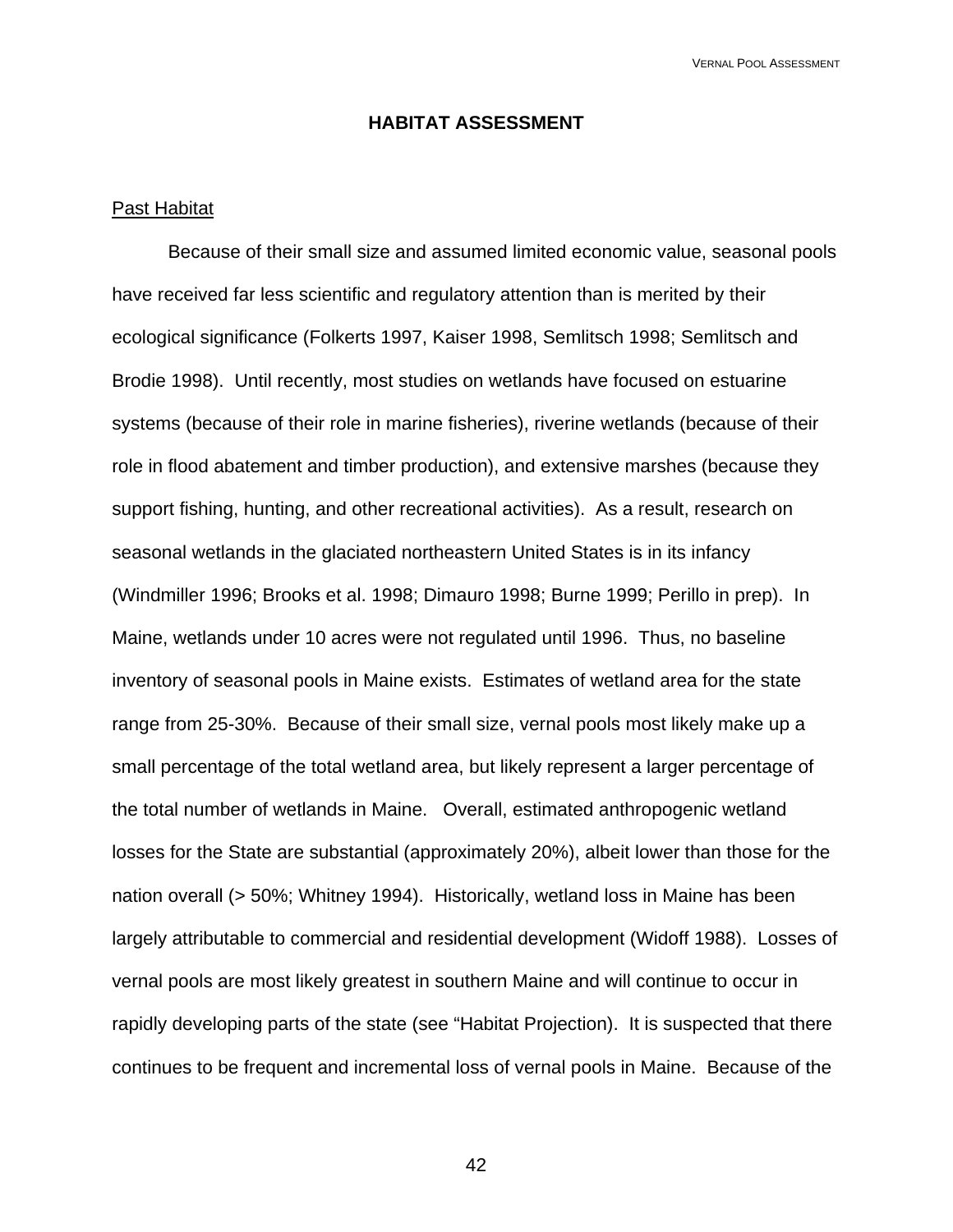permit process, this loss has not been tracked or quantified by the Department of Environmental Protection. Also, new vernal pools have been created incidentally (e.g., skidder ruts and borrow pits) and purposefully (as a result of wetland mitigation), but the ability of these artificial pools to replace the number or function of naturally-occurring pools remains unknown.

#### Current Habitat

### *Recent vernal pool studies in Maine*

Three Master's theses and one Ph.D. thesis related to vernal pool ecology have been completed at the University of Maine within the last five years. Joyal (1996) looked at the population ecology of spotted and Blanding's turtles in southern Maine; Perillo (in prep.) studied the physical and biological characteristics of over 20 vernal pools in three York county study areas; Dimauro (1998) compared the reproductive success of wood frogs and spotted salamanders in artificial and natural vernal pools on industrial forest land in central Maine; and deMaynadier (1996) studied the effects of common forest management practices (forest roads, clearcuts and associated edges) on patterns of movement and habitat use by Maine's amphibians. A cooperative project (MAS, MDIFW, and UME) to characterize physical and biological features of vernal pools in southern, central, and northern Maine was completed in 1998 (Calhoun et al. in prep). Currently, three UME projects related to vernal pools are ongoing in Maine: a Master's project evaluating the ecology of created vernal pools on Sear's Island and two Ph.D projects assessing wetland habitat use of amphibians in Acadia National Park.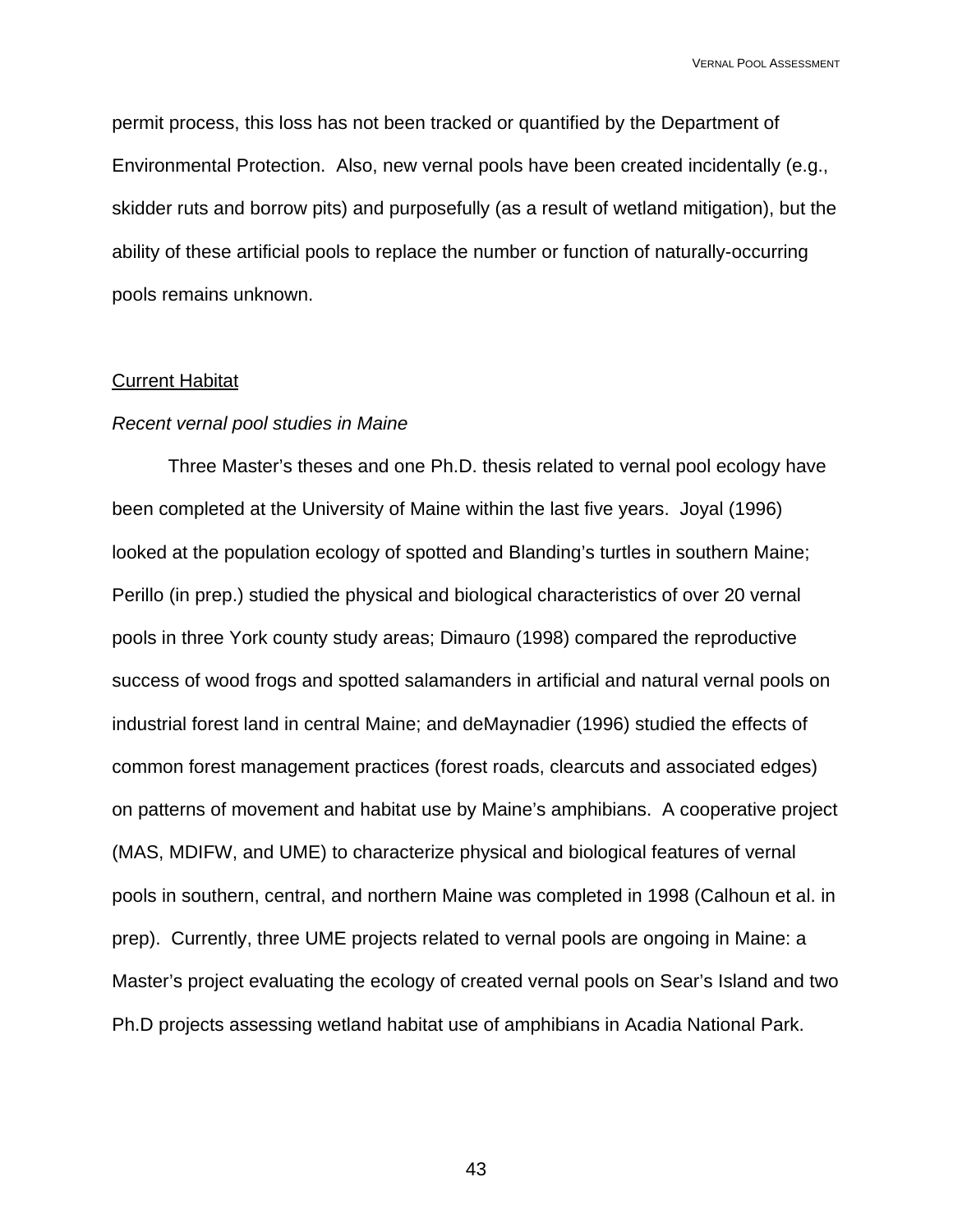These projects will shed more light on factors affecting amphibian breeding patterns and reproductive success.

### *Summary of results*

Joyal (1996) found that vernal pools were used extensively for foraging and resting by both spotted and Blanding's turtles in her southern Maine study sites. Furthermore, turtles made use of different pools at different times of the year suggesting a network of adjacent pools may be an important habitat requirement.

The results of Perillo's work on vernal pools in southern Maine are still being compiled. Preliminary analysis of the relationship between physical and biological variables and reproductive effort of vernal pool amphibians suggest that there is no one clear predictor, or suite of predictors, for reproductive effort.

 The majority of Maine is wooded (roughly 89%) with over 40% of that land in industrial forest ownership. As a result of normal silvicultural activities, anthropogenic pools are created from skidder ruts, borrow pits, blocked road drainages, and road ditches. DiMauro (1998) worked in central Maine on industrial forest lands to evaluate the relative quality of anthropogenic versus natural pools as breeding habitat for the vernal pool indicator species. She found that anthropogenic pools may contribute significantly to the total number of seasonal pools available to breeding wood frogs and spotted salamanders with artificial pools outnumbering natural pools by almost fourfold. Because forest harvests around human-made pools are often clearcuts, areas surrounding natural pools may have greater coverage by closed-canopy forest. Forest coverage and canopy closure can significantly influence wood frog and spotted salamander reproductive effort, probably because these factors are related to the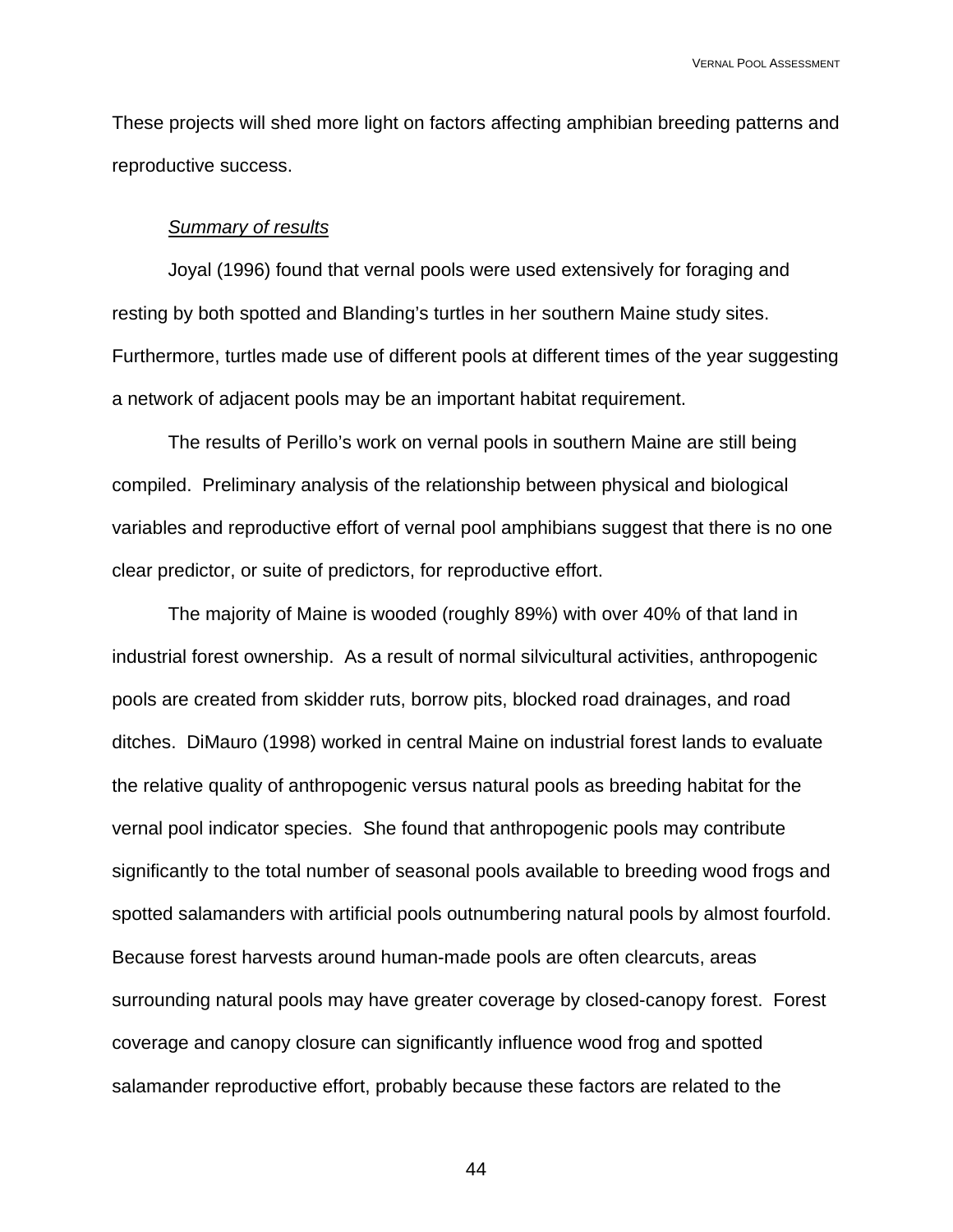suitability of terrestrial habitats outside of the breeding season (Windmiller 1996) and to the length of time a pool holds water. The results of this study suggest that many artificial pools may not successfully replace natural pools (DiMauro 1998).

 deMaynadier (1996) studied the effects of common, upland forest management practices on amphibians in central Maine. In quantifying the response of individual species to clearcuts and their associated edges, he found that three of the four amphibians most sensitive to forest canopy removal during upland life history movements comprised Maine's suite of vernal pool indicator species. Furthermore, juvenile pool-breeding species (wood frogs and spotted salamanders) appeared to be even more discriminating than adults in their choice of closed overstory forested habitat for dispersal movements following metamorphosis. Results from this study highlight the importance of maintaining forest habitat integrity in the upland landscape immediately surrounding seasonal forested pools.

 In 1998, MDIFW, MAS, and UME collaborated in a one-year pilot project characterizing 286 vernal pools in southern, central, and northern Maine (Calhoun et al. in prep.). The southern study area (SSA) in York County encompassed approximately 3,642 hectares in the towns of York and South Berwick on lands owned by the York and Kittery water districts, the town of York, the Maine Department of Inland Fisheries and Wildlife, and some private lands. The central Maine study area (CSA) in Penobscot County included the Edinburg Wildlife Management Area (EWMA) (1,881 ha) owned by the James River Timber Corporation and 170 ha along route 116 in Edinburg. The northern survey was conducted in Ashland and Masardis on lands managed by Seven Islands and Great Northern Paper/Bowater. The goals of this project were to test the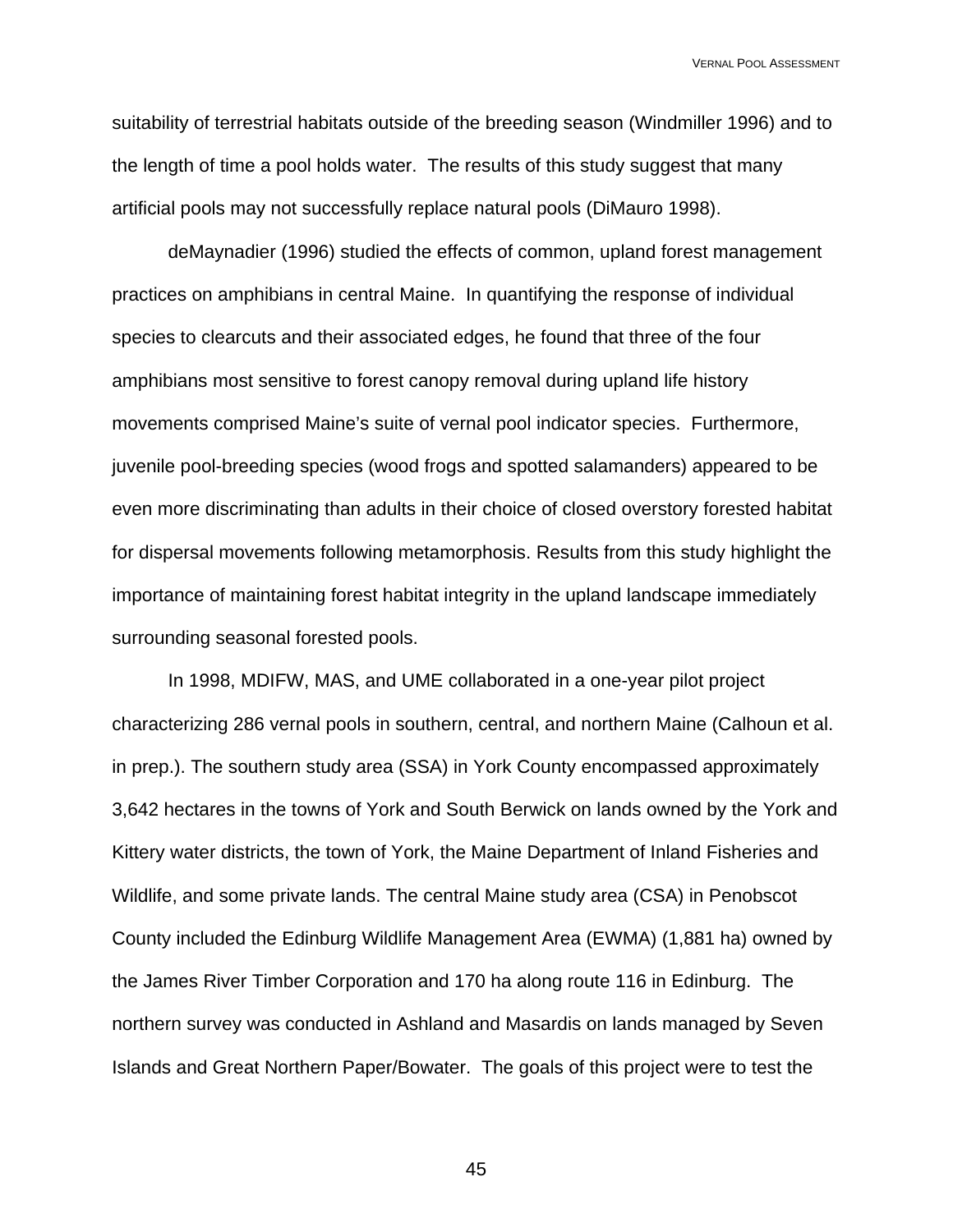efficacy of two scales of black and white aerial photography (1:400 and 1:1000) and National Wetland Inventory maps in pre-identifying seasonal pools, and to explore geographic variability in physical and biological pool characteristics. All potential pools for a given area were selected using aerial photography. Pools that supported one of the four breeding indicator species were included in the study. For each pool fieldchecked, data were collected on biological parameters including presence of indicator species, amphibian breeding effort (measured by numbers of egg masses per pool), vegetation composition and structure, and physical attributes including size, landscape setting of each pool, percent canopy cover, and maximum depth at time of amphibian breeding. Results showed that vernal pools in Maine vary geographically with respect to physical setting, wetland vegetation class, size, spatial distribution patterns, hydroperiod, and mean intensity of reproductive effort per pool by each of the primary pool-breeding amphibian species. A summary of preliminary results include:

- Pools in northern Maine tended to be larger; pools in central Maine tended to be less deep (Table 7).
- The majority of pools in southern Maine were upland-isolated (situated in upland settings with no surficial hydrologic connections to other wetlands); in central Maine, pools in upland-isolated and wetland complexes were equally common, and in northern Maine the majority of pools were wetland complexes (Table 8).
- The density of pools in southern Maine was ten times that for central Maine (13.5) and 1.4 pools per  $km^2$  respectively, including artificial pools). Two studies in Massachusetts report densities of 1.9 (Stone 1992) and 1.1 (Brooks et al. 1998) pools per km<sup>2</sup>.
- In southern Maine, the majority of the pools were natural and temporary; in the central sites, most pools were artificial and temporary; in northern Maine, the majority of pools were natural pools with roughly half temporary and half permanent (Table 9).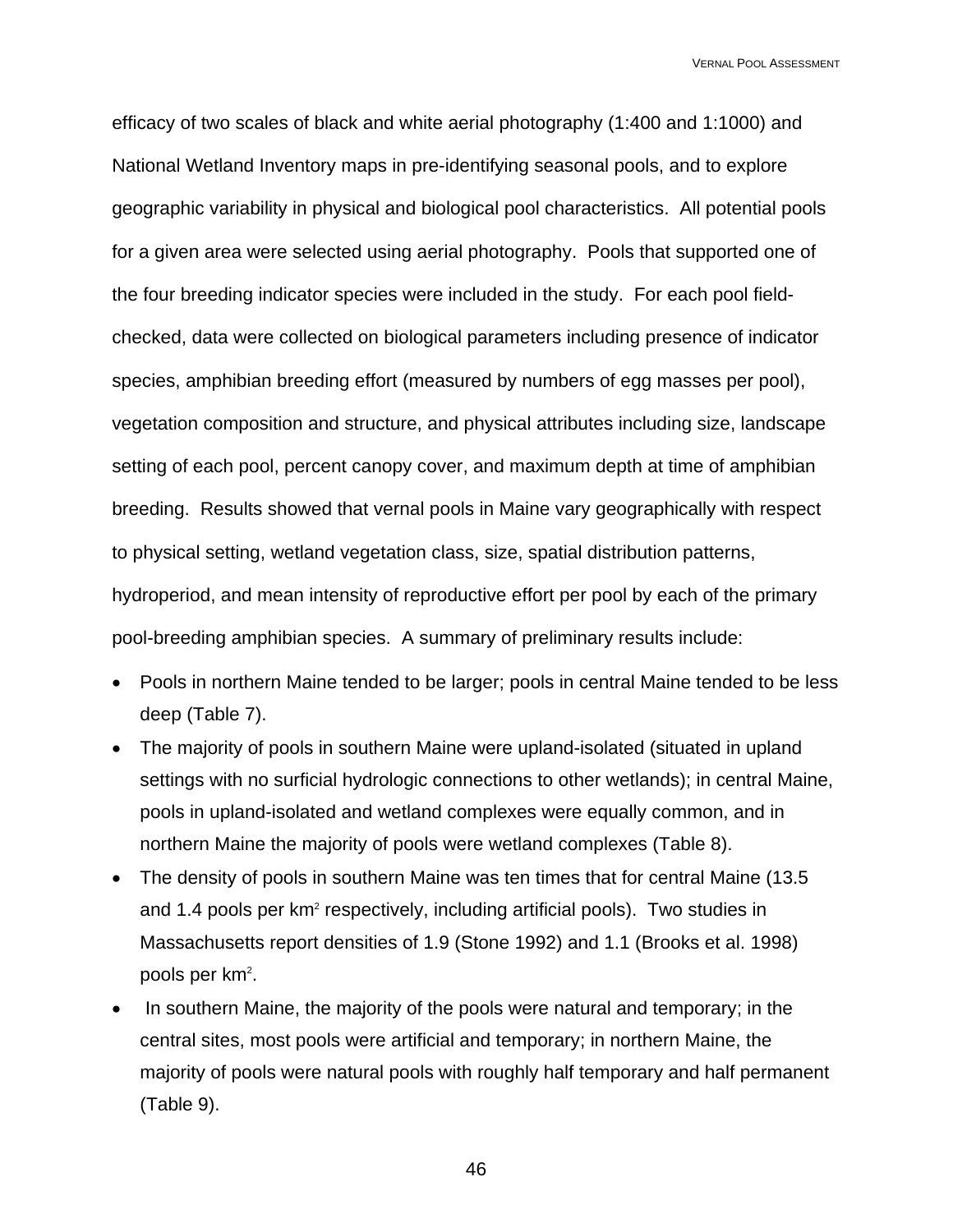Table 7. Mean size and depth of *natural* pools in northern, central, and southern study sites. L,

|         | Pool size $(m^2)$ | Pool depth (cm) |
|---------|-------------------|-----------------|
| North   | 392               | 46              |
| Central | 36                | 21.2            |
| South   | 176               | 76              |

North (N=26); Central (N=7), South (N=189)

(Differences were not significant; size p=0.7, depth p =0.32)

Table 8. Distribution (percent) of pools in three landscape settings.

|              | Wetland<br>complex | Upland<br><b>Isolated</b> | <b>Bottomland</b><br><b>Isolated</b> |
|--------------|--------------------|---------------------------|--------------------------------------|
| <b>North</b> | 78.6               | 17.9                      | 3.6                                  |
| Central      | 53.8               | 42.3                      |                                      |
| South        | 11.8               | 88.2                      |                                      |
|              |                    |                           |                                      |

North (N=28); Central (N=55), South (N=195)

Table 9. Percent natural and artificial seasonal pools in northern, central, and southern study areas.

|              | <b>Permanent</b><br>natural | Temporary<br>natural                                                                                                                    | <b>Permanent</b><br>artificial | Temporary<br>artificial |
|--------------|-----------------------------|-----------------------------------------------------------------------------------------------------------------------------------------|--------------------------------|-------------------------|
| <b>North</b> | 50                          | 42.9                                                                                                                                    | 3.6                            | 3.6                     |
| Central      |                             | 19.2                                                                                                                                    | 3.8                            | 69.2                    |
| South        | 10.3                        | 88.2                                                                                                                                    |                                | 1.5                     |
|              |                             | $\mathbf{a}$ . As an a strip in the strip in the strip in the strip in the strip in the strip in the strip in the strip in $\mathbf{a}$ |                                |                         |

North (N=28); Central (N=55), South (N=195)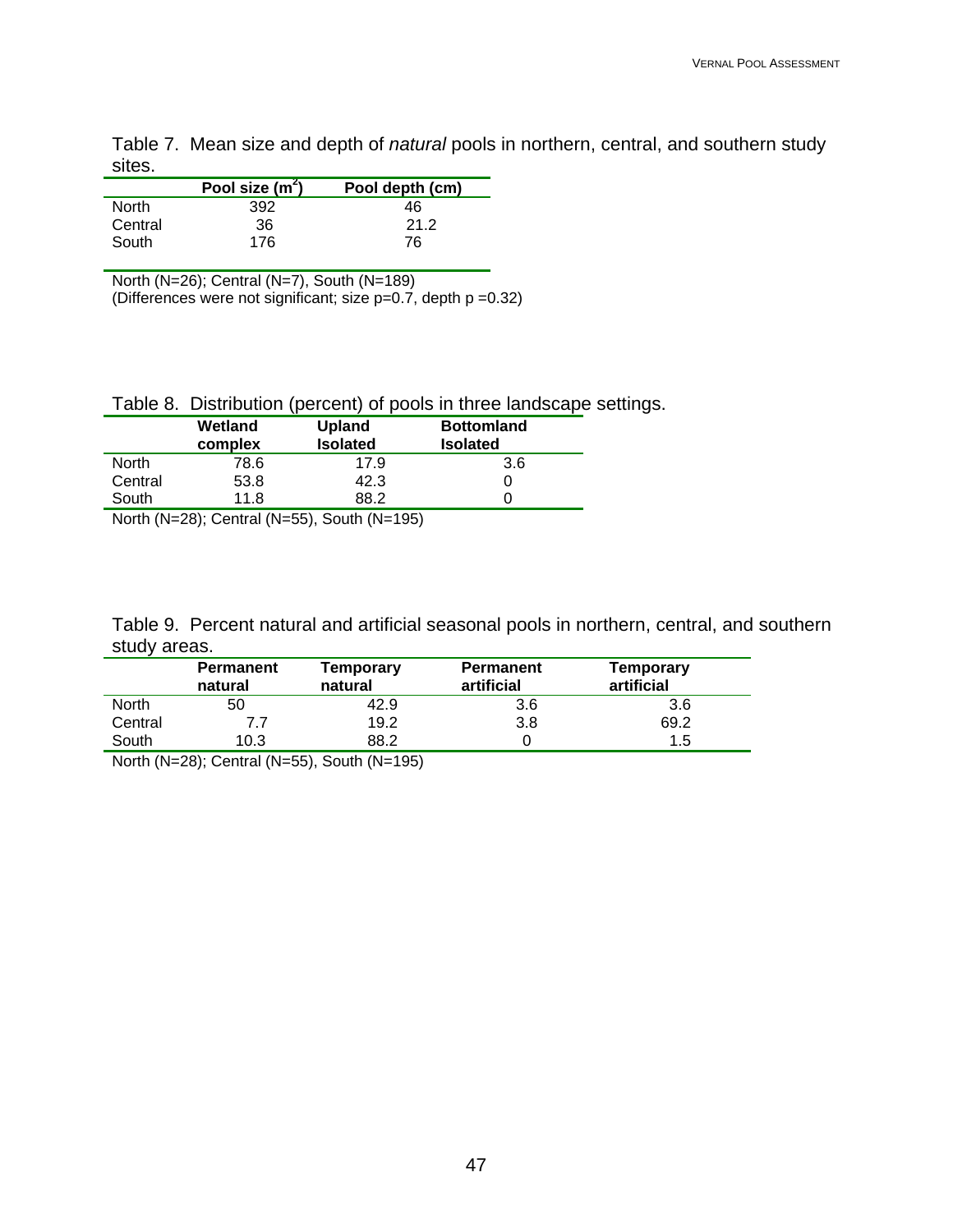Results from these studies provide guidance for further research. In particular, amphibian reproductive effort (measured in terms of egg mass numbers was not clearly correlated with any of the physical and biological parameters measured. The lack of a clear parameter for predicting amphibian reproductive effort in individual wetlands suggests that the relationship between reproductive effort (and potentially success) and physical or biological predictors is more complex than originally assumed. What is clear is that in evaluating and conserving seasonal pool habitat, the surrounding land-use practices, and quality of terrestrial habitat for pool-breeding amphibians are as critical to assess as specific pool characteristics.

### Habitat Projection

Data on site location permits and demographic patterns in permit applications for wetland alterations from the Department of Environmental Protection are not yet available. Recent development trends suggest that loss of vernal pools and other small wetlands has been, and will continue to be, acute in York and Cumberland Counties and near population centers along the I-95 corridor to Bangor (Widoff 1988; Maine State Planning Office 1997). Losses of additional wetlands and associated upland habitat are especially critical in southern Maine where exceptional vernal pool complexes with high ecological value have been documented. Furthermore, several state Endangered and Threatened species are closely associated with these habitats. It is clear that the future for habitat for pool-breeding amphibians in a developing Maine landscape will depend on successful strategies to reduce habitat loss, degradation, and fragmentation, especially in resource-rich areas. Artificial pool creation, either as mitigation for wetland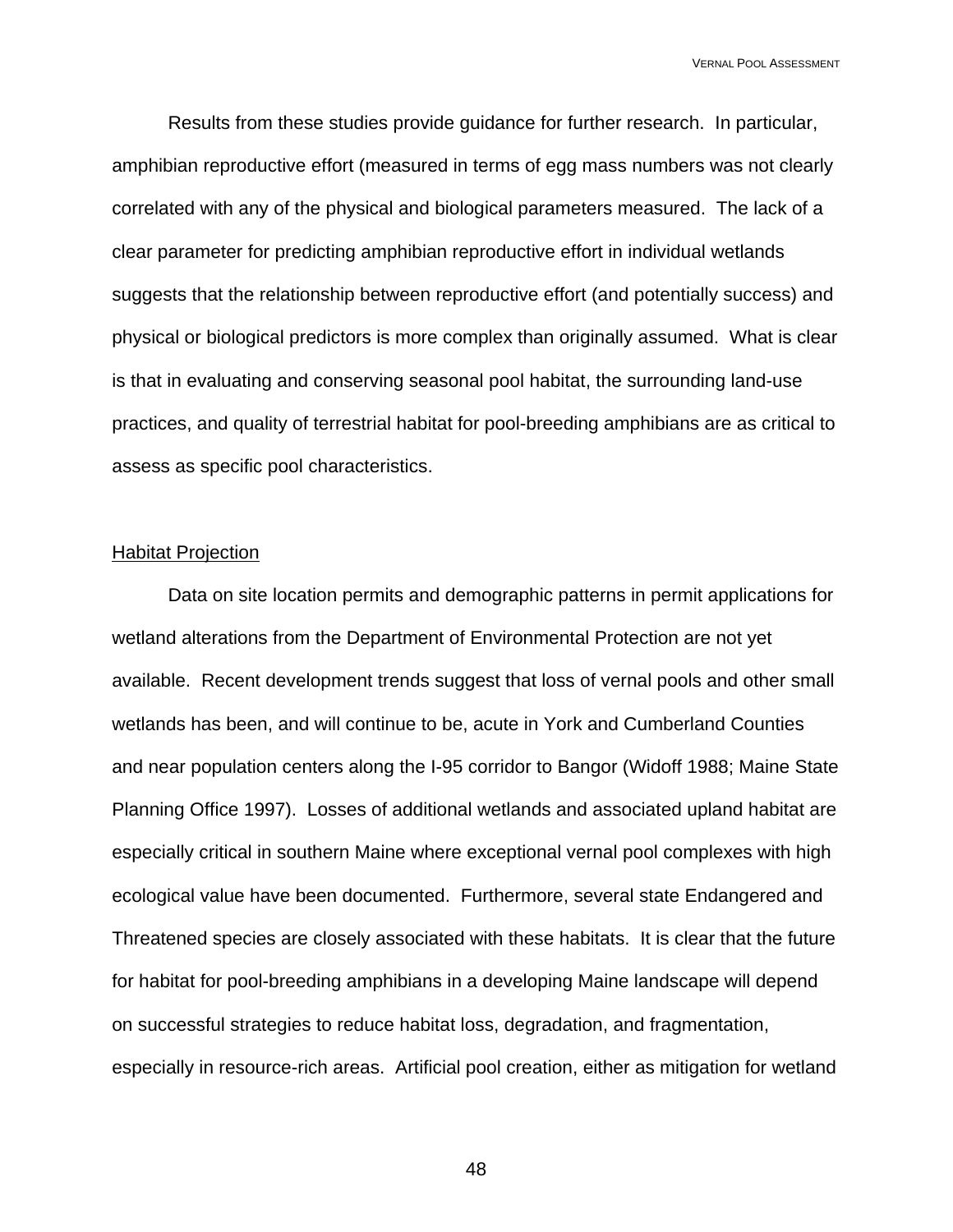loss or incidentally (e.g., road ditches, borrow pits, skidder ruts) may represent a significant increase in potential breeding habitat as was seen on forest lands in Edinburg. However, the function of created pools as compared to natural pools is still unclear. DiMauro (1999), in a comparison of amphibian breeding success of natural and artificial pools, concluded that artificial pools may function as biological sinks in dry years. For this reason, our current projection assumes a goal of conserving natural pools.

Given the life-history of pool-breeding amphibians, the quality of the surrounding upland habitat is as critical to the maintenance of their populations as is the protection of individual breeding pools. A combination of habitat protection strategies including regulation, acquisition, easements, and voluntary agreements may be required to successfully conserve vernal pools, or complexes of pools, and associated upland on large tracts of land (>100 acres).

A recent report published by the State Planning Office (1997), *The Cost of Sprawl*, addresses the phenomenon of unplanned development or "sprawl." Current patterns of development and ongoing sprawl pose the greatest immediate threat to vernal pool wildlife in Maine. The report states that an increasing desire by the state's population for a low-density, suburban life style has resulted in a 30-year trend of populace moving 10 to 25 miles away from population centers to "new suburbs" (Figure 4; Maine State Planning Office 1997). As the population expands, so does the infrastructure necessary to support it. Development of roads, schools, services (power lines, buildings), and associated residential structures increases habitat fragmentation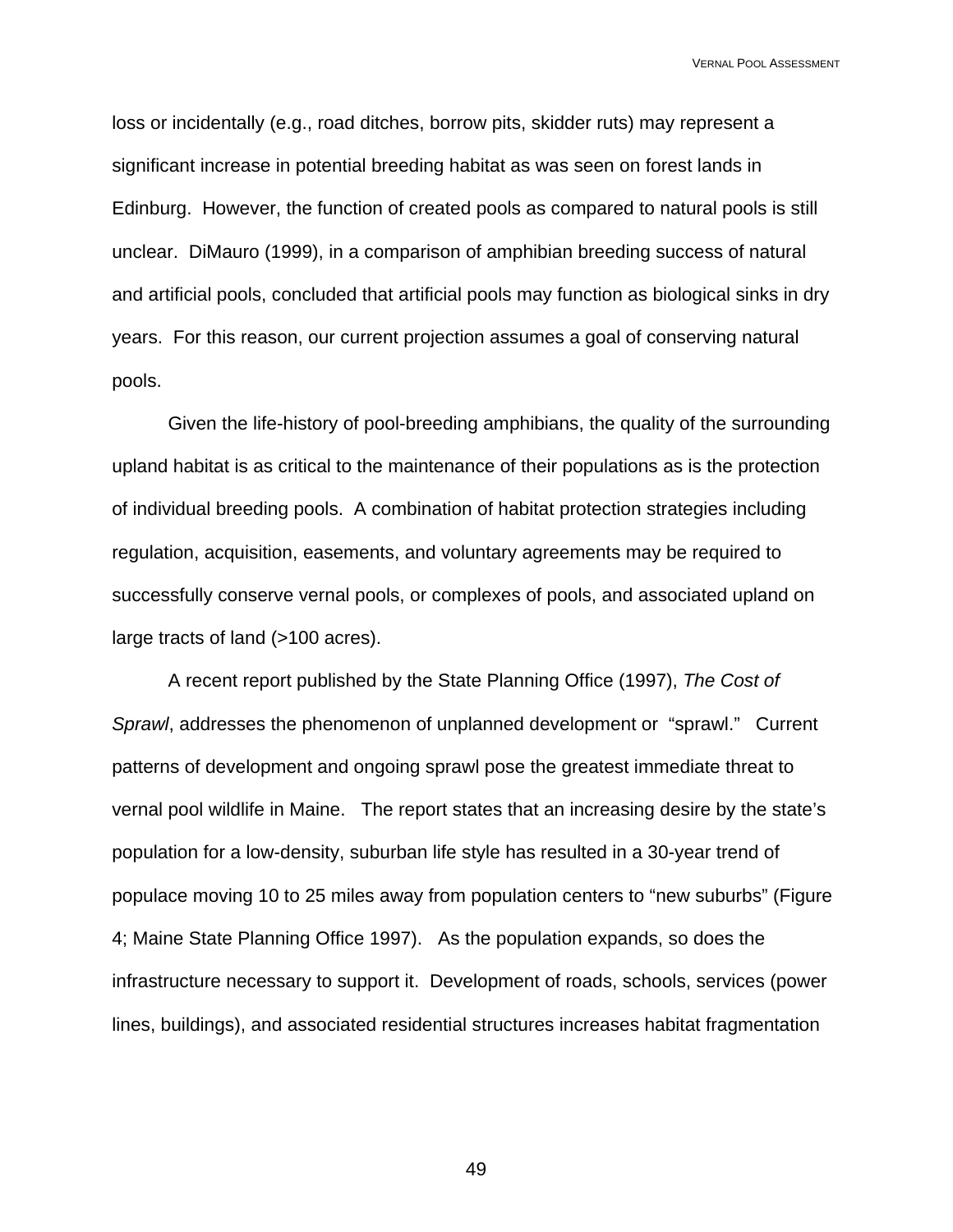

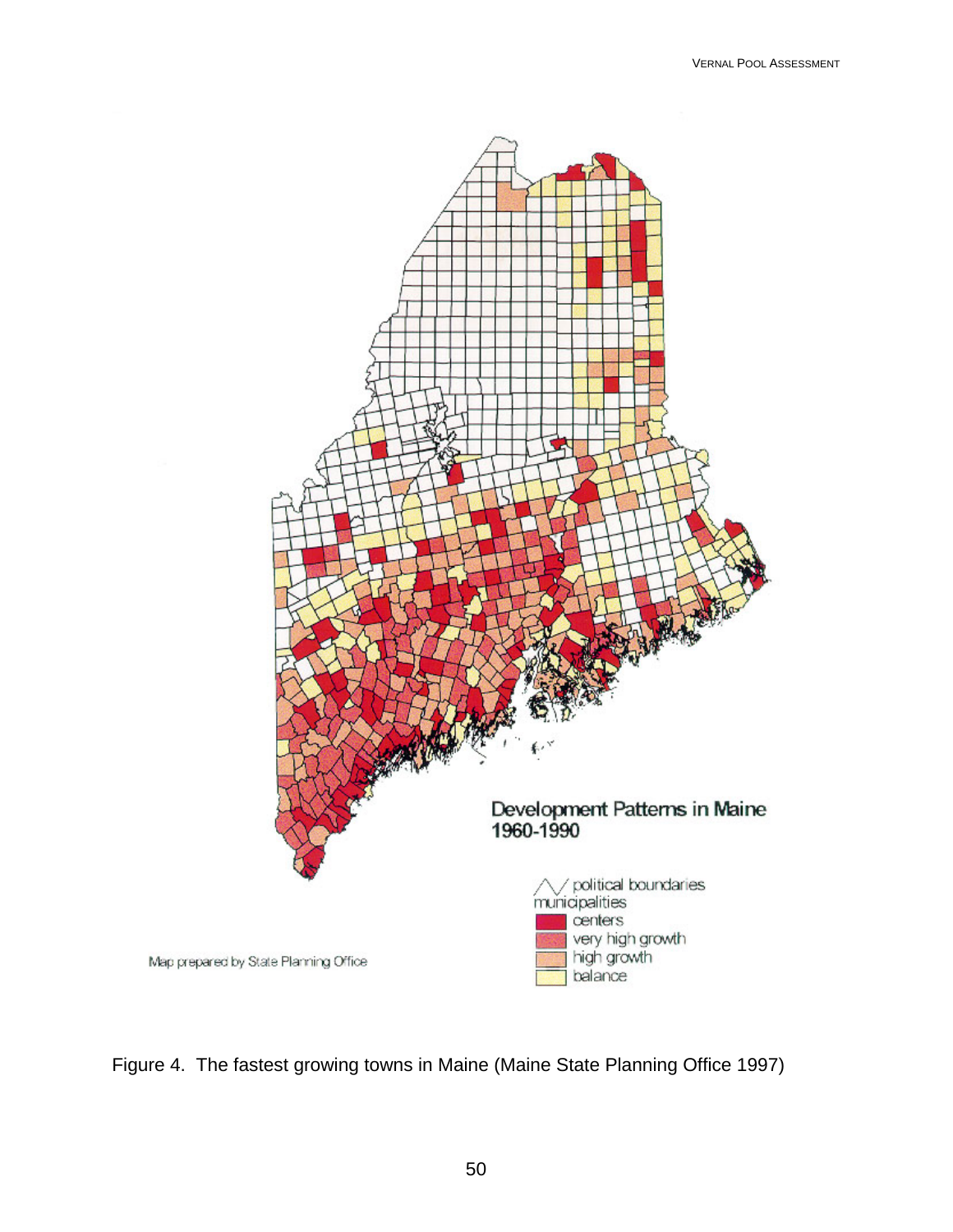and loss. The following environmental ramifications of sprawl threaten future habitat availability:

- Direct loss of seasonal pools is inevitable. Current regulations do not adequately protect seasonal wetlands. Pools often occur in isolated, forested wetlands, a wetland class that receives less regulatory scrutiny and relatively low wetland functional assessment ratings in site evaluations for permits to alter wetlands. Some wetland assessment procedures now include a vernal pool check-off, but vernal pools likely are accounted for only in the largest projects. Many pools are likely overlooked in single-family developments or when they are dry or under snow. Few members of the public are knowledgeable of what vernal pools are or their value to wildlife.
- Habitat fragmentation results from the scattered development patterns typifying sprawl. In Massachusetts, Windmiller (1996) documented the loss of 75% of vernal pool amphibians from a pool following residential development of 25% of the area immediately surrounding the pool. deMaynadier and Hunter (1999) discuss the adverse implications of emigration barriers such as roads, clearcuts, and powerlines on dispersal of juvenile, pond-breeding amphibians; they suggest that habitat suitability for pool-breeding amphibians is defined by characteristics of the surrounding upland landscape. Juvenile dispersal is a key mechanism for maintaining the integrity of metapopulations of pool-breeding amphibians. Amphibian census data from Rhode Island suggest that habitat fragmentation surrounding large tracts of reserve lands (>1000 acres) may be adversely affecting pool-breeding amphibians. Wood frogs and red-spotted newts are either absent or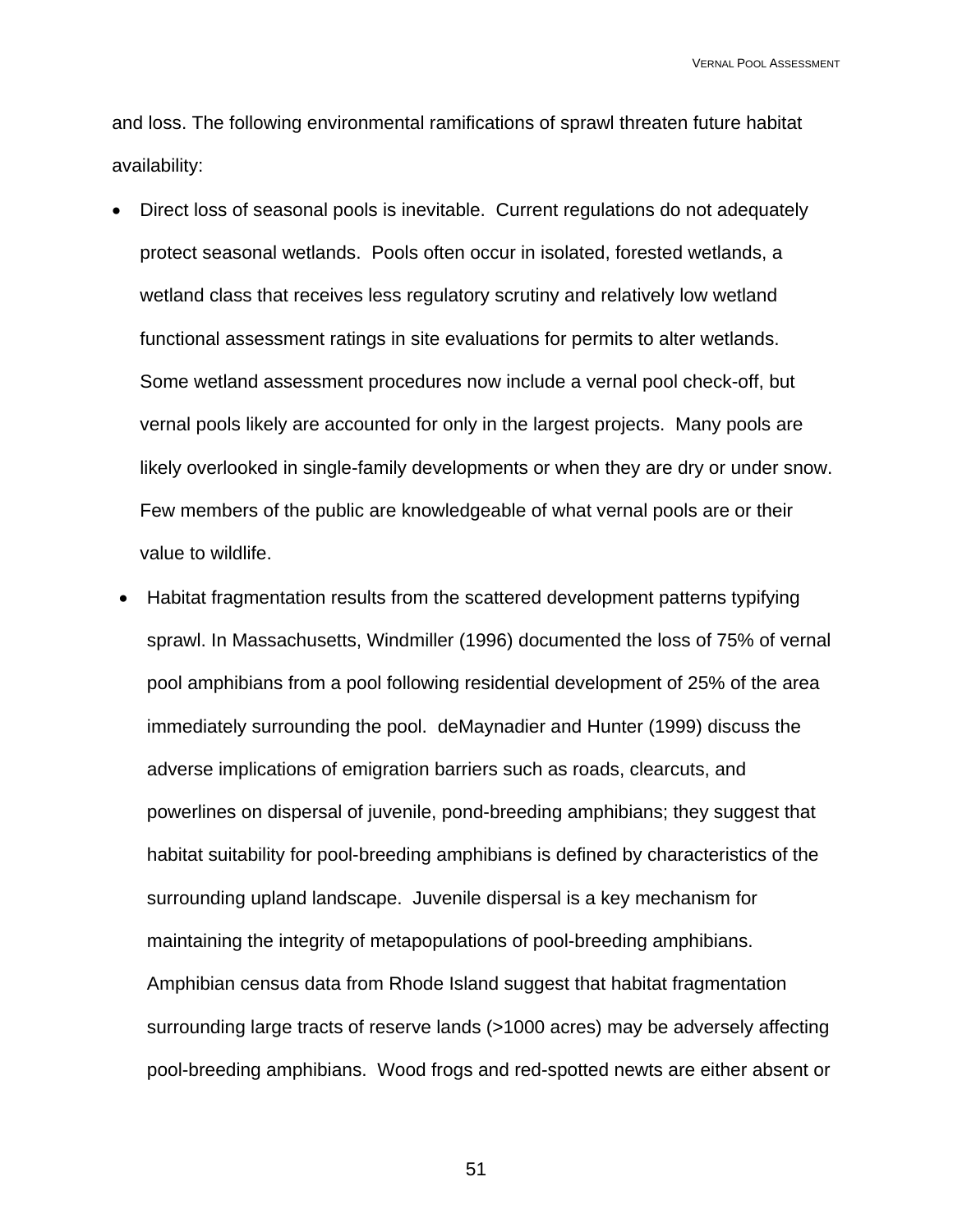declining in protected lands in the highly developed matrices of coastal and southern regions of the state (C. Raithel, Rhode Island Department of Environmental Management, pers. comm.). Gibbs (1993) simulated the loss of small wetlands (less than 10 acres) in 600 km<sup>2</sup> in Maine. He found that removal of small wetlands resulted in a 62% decrease (from 354 to 136) in the number of wetlands in the landscape, and a 67% increase (from 0.6 to 1.0 km) in the mean distance from one wetland to the next. The implications for habitat accessibility for pool-breeding amphibians are significant.

• Increases in non-point and point sources of pollution to open waters may increase with expanding population. Source and non-point sources of pollution may significantly degrade pool water quality in these small, isolated depressions having no permanent inflow or outflow. Some water-borne toxins are implicated in recent amphibian malformations (Morell 1999).

Proactive conservation efforts need to be focused, at the very least, in the southern part of the state. It is in this region that vernal pools host several species of rare and vulnerable wildlife species in a rapidly developing landscape with very limited public land reserves.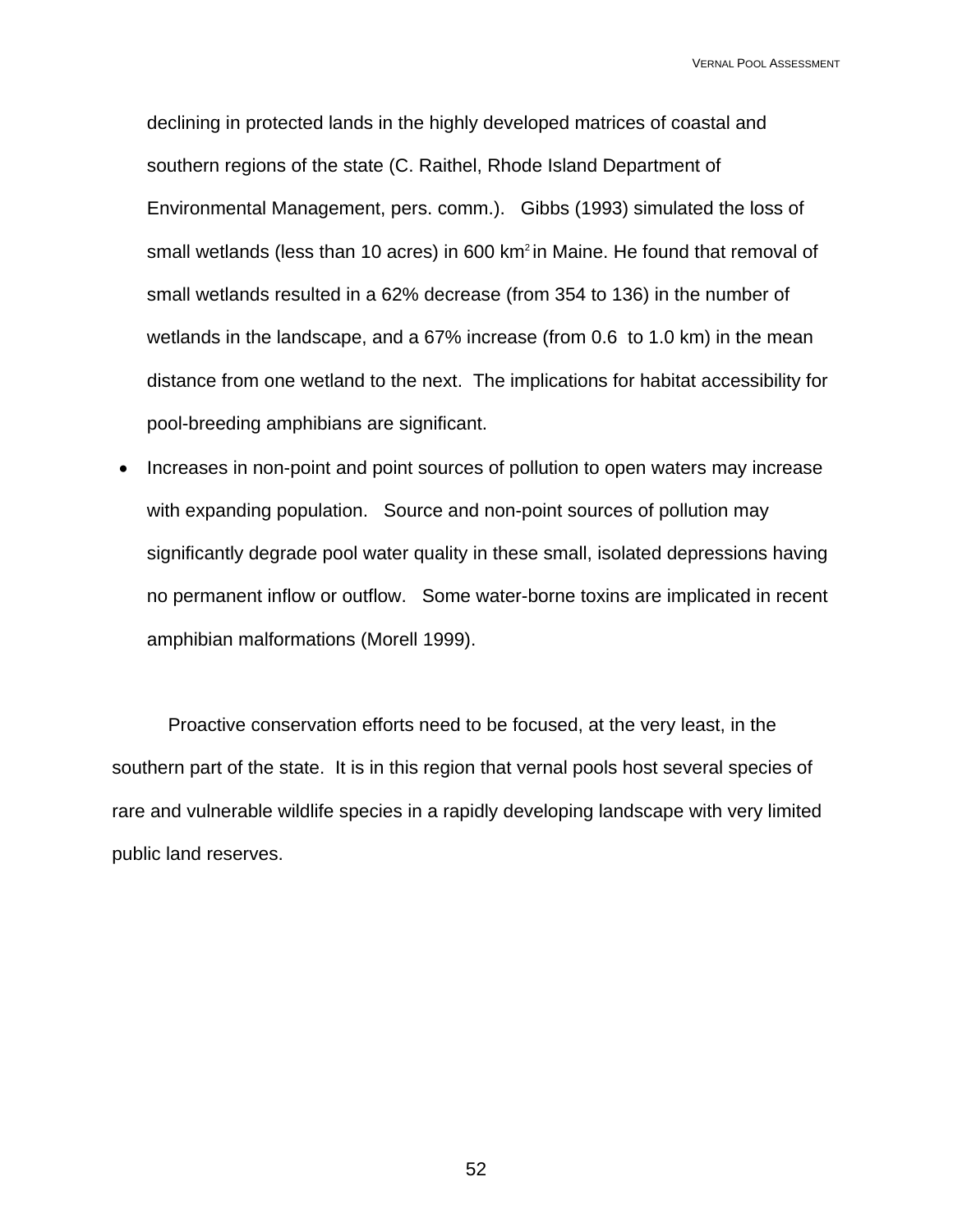### **POPULATION ASSESSMENT**

### Past and Current Populations

Systematic, baseline data for the status and distribution of vernal pool fauna does not exist. However, interest in documenting the herpetofauna of Maine was initiated when the MDIFW was charged with promulgating a list of Threatened and Endangered species. This exercise led to the realization that Maine had very little information on the distribution and status of its amphibians and reptiles. In 1984, the Maine Amphibian and Reptile Atlasing Project (MARAP) was initiated. This citizenbased effort to document the distribution of Maine's amphibians and reptiles resulted in the publication *The Amphibians and Reptiles of Maine* (Hunter et al. 1992). The recently updated version, *Maine Amphibians and Reptiles* (Hunter et al. 1999), includes over 1,200 new entries and provides the latest information on the distribution and relative abundance of Maine's herps, including the pool-breeding amphibians.

 Interest in continuing to monitor amphibian populations has been fueled by recent worldwide declines in amphibian populations (Baringa 1990, Wyman 1990, Wake 1991, Griffiths and Beebee 1992). Suggested causes of declines include various human-induced processes, including habitat loss (Griffiths and Beebee 1992, Blaustein et al.1994), acid deposition (Freda 1986, Horne and Dunson 1994), climate warming, increases in UV-radiation (Blaustein et al. 1994), spread of toxic substances, introduction of predators, and disease (Jancovich et al. 1997, Morell 1999).

 Reports of declining amphibians and malformations may seem irrelevant to rural states such as Maine, yet incidences of amphibian malformations and localized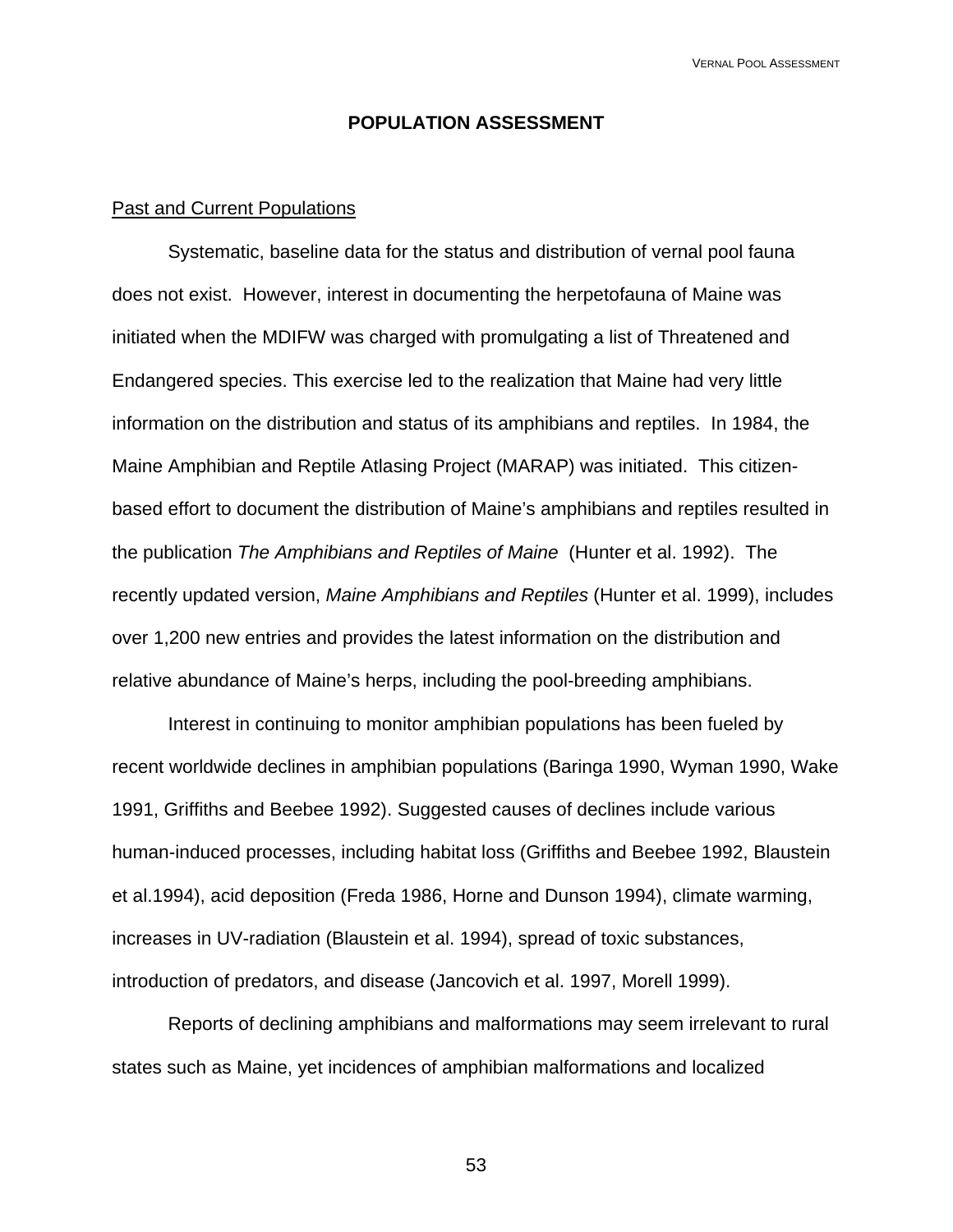mortality events are increasing. In a recent study of seasonal wetlands, both salamander and wood frog mortality events were documented from breeding pools in Aroostook County in 1998 (Guerry 2000; Calhoun unpub. data). Salamander larvae were infected with an iridovirus (National Wildlife Health Center). The cause of mass larval mortality in wood frogs remains unknown. The chytrid fungus (phylum Chytridiomycota) has been isolated from 3 frog species in Maine, including the wood frog. This fungus was responsible for massive die-offs in Australian frog populations and has recently been isolated in North American frog populations (Longcore et al. 1999, Daszak et al. 1999). Whether the chytrid fungus is endemic or introduced to North America has yet to be determined, but patterns of infection associated with the fungus in Australia and Central America are characteristic of an introduced virulent pathogen dispersing through native populations having no natural defenses (Daszak et al. 1999). Juvenile frogs are particularly susceptible to the pathogen. Leopard frog malformations in Sunkhaze National Wildlife Refuge (Old Town, ME) are currently being monitored by UME and National Wildlife Health Center. Monitoring programs spawned by concerns for status and trends in amphibian populations in Maine include:

1. **The North American Amphibian Monitoring Program (NAAMP)**. In 1996, MAS, MDIFW, and the UME collaborated to participate in NAAMP, an international effort organized by the U.S. Geological Survey's Biological Resource Division to monitor the status and trends of amphibians. The Maine Amphibian Monitoring Program (MAMP) is in its third year. Currently, 62 amphibian chorus monitoring routes have been established statewide. Each route has 12 listening stations. Volunteers monitor these routes three times per year recording species heard and an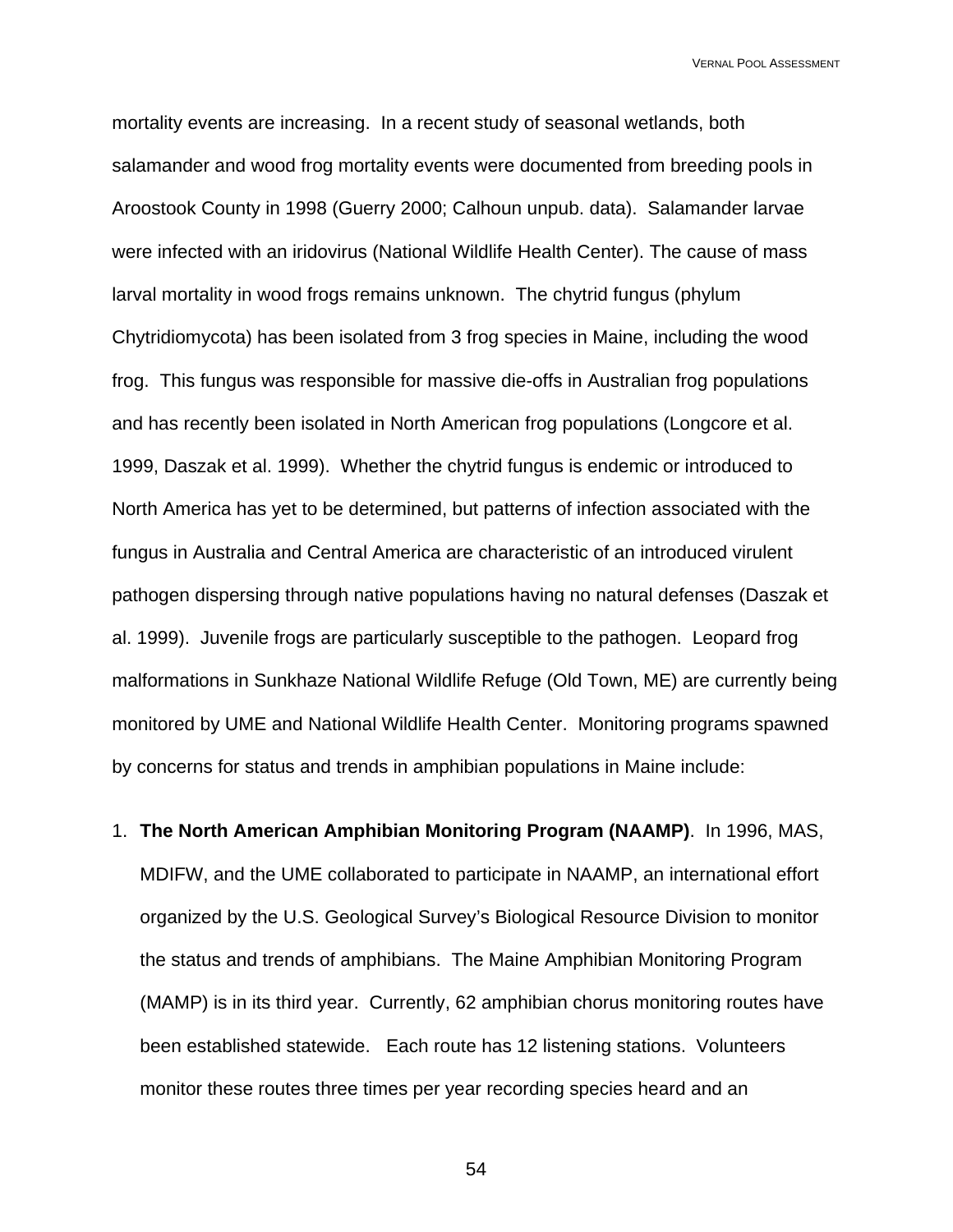abundance code based on number of individuals chorusing. A minimum of 10 years of data will be needed to initially assess population trends. In the short-term, these data are valuable in adding to our knowledge of the phenology, distribution, and yearly variability of chorusing amphibians, including the pool-breeding wood frog.

- 2. The **Very Important Pool (VIP)** monitoring program. In spring, 1999, a vernal pool volunteer monitoring program was initiated by MAS and the UME. The goal of this project is to collect long-term data (a minimum of three years) on pools, to make this data accessible to the public through development of a web page database, and to map vernal pools on a GIS database. Currently, 120 pools are being monitored. The Sweetwater Trust awarded a grant to the project to purchase water quality monitoring equipment, host training workshops, and support the web page while funding from the Environmental Protection Agency and the Outdoor Heritage Fund has supported a vernal pool volunteer coordinator for the  $2^{nd}$  and  $3^{rd}$  years of the project
- 3. **Wetland Connections: A K-16 initiative**. Three high schools are involved in collecting long-term data on vernal pools and other wetland habitats as part of a UME/MAS initiative to engage volunteers and educators in long-term monitoring programs. Data will be archived on a website.
- 4. Incidences of malformed amphibians are being monitored in four National Wildlife Refuges in Maine by the USFWS. This program, initiated in 1997, is ongoing. To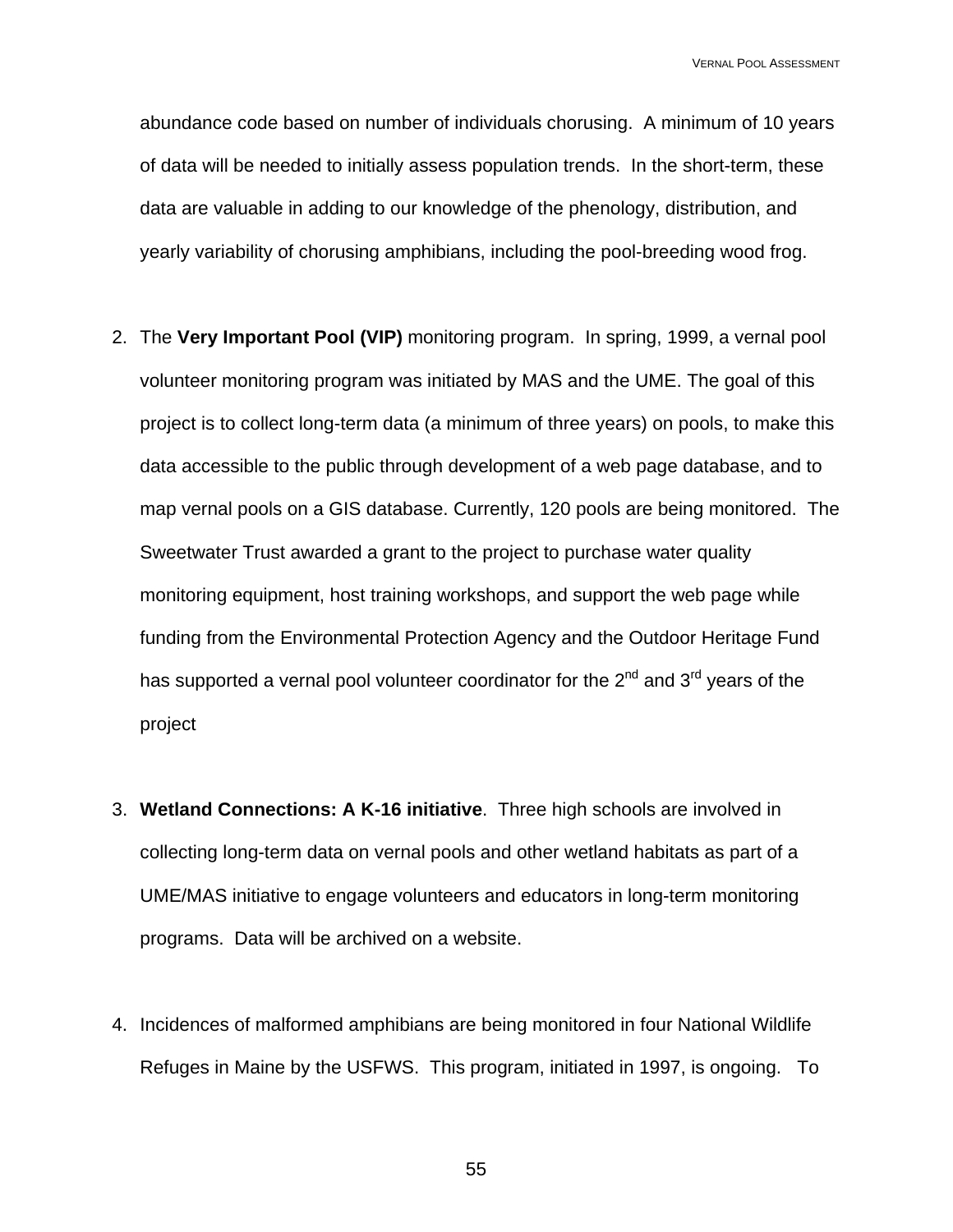date, malformations in three species (green, pickerel, and leopard frogs) have been noted in two of the four Refuges (L. Eaton-Poole, USFWS, pers. comm.).

### Population Projections

No specific trend analysis of the population dynamics of vernal pool-breeding amphibians has been conducted in Maine; however, findings reported by Windmiller (1996) for spotted salamanders in Massachusetts are relevant to conservation issues throughout New England. Windmiller identified the greatest threat to spotted salamander populations as destruction and fragmentation of upland forests upon which pool-breeding species depend. He found spotted salamander population sizes were correlated with the area of accessible upland forest (which is primarily a function of land-use patterns). Empirical evidence for population trends is lacking for pool-breeding amphibians; however, anecdotal evidence from southern New England points to sharp declines. If the pattern of urban sprawl continues, Maine will undoubtedly face similar declines. Similarly, ecologically based forestry practices will be essential for maintaining healthy populations of pool-breeding amphibians in lands dedicated to fiber and timber production.

### Limiting Factors

Limiting factors for populations of vernal pool breeding amphibians have been outlined throughout this assessment. To summarize, key threats to Maine's seasonal wetlands and the species that breed in them are:

• direct loss of pools and increasing isolation of remaining pools.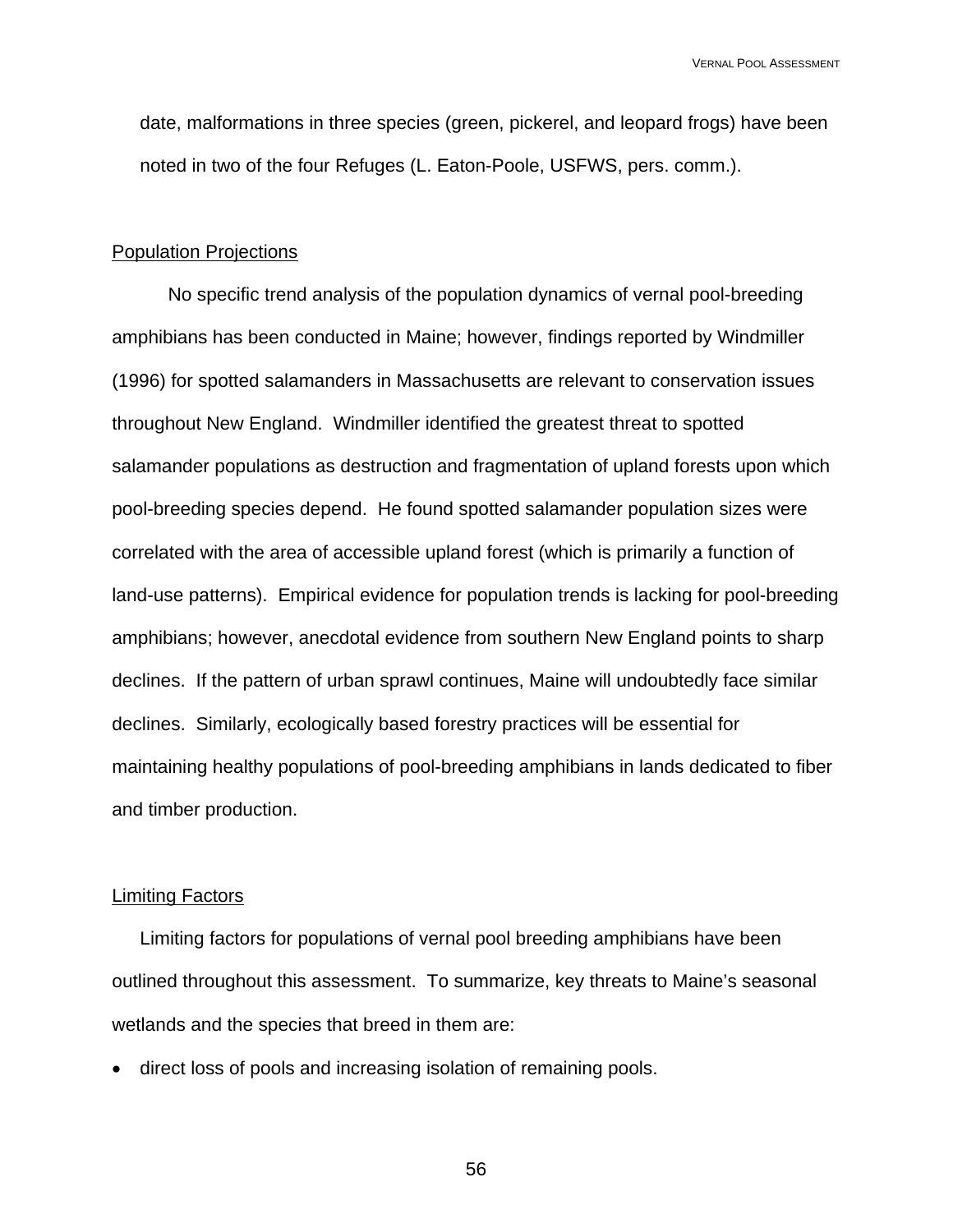- habitat fragmentation of the surrounding upland matrix, thereby:
	- 1. creating barriers to juvenile emigration from breeding pools and adult migrations to and from breeding pools;
	- 2. reducing the carrying capacity of the forest to support surrounding upland populations of vernal pool amphibians; and
	- 3. disrupting connectivity between pools, potentially threatening population dispersal movements critical for maintaining genetic integrity and for allowing extinction/recolonization processes to operate.
- degradation of environmental quality. Increases in disease and malformities in Maine's amphibians may signal changes in habitat quality. Amphibians, with their moist, permeable skin, are highly sensitive to chemical contamination of their breeding habitats by atmospheric and land-based introductions.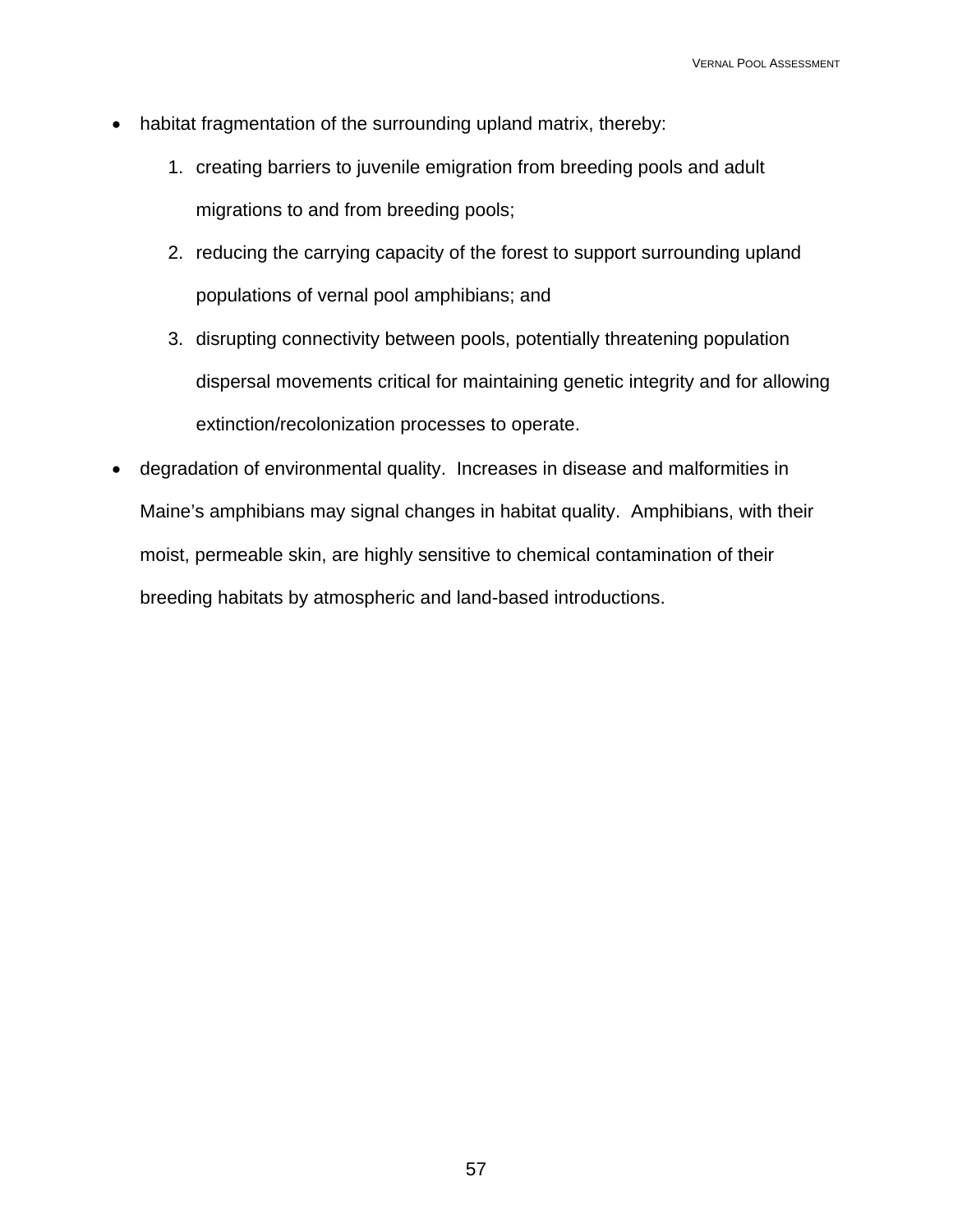### **USE AND DEMAND ASSESSMENT**

### Past Use and Demand

Public interest in vernal pools in the past was largely limited to the enjoyment people derive from listening to frogs sing in the spring. Children, and most people who enjoy the outdoors, can tell you about at least one favorite frog pond that dries up by the end of the summer. However, because of their small size and ephemeral nature, vernal pools are easily overlooked and rarely thought of as critical landscape features and wildlife habitat. The lack of appreciation for the large role these very small wetlands play in ecosystem dynamics is slowly being replaced by concern for conserving these areas. Recent alarm over potential declines in amphibian populations, and increases in incidences of malformations (see Introduction), have increased public interest in amphibian habitat in general. Further, the appearance of popular publications on vernal pools (DesMeules and Nothnagle 1997; Stoltzenburg 1997; Kenney and Burne 2000) has helped to heighten public awareness and sustain public interest in the fate of vernal pools.

### Current Use and Demand

Vernal pools, and amphibian conservation in general, have captured the interest of Maine citizenry as well. Over 250 volunteers assisted with the MARAP effort. Currently over 250 volunteers participate in programs for monitoring singing amphibians and vernal pools. Numbers of volunteers are expected to increase as the programs mature. Many examples, beyond active participation in monitoring programs, point to increasing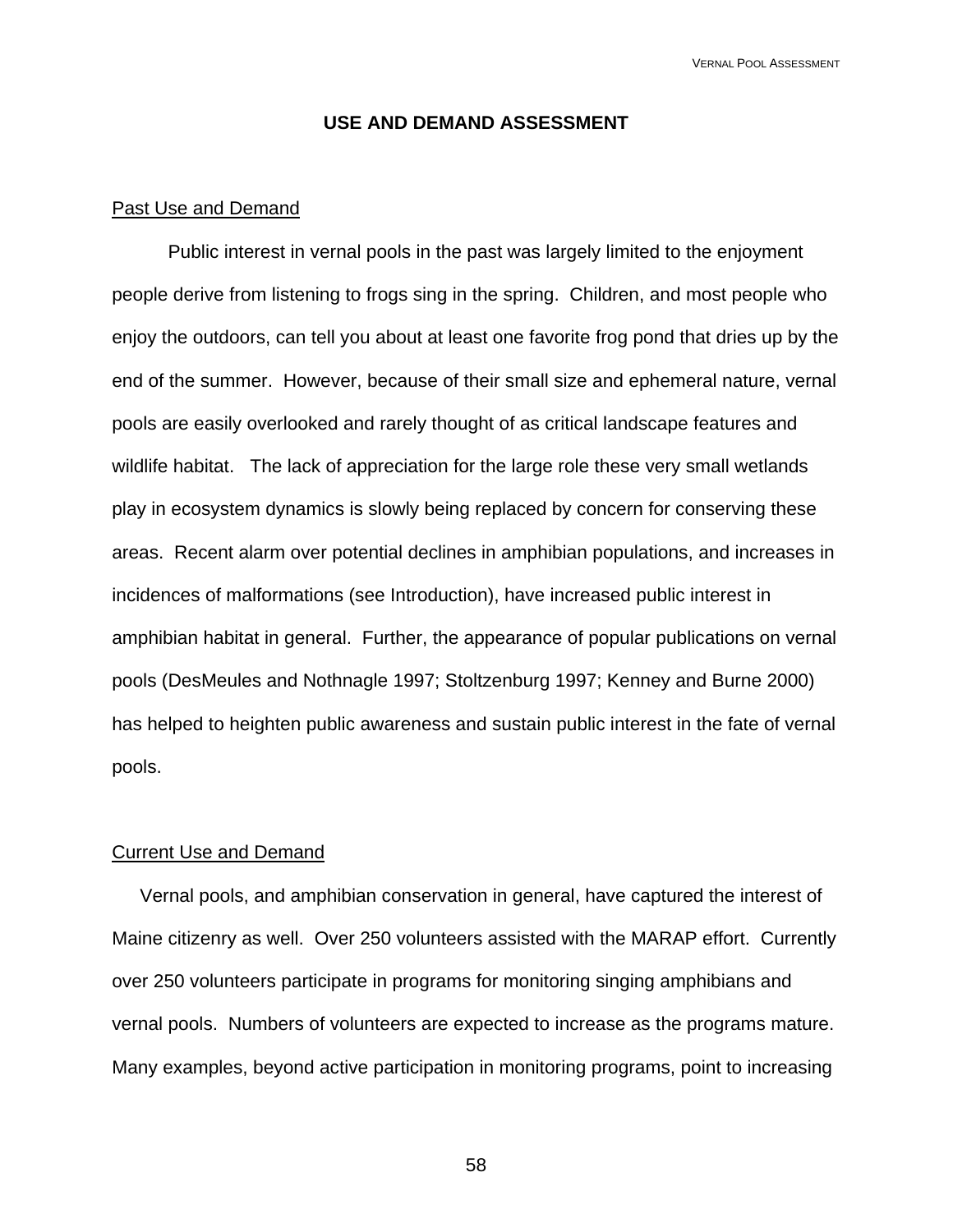public concern about, and interest in, Maine's herpetofauna and vernal pools in particular.

- *The Maine Citizen's Guide for Locating and Documenting Vernal Pools*, developed in 1997 and presented in a series of workshops, was extremely popular, soon exhausting the supply of 500 printed copies. A revised edition of this manual, complete with color photographs, will be available by spring 2000 (1,000 copies). This updated document will be presented at a series of workshops targeting town resource managers and planners, educators, land trusts, and interested citizens.
- To date, three high schools are actively involved in monitoring vernal pools. As part of that project, funded by the Maine Math and Science Alliance, a web page archiving all the vernal pool data is available and will serve as repository for data collected by vernal pool monitors statewide (www.wetlandconnections.org). Data will be available for analysis from any interested parties. So many schools expressed interest in this program that a waiting list was developed, pending publication of the updated manual and availability of personnel to provide training.
- Demand from municipalities on vernal pool conservation strategies has prompted MAS and UME to launch a project to develop model local ordinances for protection of small wetlands. This work is funded by an EPA block grant awarded to the Maine State Planning Office.
- The popularity of the March 1999 publication of *Maine's Amphibians and Reptiles* (Hunter et al. 1999) reflects the public's growing interest in herpetofauna. During the first 3 months after publication, approximately 1,500 copies have sold with requests from as far afield as Minnesota.
- Interest in vernal pool conservation efforts is growing at the regional level. A workshop on vernal pools was held in Connecticut in 1998. An entire session of the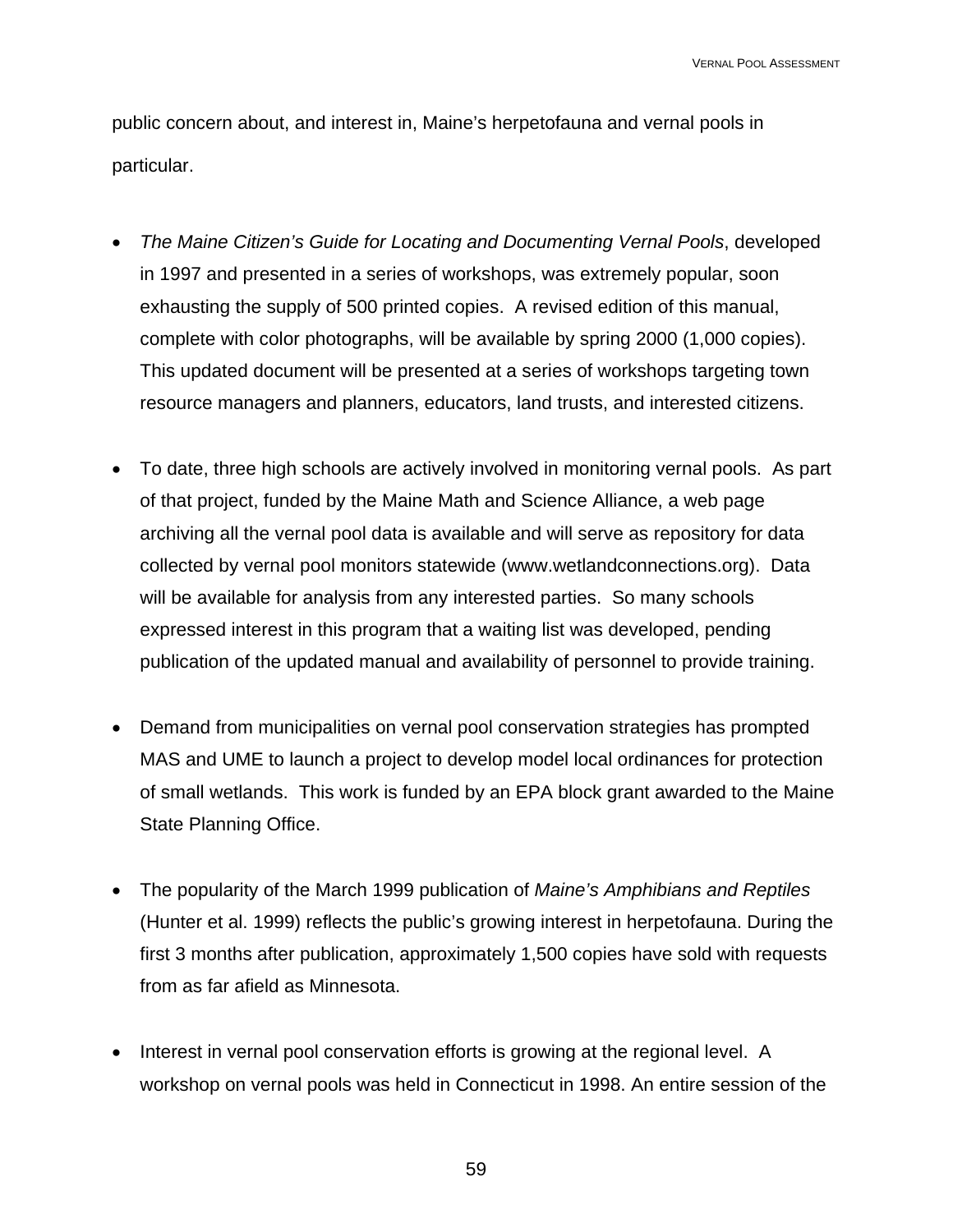1999 Northeast Fish and Wildlife conference was dedicated to reptiles and amphibians. It was the most popular session of the conference, reflecting the increased concern and interest in non-game conservation issues. A two-day workshop bringing together approximately 500 scientists, educators, policy makers, and land managers to assess the status of vernal pool science and conservation was held at the University of Rhode Island in March 2000. The conference helped foster a regional approach to conserving and studying the resource. Other regional efforts include publication of Best Management Practices (BMPs) for vernal pools in a developing landscape. This cooperative effort among MAS, UME, and other northeastern states is being launched this summer. Draft BMPs for timber harvesting around vernal pools are currently under review by MDIFW. Already, other New England states and New York have expressed interest in using this Maine-specific document as a template for conservation efforts in their states. *The ecology of vernal pools in the northeastern United States: a community profile*  (Colburn, in prep.), will synthesize current knowledge and highlight the importance of these habitats to both scientific and lay communities.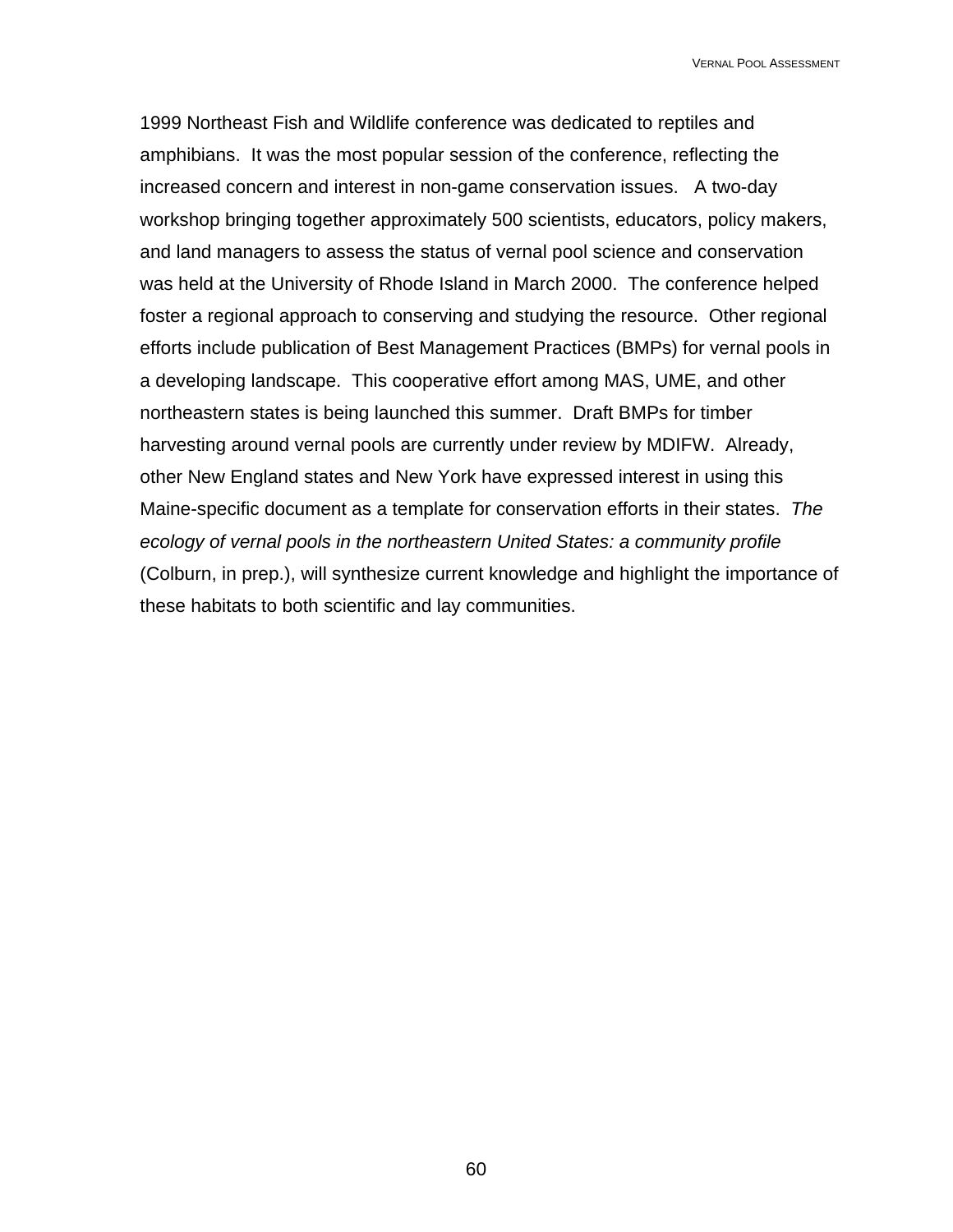### **SUMMARY AND CONCLUSIONS**

Vernal pools are naturally-occurring, seasonal to permanent bodies of water. They occur in shallow depressions that fill during the spring and fall and may dry during the summer. These seasonal wetlands are free of predatory fish. Vernal pools provide the primary breeding habitat for one or more of Maine's four vernal pool indicator species—spotted and blue-spotted salamanders, wood frogs, and fairy shrimp. They also provide habitat for other wildlife including several Endangered and Threatened species. The blue-spotted salamander is listed as a Species of Special Concern in Vermont and Massachusetts and is listed as Threatened in Connecticut (Hunter et al. 1999). Four-toed salamanders, strongly associated with sphagnum-dominated vernal pools, are listed as a Species of Special Concern in Maine. Three state- listed turtles are associated with vernal pools during significant portions of their life history including Blanding's (Endangered), spotted (Threatened), and wood turtles (Species of Special Concern).

 Research projects on various aspects of vernal pools have been conducted in Maine (Joyal 1996; Dimauro 1998; deMaynadier and Hunter 1999; Calhoun et al. [in prep]; Perillo [in prep]). It is clear from recent studies that the ecological integrity of upland areas associated with breeding pools is as integral to the success of these species as the quality of the breeding pool. It is known that some pool-breeding species travel over a kilometer from their natal pools. What remains to be quantified is the amount of suitable terrestrial habitat associated with a pool that is necessary to support viable amphibian populations. Similarly, more research needs to be done to identify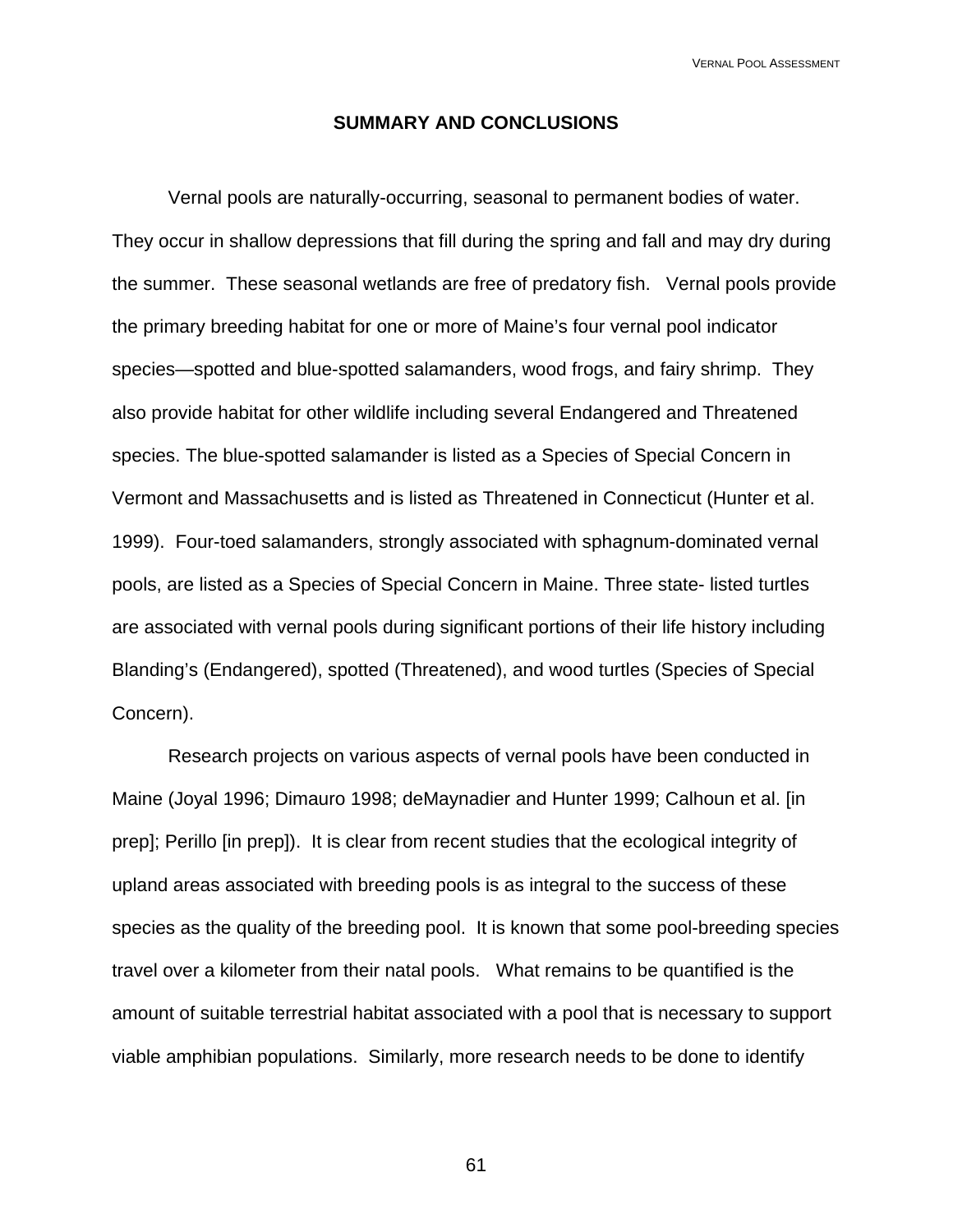critical habitat elements (e.g., coarse woody debris, canopy cover, ground condition, and litter cover) and the limits around them.

 Vernal pools receive federal and state regulatory protection to the degree that any wetland does. However, because of their small size (often under the  $4,300$  ft<sup>2</sup> state exemption for wetland impacts), many pools slip through the regulatory cracks. "Significant Vernal Pools" are currently listed in the Natural Resources Protection Act (NRPA 1996) as Significant Wildlife Habitat. However, protection afforded by this status is not available until MDIFW develops a regulation defining "Significant Vernal Pools" and a method is developed for pre-identifying pools eligible for protection. A Vernal Pool Working Group was formed in 1999 to provide guidance on both regulatory, voluntary, and educational strategies for realizing this goal, one of many current state wetland conservation priorities.

Major threats to Maine's vernal pools and the species that breed in them are:

- Direct loss of pools and increasing isolation of remaining pools.
- Habitat fragmentation and loss of the surrounding upland matrix.
- Degradation of water quality.

Current patterns of development and ongoing sprawl pose the greatest immediate threat to amphibian populations in Maine. It is clear that the future for habitat for pool-breeding amphibians in a developing Maine landscape will depend on successful strategies to reduce habitat loss, fragmentation, and degradation, especially in resource-rich areas. Habitat protection strategies including regulation, acquisition, easements, or voluntary agreements that can succeed in protecting vernal pools, or complexes of pools, and associated upland in large tracts of land (>100 acres) are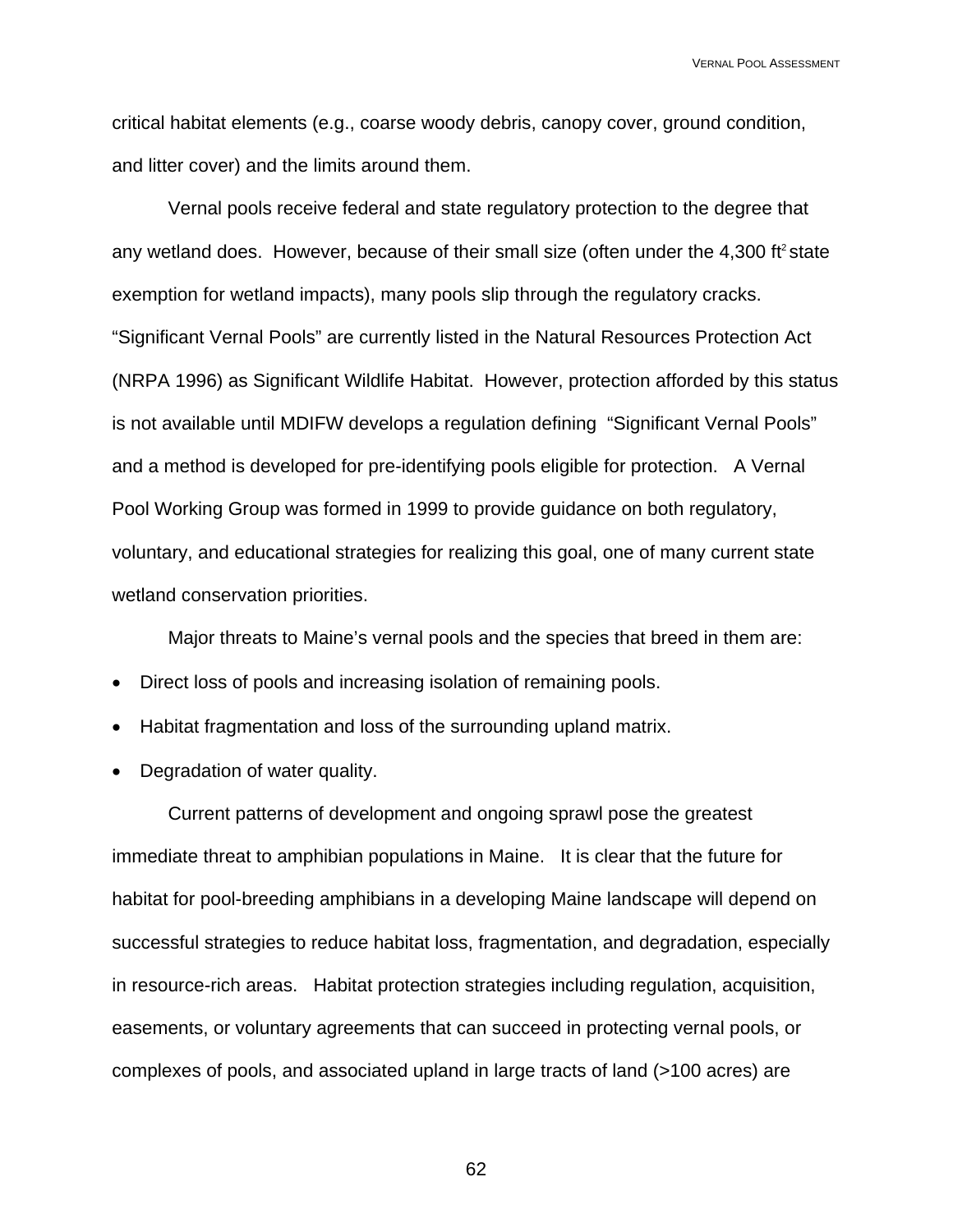desirable. Conservation efforts need to be focused, at the very least, in the southern part of the state. Vernal pools in this region host several species of rare and vulnerable wildlife species in a rapidly developing landscape with very limited public land reserves.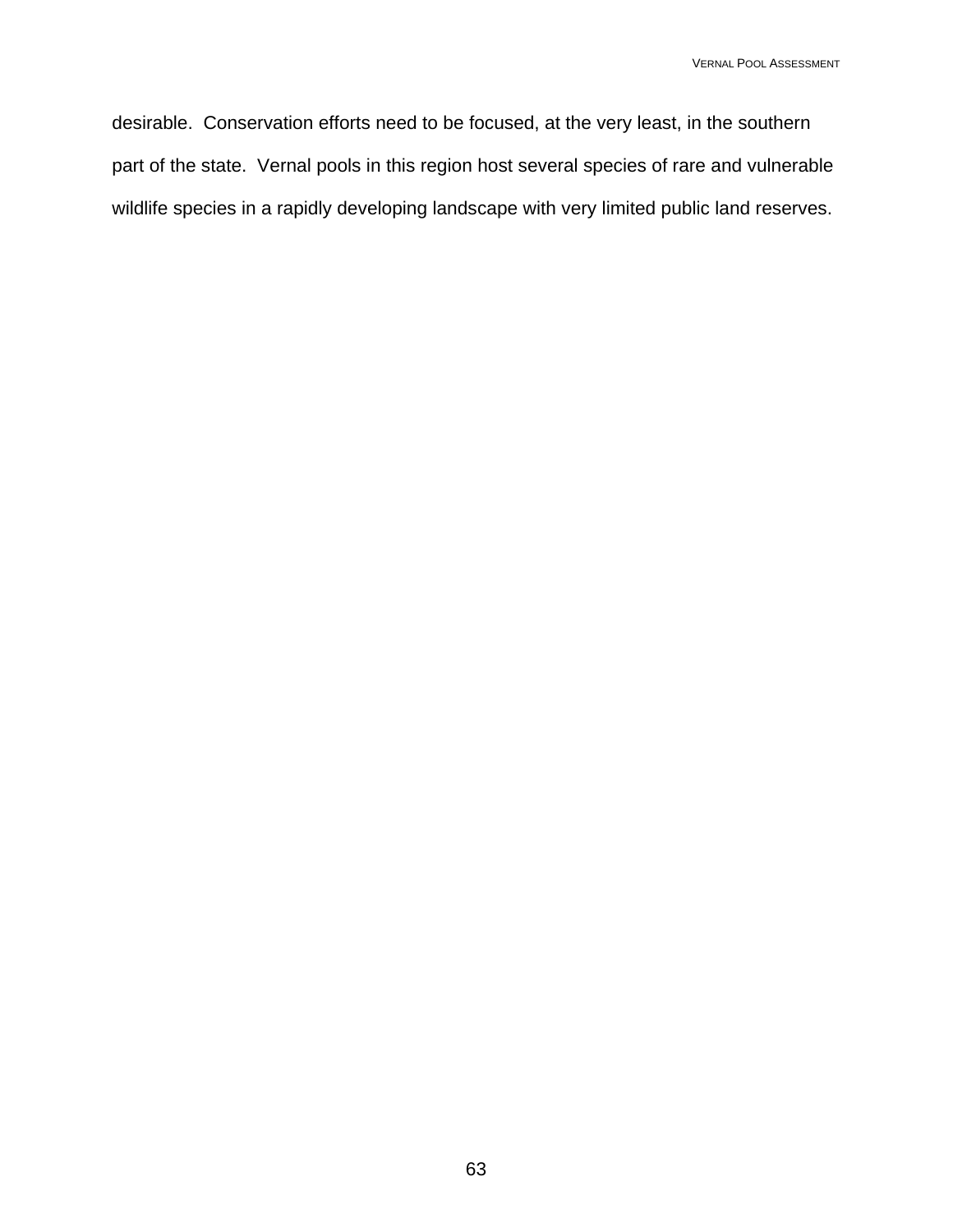# **LITERATURE CITED**

Baringa, M. 1990. Where have all the froggies gone? Science 247:1033-1034.

- Batzer D.P. and Sion KA. 1999. Autumnal woodland pools of western New York: Seasonal habitats that support permanent water invertebrates. Pp. 319-332 *in* (Batzer DP, Rader RB, Wissinger SA eds.) Invertebrates in Freshwater wetlands of North America: Ecology and management. Wiley, New York.
- Bellis, E. D. 1965. Home range and movements of the wood frog in a northern bog. Ecology 46:90-98.
- Blaustein, A.R., D. B. Wake, and W. P. Sousa. 1994. Amphibian declines: judging stability, persistence, and susceptibility of populations to local and global extinctions. Conservation Biology 8:60-71.
- Brodie, E. D., Jr., and D.R. Formanowicz, Jr. 1987. The development of noxiousness of *Bufo Americanus* tadpoles to aquatic predators. Herpetologica 43:369-373.
- Brooks, R.T., J. Stone, and P. Lyons. 1998. An inventory of seasonal forest ponds on the Quabbin Reservoir Watershed, Massachusetts. Northeastern Naturalist 5: 219-230.
- Burne, M. (1999). Habitat and landscape characteristics associated with vernal poolbreeding amphibian community richness in eastern MA. Master's thesis, UMass, Amherst, MA.
- Calhoun, A.J.K., T. Walls, M. McCollough, and S. Stockwell (in prep) Physical and biological characteristics of vernal pools in central and southern Maine.
- Colburn, B. In preparation. Vernal pools of northeastern North America: a community profile. U.S. Fish and Wildlife Service.
- Compton, B.W. 1997. Ecology and Conservation of the Wood Turtle (*Clemmys insculpta*) in Maine. Master's thesis, University of Maine, Department of Wildlife Ecology, Orono, ME 91pp.
- Cowardin, L. M., V. Carter, F. C. Golet, and E. T. LaRoe. 1979. Classification of wetlands and deepwater habitats of the United States. USDI Fish and Wildlife Service, Office of Biological Services. FWS/OBS-79/31.
- Crossland, M. R. 1998. The effect of tadpole size on predation success and tadpole survival. Journal of Herpetology 32:443-446.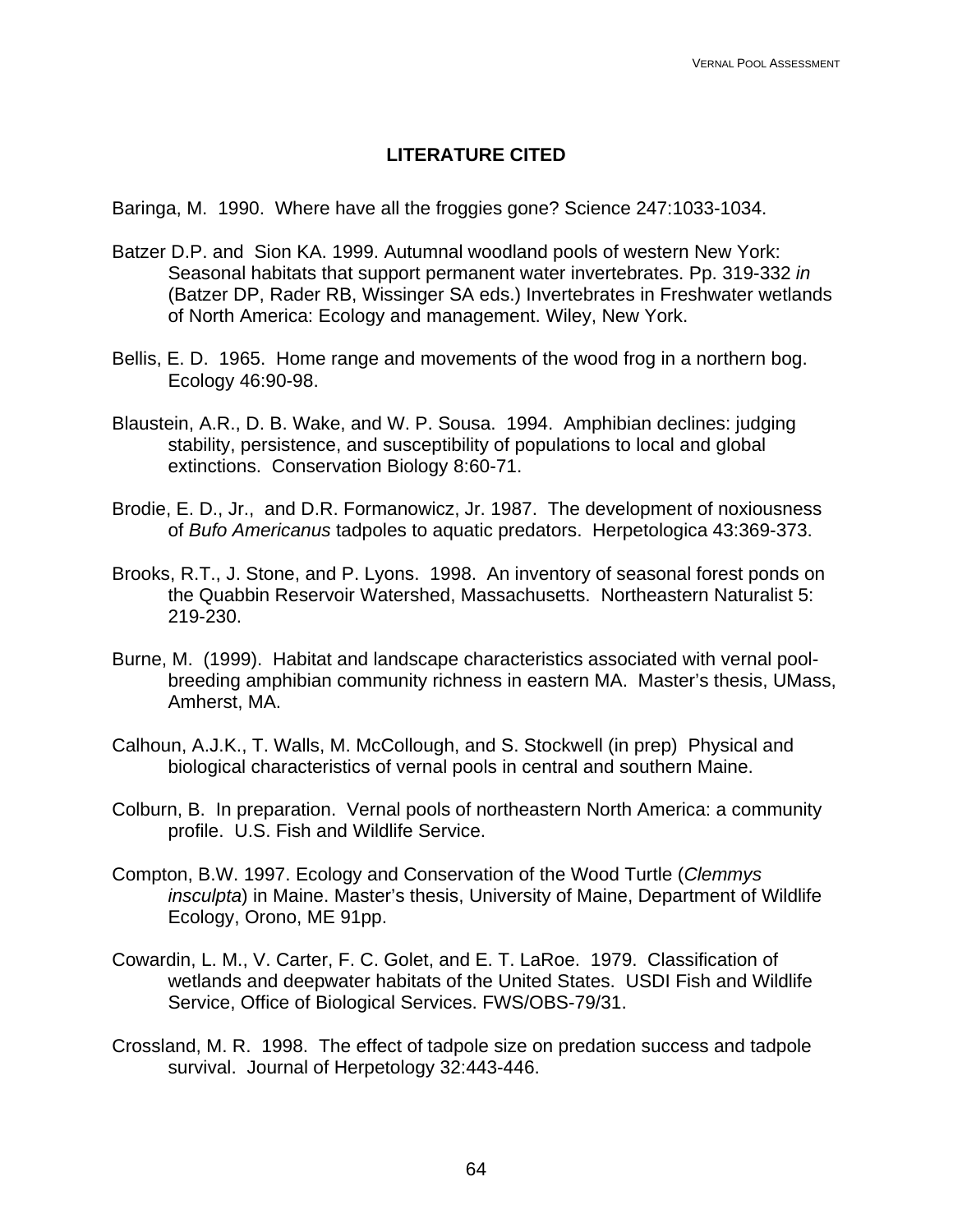- Cutko, A. 1997. A botanical and natural community assessment of selected vernal pools in Maine. Maine Natural Areas Program.
- Daszak P, Berger L, Cunningham AA, Hyatt AD, Green DE, Speare R. 1999. [Emerging](http://www.cdc.gov/ncidod/EID/vol5no6/daszak.htm)  [infectious diseases and amphibian population declines.](http://www.cdc.gov/ncidod/EID/vol5no6/daszak.htm) .5:735-748.
- deMaynadier, P.G. 1996. Patterns of Movement and Habitat Use by Amphibians in Maine's Managed Forests. Ph.D. Dissertation, University of Maine, Orono, Maine. 207 pp.

deMaynadier, P.G. 1999. MDIFW Memo on Fishless Pond Assessment, July 23.

- deMaynadier, P.G., and M. L. Hunter, Jr. 1995. The relationship between forest management and amphibian ecology: a review of the North American literature. Environmental Reviews 3:230-261.
- deMaynadier, P.G. and M.L. Hunter, Jr. 1998. Effects of silvicultural edges on the distribution and abundance of amphibians in Maine. Conservation Biology 12:340-352.
- deMaynadier, P. G., and M. L. Hunter, Jr. 1999. Forest canopy closure and juvenile emigration by pool-breeding amphibians in Maine. Journal of Wildlife Management 63: 441-450.
- DesMeules, M. P. and P. Nothnagle. 1997. Where life springs ephemeral. Natural History May: 44-47.
- Dexter, R. W. and C. H. Kuehnle. 1951. Further studies on the fairy shrimp populations of northeastern Ohio. Ohio Journal of Science 43:176-179.
- DiMauro, D. 1998. Reproduction of amphibians in natural and anthropogenic temporary pools in managed forests. Master's Thesis, University of Maine, Orono, ME.
- Dodd, C. K., Jr. and B. S. Cade. 1998. Movement patterns and the conservation of amphibians breeding in small, temporary wetlands. Conservation Biology 12: 331-339.
- Douglas, M. E. and B. L. Monroe. 1981. A comparative study of topographical orientation in *Ambystoma* (Amphibia:Caudata). Copeia 1981: 460-463.
- Downs, R. L. 1989. Family Ambystomatidae. In: Salamanders of Ohio, R. A. Pfingsten and F. L. Downs, eds. Ohio Biological Survey Bulletin, New Series 7 (2):87-172.
- Ernst, C. H. and R. W. Barbour. 1989. Snakes of eastern North America. George Mason University Press, Fairfax, Ba. 282pp.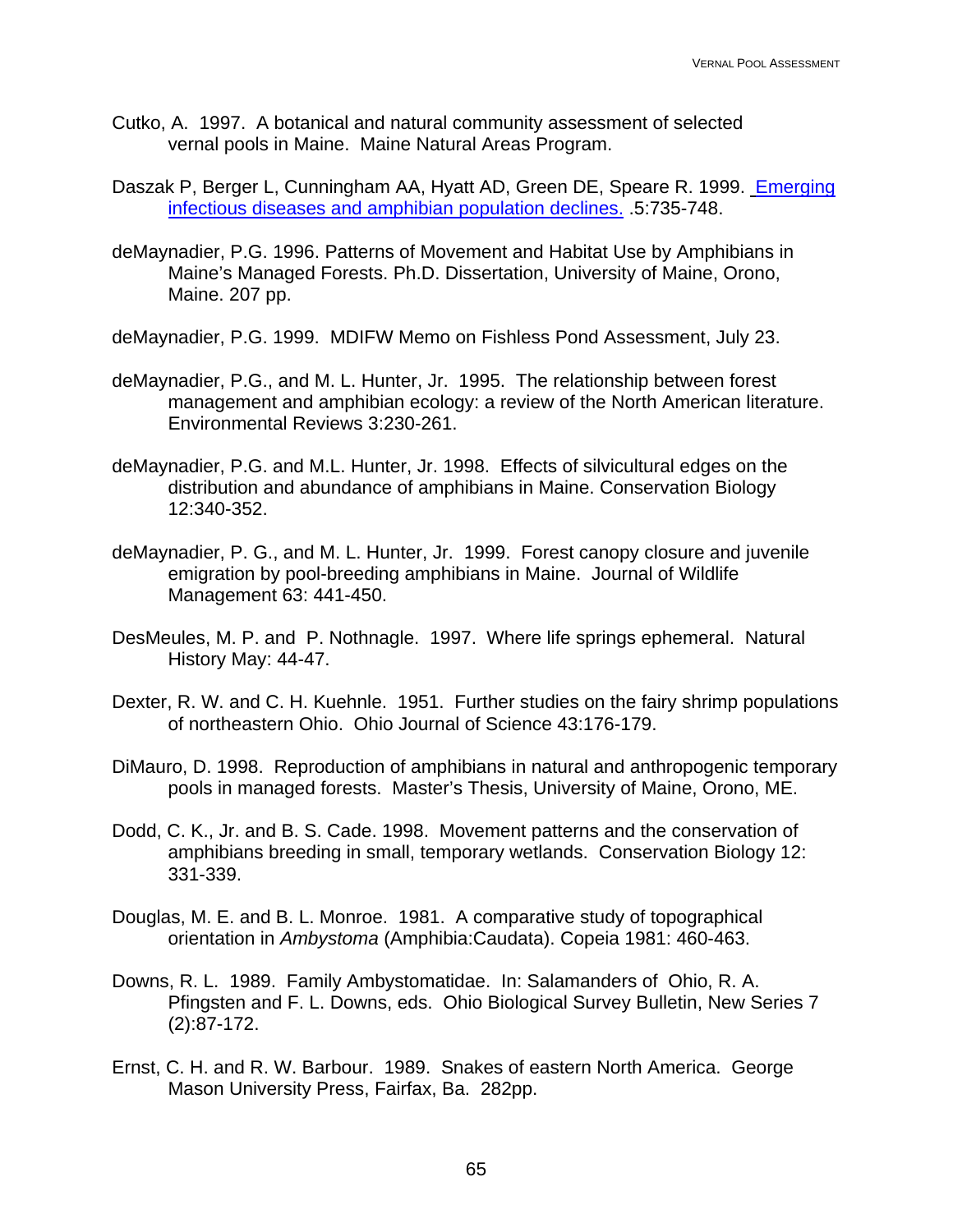- Evans, R.A. 1988. Response of limnetic insect populations of two acidic, fishless lakes to liming and brook trout (*Salvelinus fontinalis*) introduction. Canadian Journal of Fisheries and Aquatic Sciences 46:342-351.
- Folkerts, G. W. 1997. Citronelle Ponds: little-known wetlands of the central gulf coastal plain, USA. Natural Areas Journal 17:6-16.
- Freda, J. 1986. The influence of acidic pond water on amphibians: a review. Water, Air, and Soil Pollution 30: 439-450.
- Freda, J. and W. A. Dunson. 1985. Field and laboratory studies of ion balance and growth rates of ranid tadpoles chronically exposed to low pH. Copeia 1985:415- 423.
- Gibbs, J. P. 1993. Importance of small wetlands for the persistence of local populations of wetland-associated animals. Wetlands 13:25-31.
- Griffiths, R. and T. Beebee. 1992. Decline and fall of amphibians. New Scientist (27 June):25-29.
- Hecnar, S.J. and R.T. M'Closkey. 1996. Regional dynamics and the status of amphibians. Ecology 77: 2091-2097.
- Hecnar, S.J. and R.T. M'Closkey. 1997. The effects of predatory fish on amphibian species richness and distribution. Biological Conservation 79: 123-131.
- Henrikson, B.-I. 1990. Predation on amphibian eggs and tadpoles by common predators in acidified lakes. Holarctic Ecology 13:201-206.
- Higgins MJ, and R.W. Merritt. 1999. Temporary woodland ponds in Michigan: invertebrate seasonal patterns and trophic relationships. Pp. 279-297 *in* (Batzer DP, Rader RB, Wissinger SA eds.) Invertebrates in Freshwater wetlands of North America: Ecology and management. Wiley, New York.
- Horne, M. T. and W. A. Dunson. 1994. Behavioral and physiological responses of the terrestrial life stages of the Jefferson salamander, *Ambystoma jeffersonianum,* to low soil pH. Archives of Environmental Contamination and Toxicology 27: 232- 238.
- Hunter, M. L. Jr., J. Albright, and J. Arbuckle (eds.) 1992. The amphibians and reptiles of Maine. Maine Agricultural Experiment Station Bulletin 838.
- Hunter, M. L. Jr., A.J.K. Calhoun, and M. McCollough (eds.) 1999. Maine amphibians and reptiles. University of Maine Press, Orono, ME.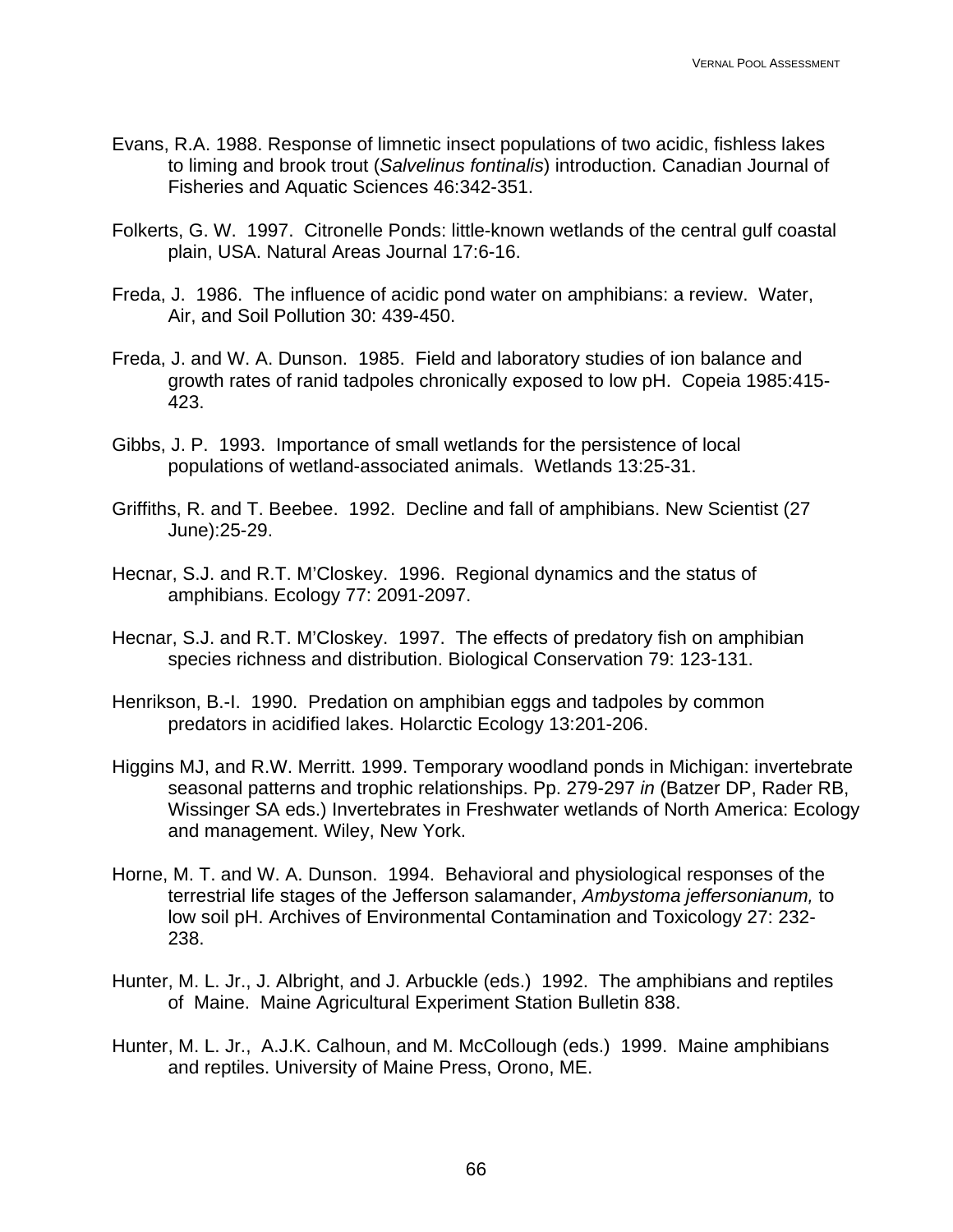- Huryn, A.D. and S.C. Harris. 2000. High Species Richness of Caddisflies from a Riparian Wetland in Maine. Northeastern Naturalist 7(3): 189-204.
- Jancovich, J. W., E. W. Davidson, J. F. Morado, B.I. Jacobs, and J. P. Collins. 1997. Isolation of a lethal virus from the endangered tiger salamander, *Ambystoma tigrinum* stebbinsi. Dis. Aquatic Organisms 31: 161-167.
- Johnson, D.M., T.H. Martin, P.H. Crowley, and L.B. Crowder. 1996. Link strength in lake littoral food webs: net effects of small sunfish and larval dragonflies. Journal of the North American Benthological Society 15(3):271-288.
- Joyal, L.A.1996. Ecology of Blanding's (*Emydoidea blandingii*) and spotted (*Clemmys guttata*) turtles in southern Maine: Population structure, habitat use, movements, and reproductive biology. M.S.Thesis. University of Maine, Orono, Maine. 145pp.
- Kaiser, J. 1998. New wetland proposal draws flak. Science 279:980.
- Karns, D.R. 1992. Effects of acidic habitats on amphibian reproduction in a northern Minnesota peatland. Journal of Herpetology 26:401-412.
- Kats, L.B., J.W. Petranka, and A. Sih. 1988. Antipredator defenses and the persistence of amphibian larvae with fishes. Ecology 69(6): 1865-1870.
- Kenney, L.P. and M.R. Burne. 2000. A Field Guide to the Animals of Vernal Pools. Massachusetts Division of Fisheries & Wildlife, Westborough, MA. 73pp.
- Kleeberger, S. R. and J. K. Werner. 1983. Post-breeding migration and summer movement of *Ambystoma maculatum.* Journal of Herpetology 17:176-177.
- Klemens, M. W. 1993. Amphibians and reptiles of Connecticut and adjacent regions. State Geological and Natural History Survey of Connecticut, Bulletin No. 112, Connecticut Department of Environmental Protection, Hartford. Ward, J.V. 1992. Aquatic insect ecology: 1. Biology and habitat. Wiley and Sons, New York, N.Y.
- Laan, R. and B. Verboom. 1990. Effects of pool size and isolation on amphibian communities. Biological Conservation 54:251-262.
- Lannoo, M. J. (editor). 1998. Status and Conservation of Midwestern Amphibians. University of Iowa Press, Iowa City, Iowa.
- Larson, G.L. 1998. Solving the amphibian mystery: Introduced trout in the Cascades. Abstract reprinted from the USDI publication "People, Land and Water" 5(9).
- Longcore, J. E., A. P. Pessier, and D.K. Nichols. 1999. *Batrachochytrium dendrobatidis* gen. et sp. Nov., a chytrid pathogenic to amphibians. Mycologia 9:219-227.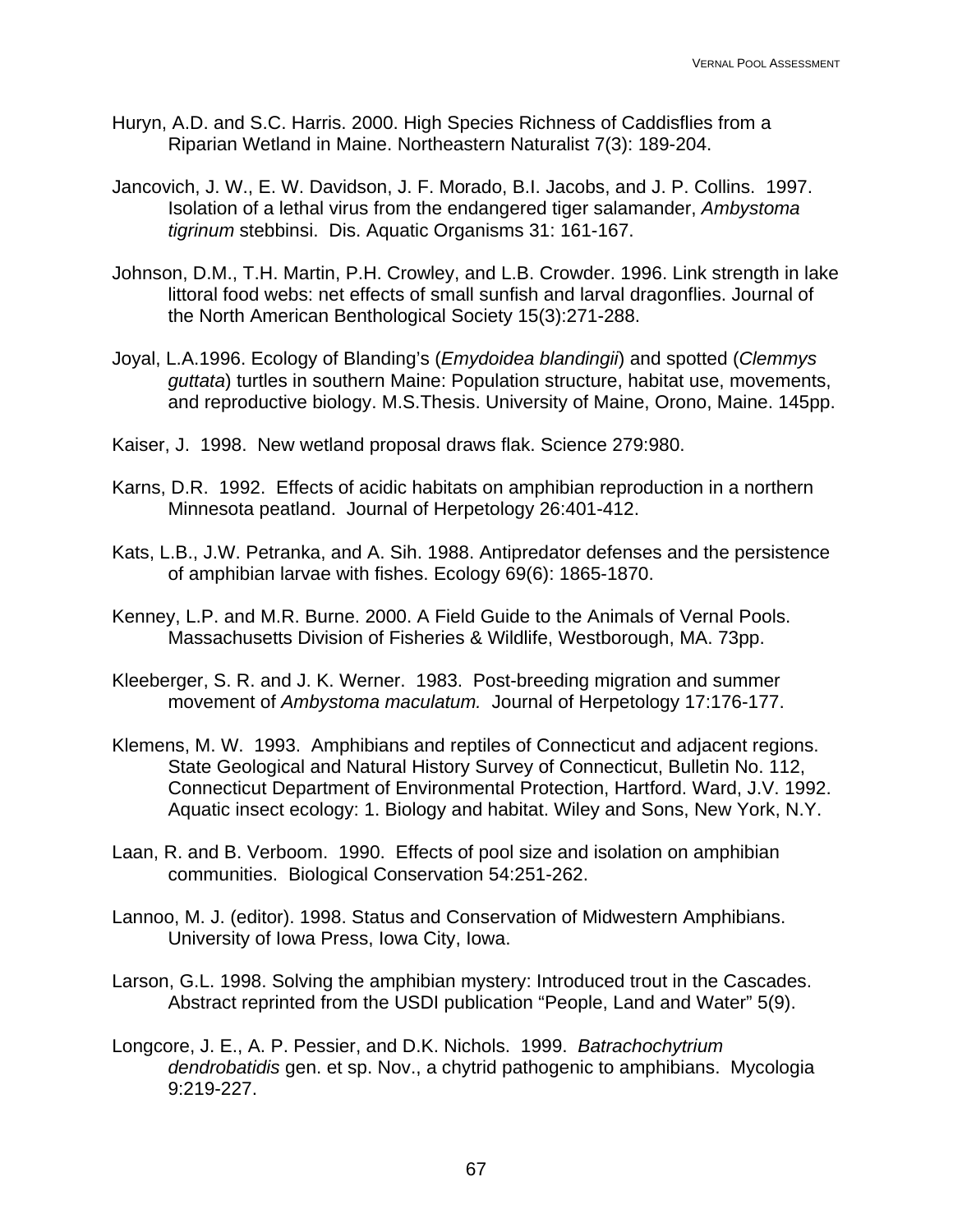Madison, D. M. 1997. The emigration of radio-implanted spotted salamanders, *Ambystoma maculatum.* Journal of Herpetology 31: 542-551.

Maine State Planning Office. 1997. The cost of sprawl. 20 pp.

- McPeek, M.A. 1998. The consequences of changing the top predator in a food web: a comparative experimental approach. Ecological Monographs 68(1):1-23.
- Minton, Jr., S.A. 1972. Amphibians and reptiles of Indiana. Indiana Academy of Science, Indianapolis, Indiana.
- Morell, V. 1999. Are pathogens felling frogs? Science 284:728-731.
- Natural Resources Protection Act (38 M.R.S.A.). 1996. State of Maine Department of Environmental Protection, Bureau of Land and Water Quality, No. DEPLW-2- A96.
- Pennak, R. W. 1978. Fresh-water invertebrates of the United States. John Wiley and Sons, New York. 803 pp.
- Perillo, A. (in prep). Predictive models for assessing amphibian use of vernal pools in southern Maine. Master's Thesis, University of Maine, Orono, Maine.
- Petranka, J.W. 1998. Salamanders of the United States and Canada. Smithsonian Institution Press, Washington D.C. 587 pp.
- Petranka, J. W., M.P. Brannon, M. E. Hopey, and C. K. Smith. 1994. Effects of timber harvesting on low elevation populations of southern Appalachian salamanders. Forest Ecology and Management 67:135-147.
- Pough, F. H. 1983. Amphibians and reptiles as low-energy systems. Pages 141-188 *in* W.P. Aspey and S. I. Lustick (eds.). Behavior energetics: the cost of survival in vertebrates. Ohio State University Press, Columbus, Ohio.
- Raymond, L. R. and L. M. Hardy. 1991. Effects of a clearcut on a population of the mole salamander, *Ambystoma talpoideum,* in an adjacent unaltered forest. Journal of Herpetology 25: 509-512.
- Rowe, C.L., Sadinski, W.J., and W.A. Dunson. 1994. Predation on larval and embryonic amphibians by acid-tolerant caddisfly larvae (*Ptilostomis postica*). Journal of Herpetology 28:357-364.
- Sadinski, W. J. and W. A. Dunson. 1992. A multi-level study of effects of low pH on amphibians of temporary ponds. Journal of Herpetology 26:413-422.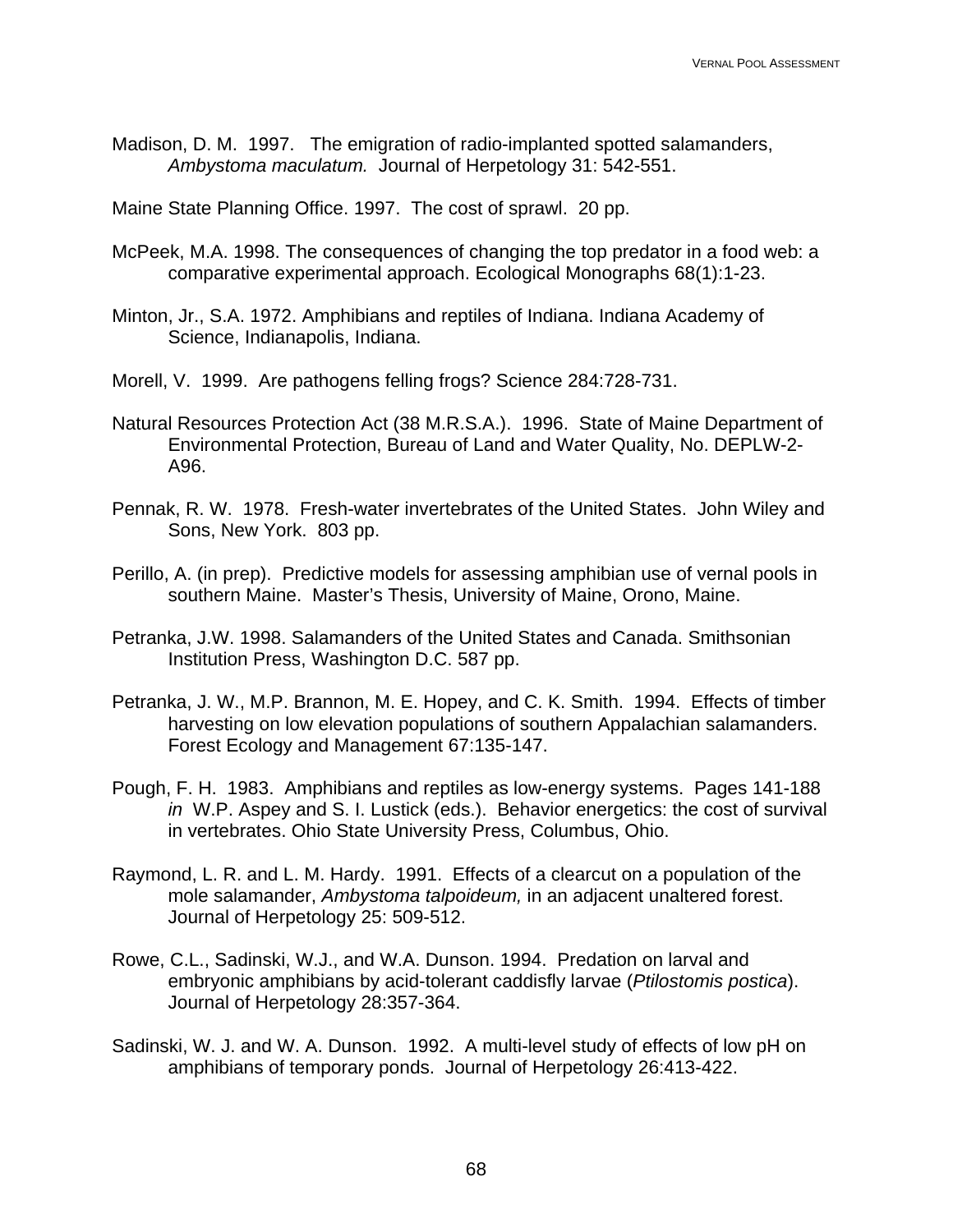- Schneider D.W. and T.M. Frost. 1996. Habitat duration and community structure in temporary ponds. Journal of the North American Benthological Society 15:64-86.
- Schneider D.W. 1999. Snowmelt ponds in Wisconsin: Influence of hydroperiod on invertebrate community structure. Pp. 299-318 *in* (Batzer DP, Rader RB, Wissinger SA eds.) Invertebrates in Freshwater wetlands of North America: Ecology and management. Wiley, New York.
- Semlitsch, R. D. 1998. Biological delineation of terrestrial buffer zones for pondbreeding amphibians. Conservation Biology 12: 1113-1119.
- Semlitsch, R. D. and J. R. Brodie. 1998. Are small, isolated wetlands expendable? Conservation Biology 12: 1129-1133.
- Shoop, C. R. 1974. Yearly variation in larval survival of *Ambystoma maculatum.* Ecology 55:440-444.
- Silva, S.J. 1999. EPA Region 1memo regarding Maine Wetland Conservation Plan, April 20.
- Stebbins, R.C. and N.W. Cohen 1995. A Natural History of Amphibians. Princeton University Press, Princeton, N.J. 316pp.

Stoltzenberg, W. 1997. The Naked Frog. Nature Conservancy Sept/Oct: 24-27.

- Stone, J. S. 1992. Vernal pools in Massachusetts: aerial photographic identification, biological and physiographic characteristics, and state certification criteria. M.S. Thesis, University of Massachusetts, Amherst, MA.
- Storey, K. B. and J. M. Storey. 1986. Freeze-tolerant frogs; P cryoprotectants and tissue metabolism during freeze-thaw cycles. Canadian Journal of Zoology 64: 49-56.
- Wake, D.B. 1991. Declining amphibian populations. Science 253:860.
- Ward, J.V. 1992. Aquatic insect ecology: 1. Biology and habitat. Wiley and Sons, New York, N.Y.
- Westfall, M.J., Jr. and M.L. May. 1996. Damselflies of North America. Scientific Publishers, Gainesville, FL. 649pp.
- Whitney, G.G. 1994. From Coastal Wilderness to Fruited Plain: A history of environmental change in temperate North America 1500 to present. Cambridge University Press.